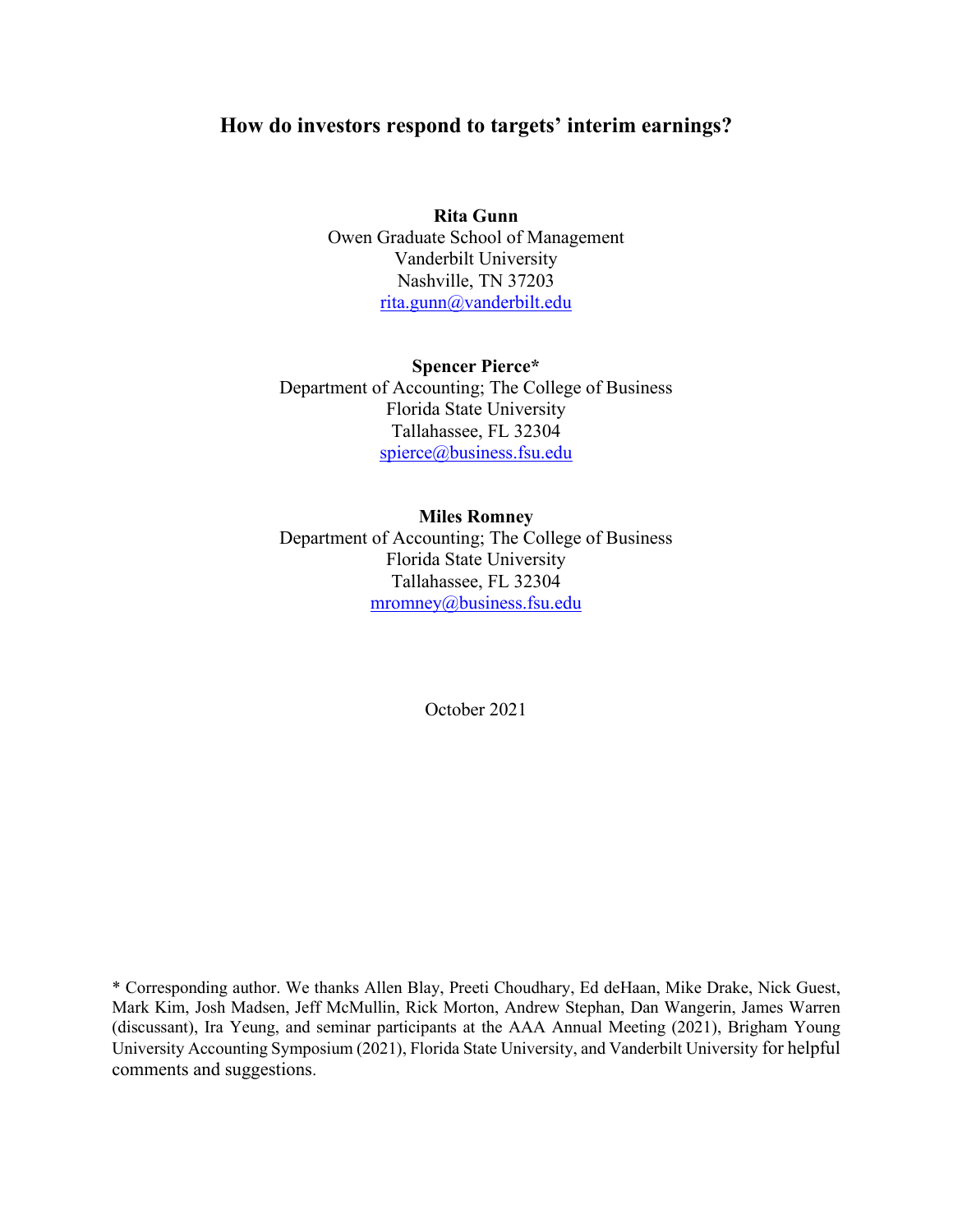# **How do investors respond to targets' interim earnings?**

# **ABSTRACT**

Fundamental to the accounting literature is that firms' stock prices relate positively to their earnings news. We examine a setting where investors may be unsure to which firm the announced earnings accrue: earnings announced by acquisition targets between the announcement and completion of the acquisition. We find that targets' stock prices relate positively to their unexpected earnings during this interim period, but only for unsuccessful deals. For completed deals, we fail to find evidence that the target's or acquirer's stock prices respond to the target's unexpected interim earnings at the time of announcement. However, we find that targets' interim earnings predict future abnormal returns of the combined firm following deal completion. These returns are economically significant as a trading strategy based on targets' interim earnings produces annualized abnormal returns of 8.3%. Our findings suggest that investors respond inefficiently to the earnings that targets announce between announcement and completion of acquisitions.

**Keywords**: Earnings; Mergers and Acquisitions; Investor Inattention; Investor Inefficiency;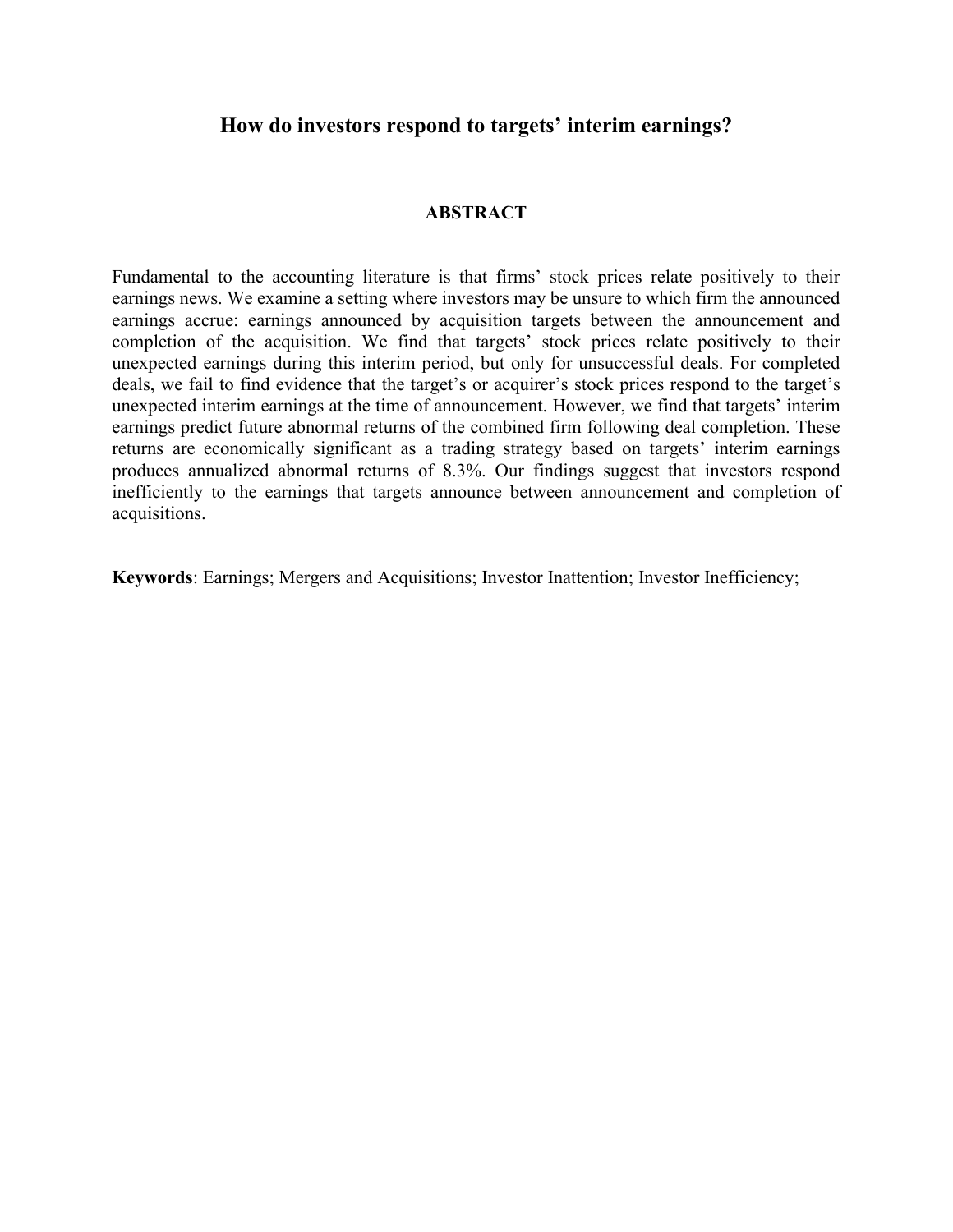### **I. INTRODUCTION**

Beginning with Ball and Brown (1968), a vast accounting literature examines the information content of firms' accounting earnings. Of particular interest is the relation between firms' earnings disclosures and stock returns. Studies of this topic unambiguously demonstrate a positive association between a firm's earnings and its stock price. However, in these studies it is generally clear to investors that the announced earnings accrue to the current owners of the firm (i.e., the current shareholders of the firm are the beneficiaries of the firm's operating performance). In this study, we examine the information content of firms' accounting earnings in a setting where this may not be the case. Specifically, we examine the information content of unexpected earnings disclosed during the interim period after a firm announces it is being acquired by another firm but before the acquisition is completed.

Mergers and acquisitions  $(M&A)$  are often significant and complex transactions that can require substantial and indeterminate time to complete for several reasons (e.g., receiving regulatory and shareholder approval may take time). As a result, the interim period between when the details of the deal are publicly announced and when the transaction is completed can last several quarters. During this interim period, the target firm (target) continues to operate as normal, independent of the acquiring firm (acquirer), and continues to announce its quarterly earnings. However, it is not obvious how investors would respond to the target's interim earnings announcements because the purchase price of the target has been set and publicly announced, thus, it may be unclear whether the profits generated by the target firm will accrue to the current owners of the target or to the owners of the acquirer.

As an example, consider Google's acquisition of Motorola Mobility (Motorola). On August 15, 2011, Google announced that it would acquire Motorola for \$12.5 billion (\$40 per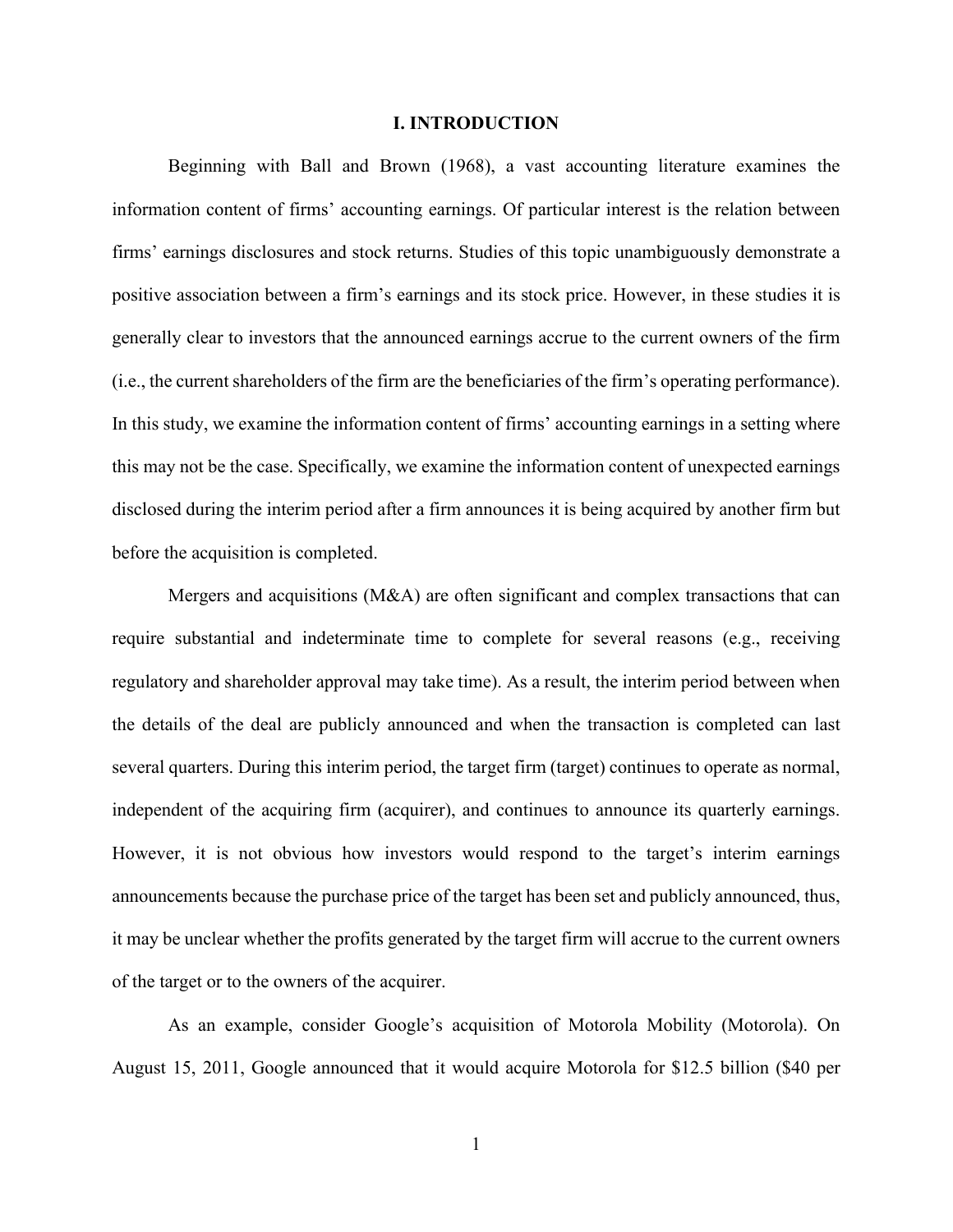share). Prior to this announcement, Motorola's shares traded near \$24 per share. On the day of the announcement, Motorola's share price increased to just below the announced purchase price of \$40 per share (\$38.61 at close on the day of the announcement).<sup>1</sup> Google's acquisition of Motorola was not completed until May 22, 2012, when the deal was finally approved by Motorola's shareholders and all the necessary regulatory bodies (i.e., the United States Department of Justice, the European Union, and Chinese authorities). During this nine-month period, Motorola announced quarterly earnings three times, and the total earnings across these quarters was a loss of nearly \$200 million. In this study, we seek to understand how investors in the target and acquirer respond to these interim earnings announcements. For example, does the target's stock price respond positively to earnings, as is typically the case, or does the stock price not respond to earnings because the valuation for the firm is already set by the details of the announced acquisition?<sup>2</sup> Further, does the acquirer's stock price respond to interim earnings announcements because the earnings are expected to eventually accrue to the owners of the acquiring firm.

To address our research questions, we examine a sample of M&A deals from SDC where the target has at least one earnings announcement after the public announcement of the deal. Our primary tests consist of OLS regressions of abnormal returns on the target's unexpected earnings during the interim period. We examine both the target's and acquirer's abnormal returns around the target's interim period earnings announcements. To test whether investors efficiently process the information content of targets' interim earnings, we also examine whether targets' interim earnings predict the combined firm's future abnormal returns.

<sup>&</sup>lt;sup>1</sup> Motorola incorporated an unusually large amount of the deal premium (91.3%) around the deal announcement. For our sample, we find the target's share price incorporates on average (at the median) 55.0% (58.8%) of the premium over the three-day window around the deal announcement.

<sup>&</sup>lt;sup>2</sup> In the case of Motorola's earnings announcements, we find that Motorola's stock price did not noticeably change in response to the interim quarterly earnings announcements. Despite reporting significant losses for each of these three quarters, Motorola's stock returns on the date of the earnings announcement were all minimal and positive (all between 0.1% and 0.3%). In fact, during the entire interim period, Motorola's share price exhibited very little movement.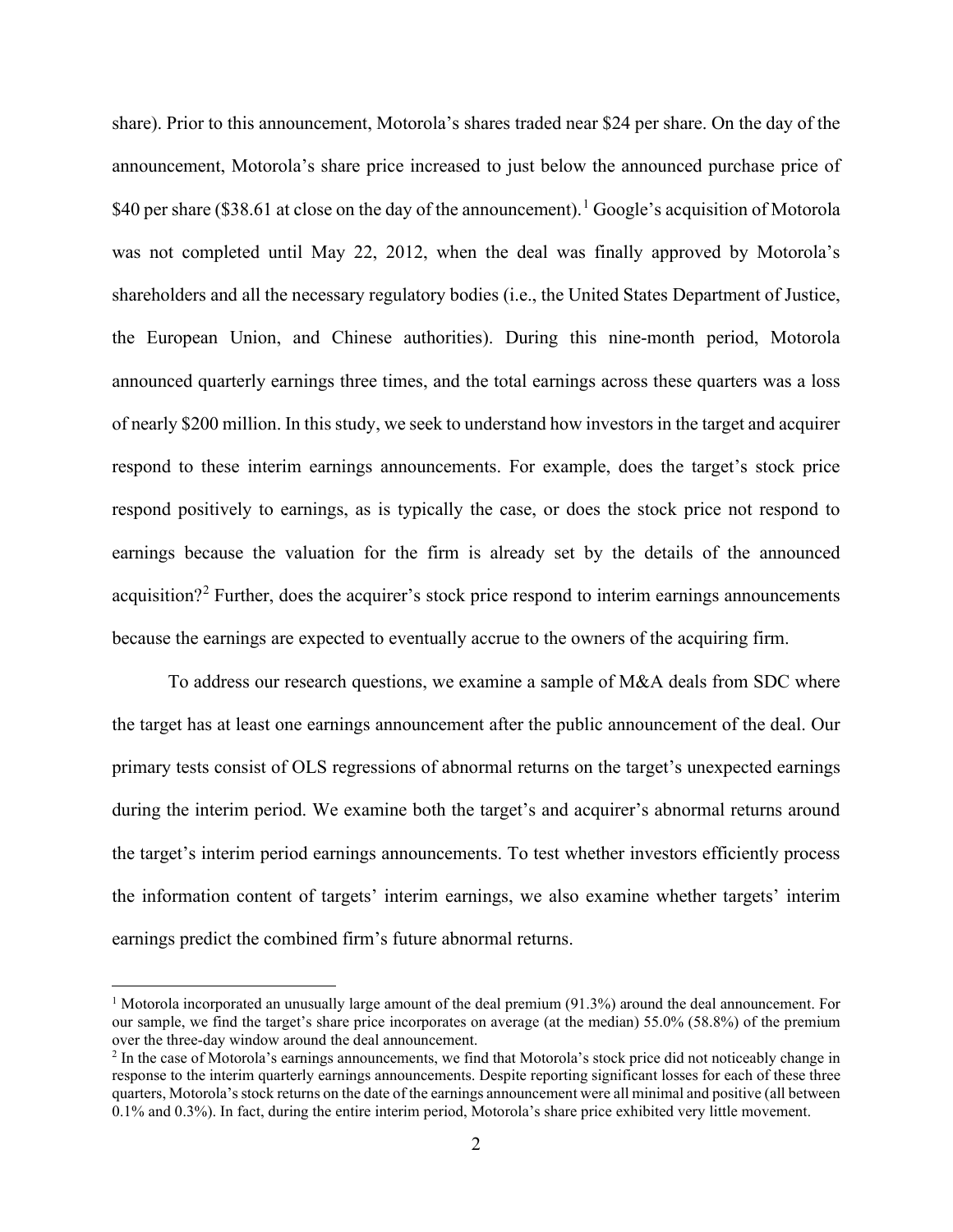We first address our research question by examining whether targets' abnormal announcement returns relate to their earnings announcement returns during the interim period. We find that targets' cumulative abnormal returns around the earnings announcement relate positively to their unexpected earnings. Further, we find that the magnitude of this relation is smaller during the interim period than it is during the pre-announcement period.<sup>3</sup> These results suggest that, on average, investors respond to the earnings news as if the announced earnings accrue to the current owners of the firm rather than the owners of the acquiring firm but that this response is muted relative to the pre-announcement period.

Because our sample includes all announced deals, we re-examine this test after partitioning the sample based on whether the acquisition deal was eventually completed or withdrawn. When investors respond to the interim earnings news, the terms of the deal are announced but it is not known whether the announced deal will eventually be completed or withdrawn. Though most announced deals complete, some announced deals do not for various reasons (e.g., failure to gain approval from regulators or shareholders).<sup>4</sup> Interestingly, we find that the positive relation between earnings announcement returns and unexpected earnings during the interim period occurs only for targets where the deal is eventually withdrawn. We fail to find any such relation for the deals that are eventually completed. These tests provide two main takeaways. First, though the eventual outcome of the deal is not yet publicly known, the way in which investors respond to earnings suggests that investors correctly anticipate whether or not the deal will eventually be successful.

<sup>&</sup>lt;sup>3</sup> To provide a benchmark for understanding and interpreting these interim results, we also examine how the target's and acquirer's stock prices respond to earnings announcements prior to the announcement of the M&A transaction. As expected, we find that during the pre-announcement period, the target's and acquirer's abnormal returns are positively associated with their own unexpected earnings. We fail to find that targets' stock prices respond to acquirers' unexpected earnings but find that acquirers' stock prices have a relatively smaller response to targets' earnings. These results establish that prior to the deal announcement, investors perceive that the target's earnings accrue to the current owners of the target firm and view the target and acquirer to have a small economic link prior to deal announcement.

<sup>4</sup> In our sample of 1,764 transactions, 81.5% of the deals complete and 18.5% of the deals withdraw.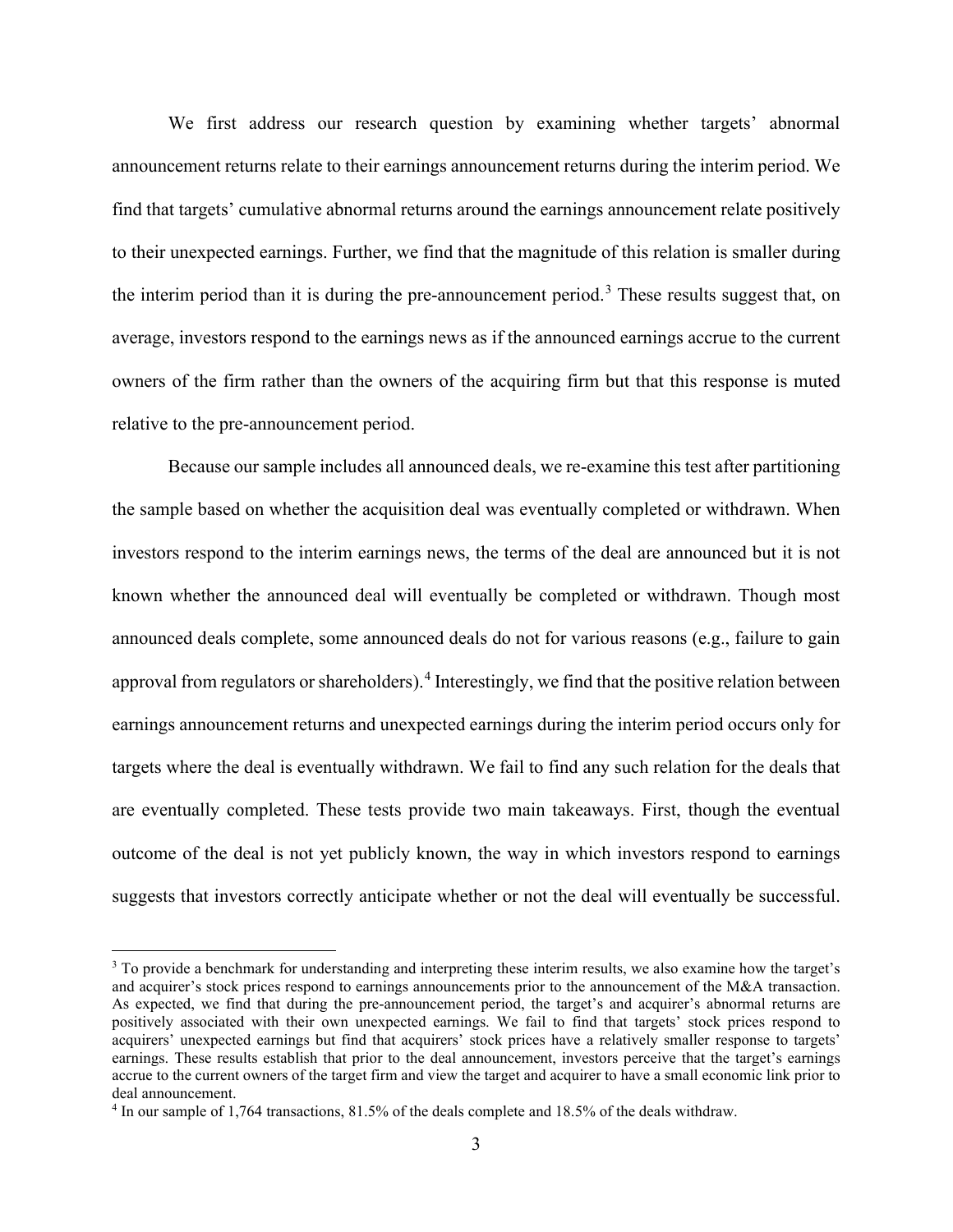Second, for deals that are completed, we fail to find that investors price the target's interim earnings into the market value of the target. This is not necessarily surprising since the target price may be primarily established by the announced purchase price. Thus, investors may instead price these earnings into the market value of the acquirer.

We test this conjecture by examining the relation between acquirers' stock returns and targets' interim earnings. We begin by examining whether acquirers' abnormal returns around targets' earnings announcements relate to targets' unexpected earnings during the interim period. If investors immediately incorporate the target's earnings into the acquirer's stock price, we expect to find a positive association between the acquirer's abnormal returns and the targets' unexpected earnings. In this test, we fail to find any relation between acquirers' abnormal returns and targets' earnings announcements during the interim period.<sup>5</sup> Combined with our previous results, which fail to find a relation between targets' announcement returns for completed deals, these findings suggest that for completed deals, the target's unexpected interim earnings do not affect the market value of the target or the acquirer around the earnings announcement. These results are surprising as they suggest that investors do not incorporate the unexpected earnings news from targets' interim earnings announcements into prices at the time of announcement.

Failing to find evidence that investors respond to targets' interim earnings at the time of the earnings announcement for deals that are subsequently completed, we next examine whether investors respond to targets' interim earnings with delay. We use two tests to examine whether targets' interim earnings predict acquirers' future abnormal returns. First, we examine the relation between targets' interim earnings and the combined entity's abnormal returns following the completion of the acquisition. We focus on the two year buy-and-hold returns and the cumulative

<sup>&</sup>lt;sup>5</sup> In additional analysis, we replicate these results using alternative earnings measures to help ensure that this failure to find a relation does not arise due to size differences between the target and acquirer.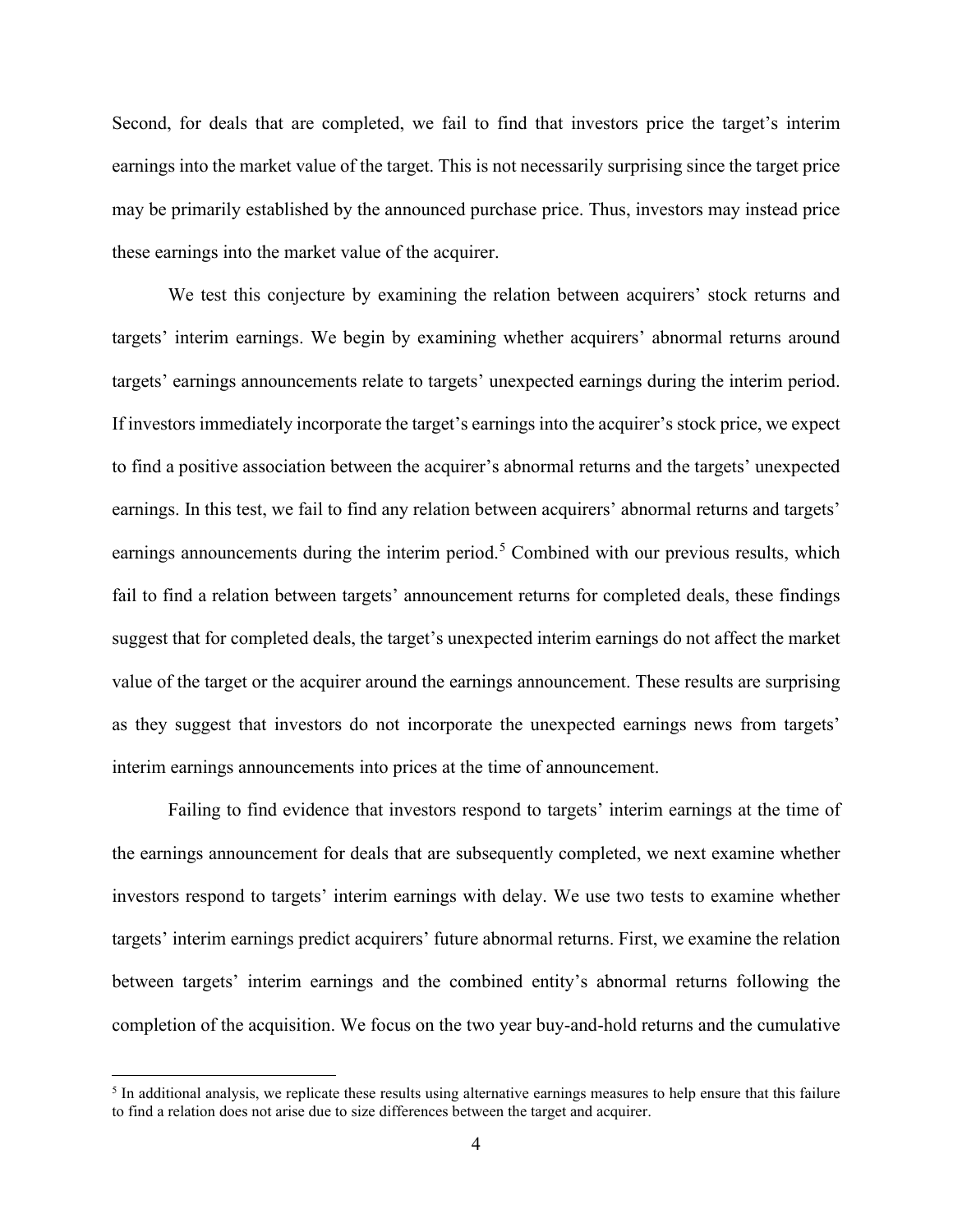abnormal returns around the combined firm's earnings announcements in the one and two years after the transaction close. We examine future earnings announcements because we expect that these disclosures will contain information about how the targets' interim earnings affect the profitability of the combined firm. Results from these tests demonstrate a positive relation between targets' interim earnings and the combined entity's future abnormal returns, particularly around future earnings announcements. These results suggest that investors possibly respond to targets' interim earnings in an inefficient manner.

Second, we implement a zero net-investment trading strategy that is long in combined entities whose targets had the largest unexpected interim earnings and short in combined entities whose targets had the smallest (i.e., most negative) unexpected interim earnings and hold these investments for two years after the completion of the acquisition. We use risk-adjusted returns from the Fama-French 5-factor plus momentum model (Fama and French 2015, 2016) to help ensure that any relation we find is related to investor inefficiency rather than common risk factors. This trading strategy earns annualized returns of 8.3 percent. Overall, the results from both tests provide evidence that investors inefficiently processthe information content of targets' unexpected earnings during the interim period.<sup>6</sup> Rather than incorporating the interim earnings into the targets' or acquirers' stock price when announced, investors price the interim earnings into the acquirers' stock price only in the future periods after the completion of the acquisition.

We make contributions to several literatures. We contribute to the extensive literature examining the information content of firms' accounting earnings, specifically studies examining the earnings-return relation. Beginning with Ball and Brown (1968), these studies demonstrably

<sup>6</sup> In additional analysis, we find that the results from these tests are more pronounced for less sophisticated investors. These results suggest that the relations we document arise from investors' inability to efficiently process the earnings information as less sophisticated investors seem to struggle more with processing interim earnings news.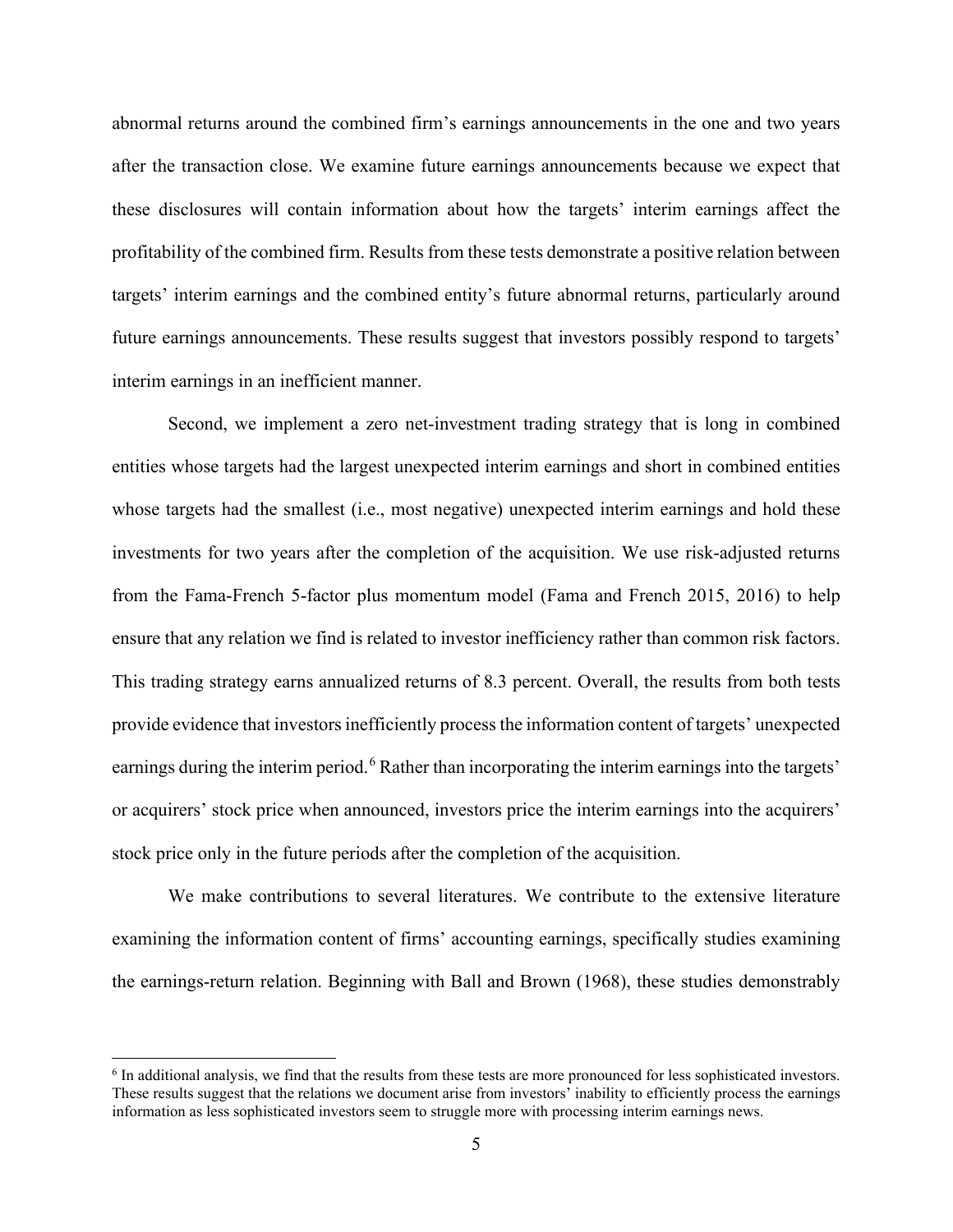find that firms' stock returns relate positively to their earnings. Extending beyond this primary finding, studies in this area examine several factors affecting the earnings-return relation (e.g., firm size [Freeman 1987], the firm's lifecycle [Anthony and Ramesh 1992], whether the firm reported a profit or loss [Hayn 1995], and different accounting methods the firm uses [Stober 1986]). All prior studies we are aware of examining firm-level earnings and returns investigate settings where it is clear that the announced earnings accrue to the current owners of the firm. In contrast, we examine how the earnings-return relation varies in a unique setting where investors may be unsure as to whether the earnings accrue to the current owners of the firm.

In a related vein, we also contribute to the growing literature examining the returns of related firms. These studies find various settings where the returns of one group of firms positively predict the future returns of other economically-linked firms. Prior studies document this result for several forms of economic links (e.g., same industry [Moskowitz and Grinblatt 1999], along the supply chain [Cohen and Frazzini 2008; Madsen 2017], followed by the same analyst [Ali and Hirshleifer 2020; deHaan, Lee, and Loh 2021], and sharing a geographic location [Parsons et al. 2020]). Consistent with disclosure processing costs being a significant problem (Blankespoor, deHaan, and Marinovic 2020), these findings are commonly attributed to investor inattention which impedes investors' ability to efficiently price information across economically-linked firms. In our setting, we provide additional evidence that investors struggle to incorporate information across economically-linked firms. Our study is novel relative to these prior studies because the nature of the economic link that we examine is more definitive and comprehensive in the sense that it is publicly announced that the acquiring firm will soon purchase the target. We expect and provide some evidence that the inefficiency we find is more likely to arise from investors' integration costs than awareness or acquisition costs (Blankespoor et al. 2020).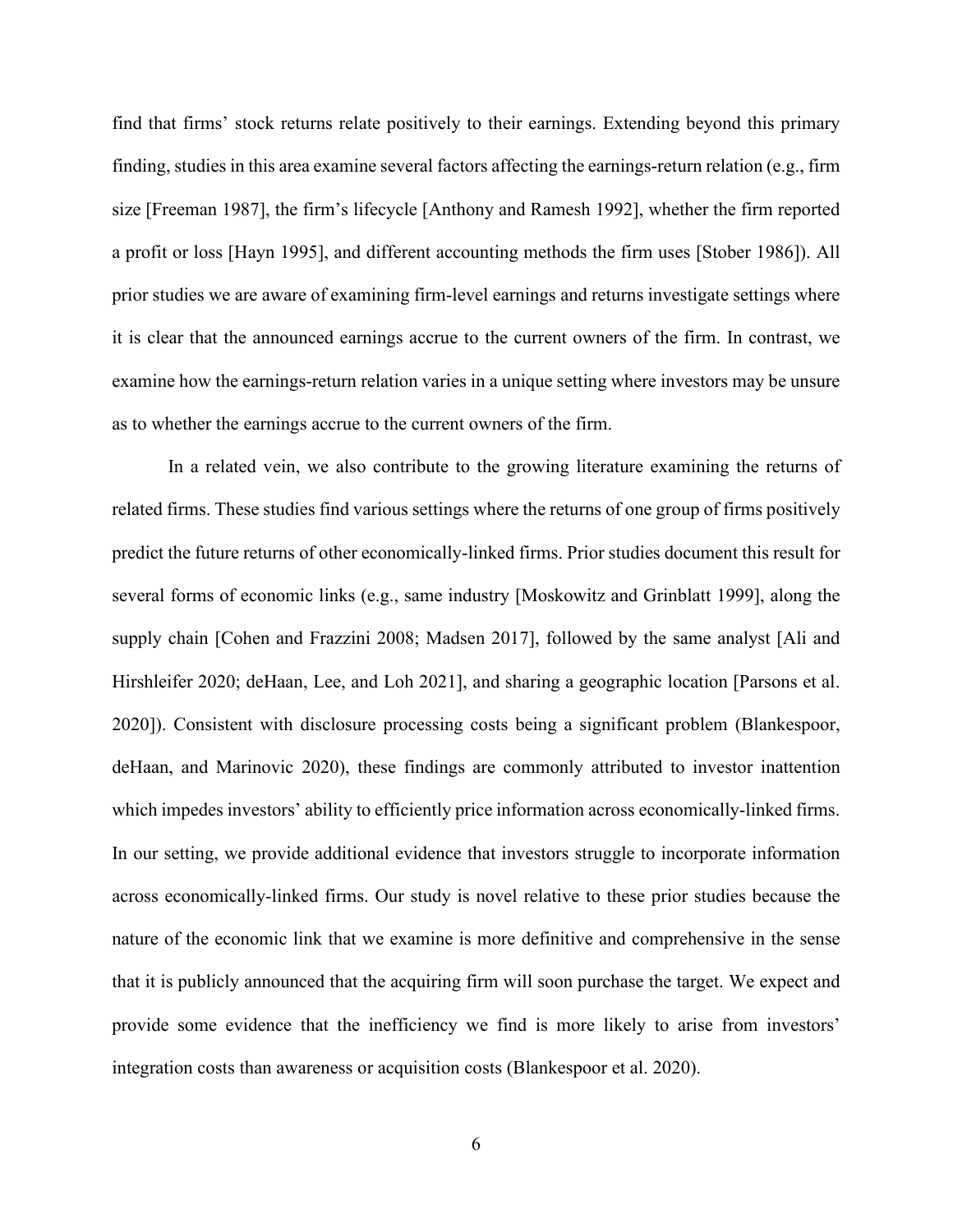We also add to the literature examining the outcomes of announced M&A deals. Prior studies document several deal-level characteristics that predict whether or not an announced deal is eventually completed (e.g., Hsieh and Walkling 2005; Betton and Eckbo 2000; Walkling 1985). Some studies examine firm-level characteristics that predict deal completion. For example, Skaife and Wangerin (2013) find that deals are more likely to fall through when the target has lower financial reporting quality prior to the deal announcement. Though these studies document predictors of deal outcome, little is known about the extent to which investors anticipate deal outcomes. There is evidence that risk arbitrageurs are more accurate in predicting deal success than the general market, resulting in significant premiums (Larker and Lys 1987). Further, the negative market reaction of the target's share price around the announcement of failed deals (Davidson, Dutia, and Cheng 1989) suggests that investors do not perfectly infer deal outcome. Our finding that targets' abnormal returns respond positively to interim earnings only for deals that are eventually withdrawn complements these studies by providing evidence that, to some extent, investors behave as if they can anticipate whether an announced deal will be completed.

Last, we add to the studies examining the capital market consequences of M&A deals. Many of these studies examine evidence of acquirers overbidding for the target by examining the stock returns of the acquirer and target around the deal announcement (e.g., Moeller, Schlingemann, and Stulz 2004). Other studies examine capital market effects after the deal completion, such as the stock returns of the combined entity subsequent to deal completion (e.g., Agrawal, Jaffe, and Mandelker 1992; Erickson, Wang, and Zhang 2012). This literature largely examines the capital market consequences before the announcement, at the time of announcement, or after the deal completion. Our study is unique in that it examines the capital market consequences of events occurring after the deal announcement but prior to its completion.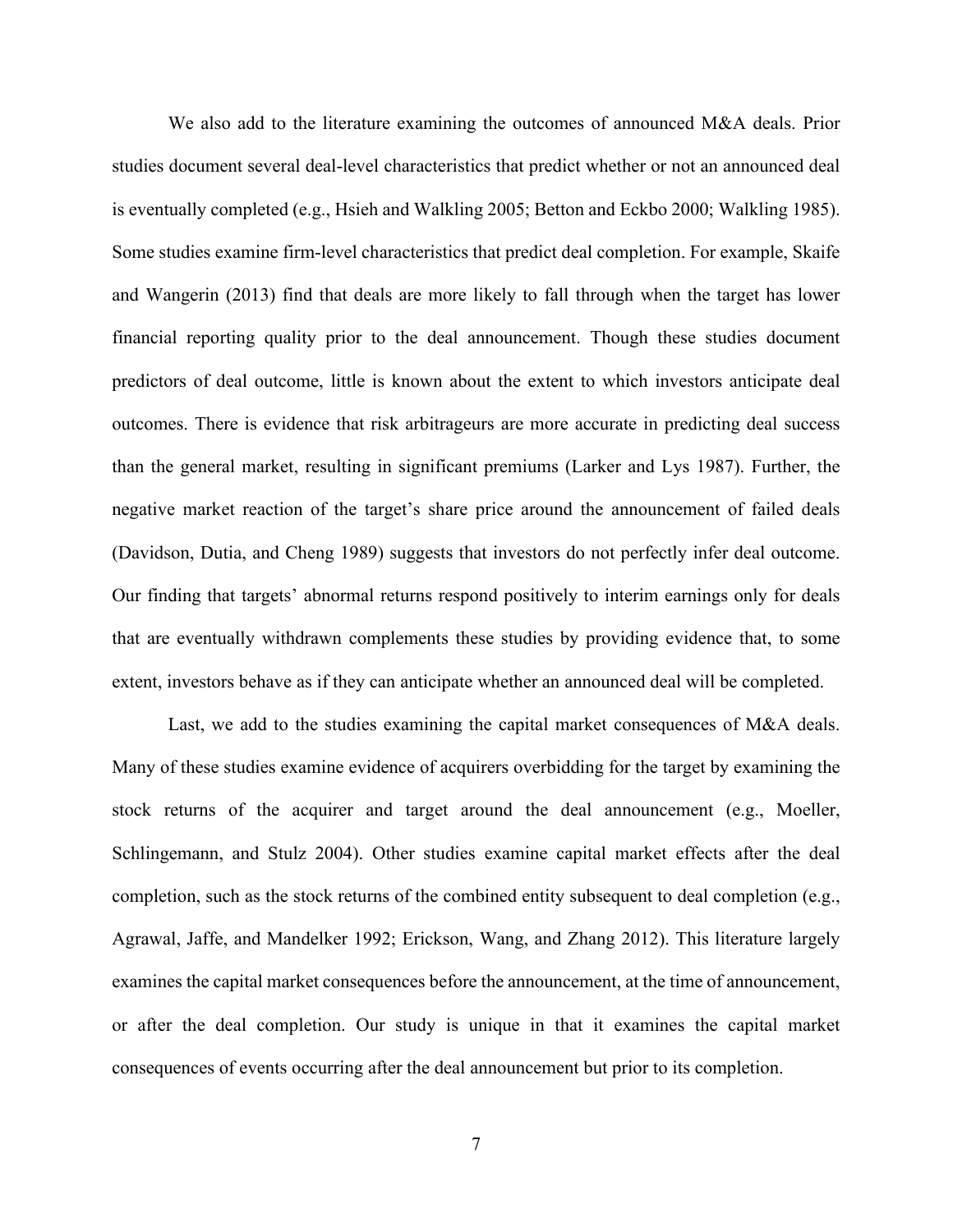#### **II. BACKGROUND AND HYPOTHESIS DEVELOPMENT**

### *2.1. Accounting earnings and returns*

Capital market research in accounting emphasizes the information content of firms' earnings. Of fundamental interest is the relation between earnings and stock returns. Beginning with Ball and Brown (1968), countless studies document that earnings are useful to investors, unambiguously finding a positive relation between a firm's earnings and its stock price. These studies typically interpret unexpected earnings changes as information about economic rents, commonly describing them as earnings "news" or "surprises" (Ball, Kothari, and Watts 1993). Following Campbell's (1991) decomposition of returns, this interpretation suggests that unexpected earnings represent a change in expected future dividends, which relate positively to returns.

Though the positive earnings-return relation is well documented, several studies examine factors that affect the earnings-return relation (e.g., firm size [Freeman 1987], the firm's lifecycle [Anthony and Ramesh 1992], whether the firm reported a profit or loss [Hayn 1995], and different accounting methods firm use [Stober 1986]). Other studies document that investors sometimes respond inefficiently to the information content of earnings and identify factors affecting this inefficiency (e.g., Bernard and Thomas 1989; Foster, Olsen, and Shevlin 1984; Sloan 1996). Overall, this extensive literature examining earnings announcements provides evidence of several characteristics that influence how investors respond to firms' earnings news. <sup>7</sup> Our study differs from these prior studies as we examine a novel characteristic that we expect to influence how investors respond to a firm's earnings announcements: the announcement of a pending acquisition.

In these studies examining the earnings-return relation, it is generally clear to which owners

 $^7$  The research examining the earnings-return relation is too extensive to thoroughly discuss in our study all the factors that prior studies find to affect the earnings-return relation. See Kothari and Wasley (2019) for a recent review of the capital market research, including a discussion of research examining the earnings-return relation.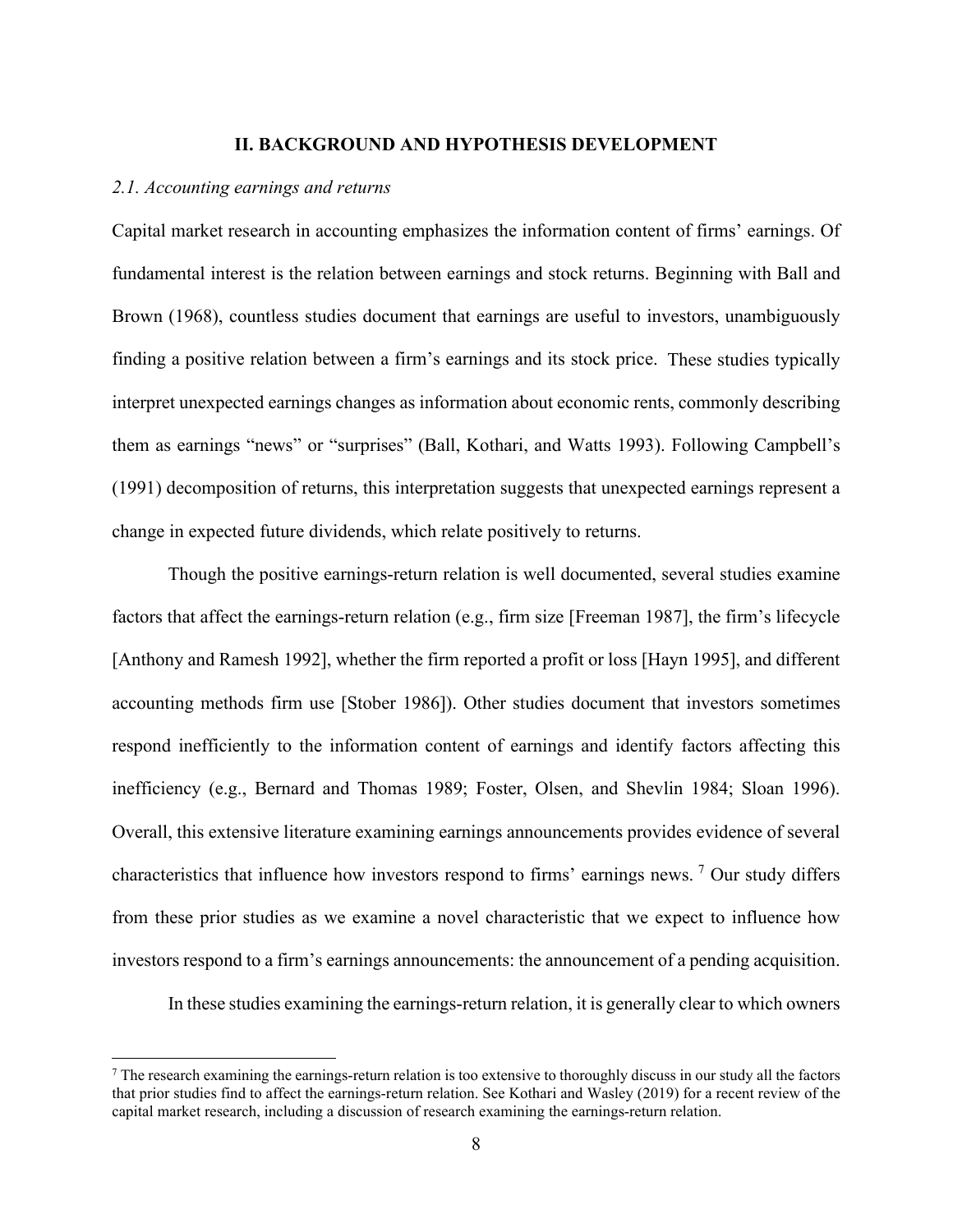the earnings accrue (i.e., the owners of the firm announcing earnings). This is less clear in our setting given the announced acquisition. In that sense, our study relates to the stream of literature examining how earnings announcements affect the stock returns of other firms. Prior studies document how one firm's earnings announcement affects other economically-related firms. Early evidence from Firth (1976) indicates that firms' earnings news positively affects the stock prices of other "similar" firms. Similarly, Foster (1981) finds evidence of information transfer occurring between a firm announcing earnings and the other firms in its industry. These studies examining the information spillover from firms' earnings announcements to the stock returns of other firms relate more broadly to the studies examining the returns of related firms.

Prior studies document several forms of economic links where the returns of one group of firms positively predict the future returns of other economically-linked firms (e.g., same industry [Moskowitz and Grinblatt 1999], along the supply chain [Cohen and Frazzini 2008; Madsen 2017], followed by the same analyst [Ali and Hirshleifer 2020; deHaan et al. 2021], and sharing the same geographic location [Parsons, Sabbatucci, and Titman 2020]). These findings of predictable returns are often attributed to some form of investor inattention which impedes investors' ability to efficiently price information across economically-linked firms. This argument is consistent with Blankespoor et al. (2020), who propose that several components of disclosure processing costs awareness costs, acquisition costs, and integration costs—explain why investors struggle to incorporate information. Our study relates to these studies because we examine how investors incorporate information across economically-linked firms. However, our study is novel because the nature of the economic link that we examine is more definitive and comprehensive in the sense that it is publicly announced that the acquiring firm will soon purchase the entire target firm.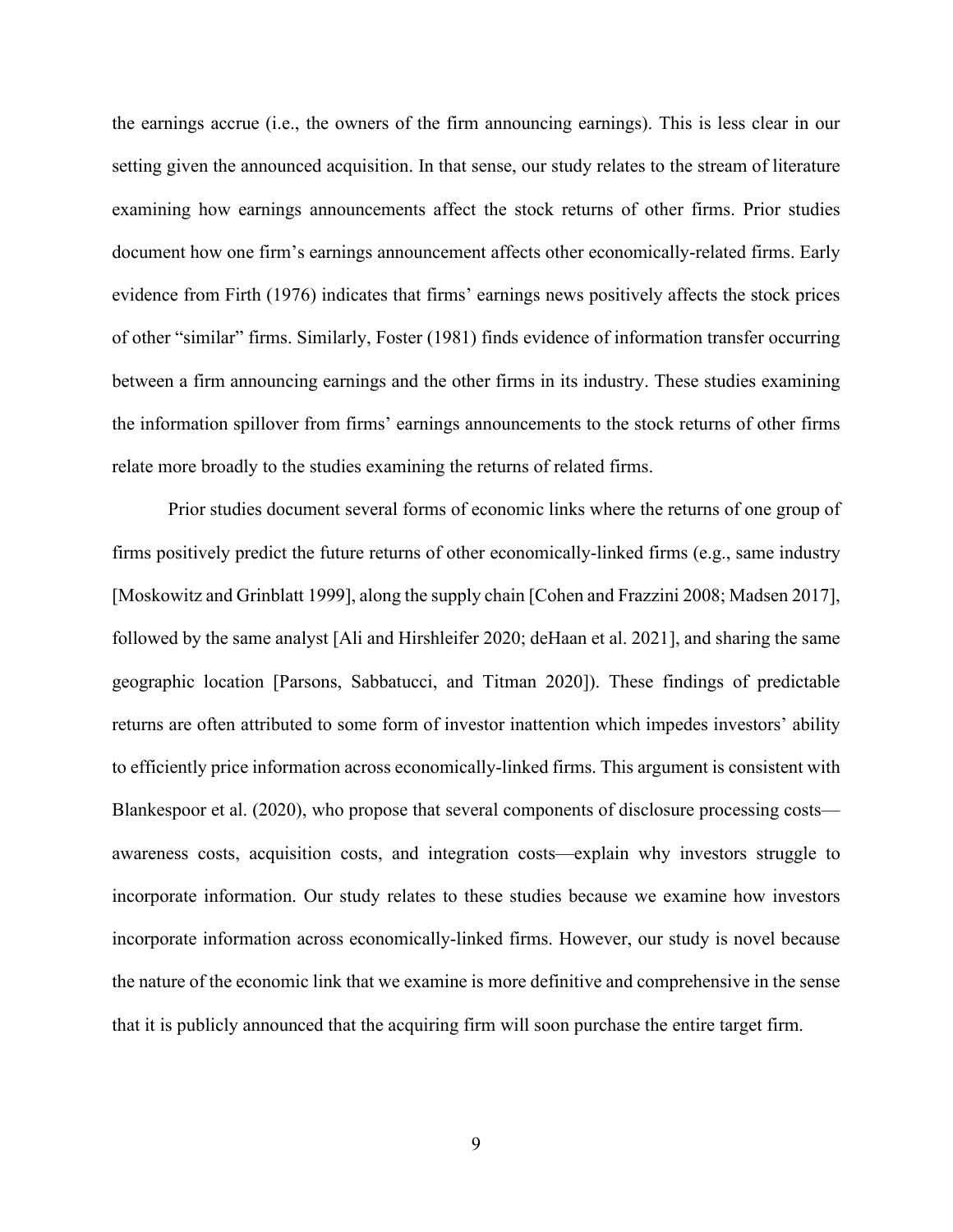## *2.2. Mergers and acquisition*

As M&A represents one of the most significant investment decisions that firms make, a broad literature spanning multiple fields of study (e.g., accounting, finance, management, and strategy) examines several aspects of M&A deals. An interesting feature of M&A deals is that there can be a substantial time between deal announcement and deal completion or withdrawal (referred to as the interim period). Appendix A provides a figure describing a potential timeline for an acquisition and the related earnings announcements leading up to the merger announcement, in the interim period, and following the close of the transaction including whether the earnings are recognized in the financial statements, in the notes, or are not recognized anywhere (the stub earnings). Giglio and Shue (2014) find that deals take an average of 103.5 days to close and 66.0 days to be withdrawn, with 6.2% of deals not being resolved within a year after announcement.<sup>8</sup> These extended periods leave a significant amount of time for economic events to occur within the interim period. However, there is little research examining the interim period with most M&A research examining the period prior to deal announcement, the days around and including the deal announcement, and the period including and after close.

Studies examining how firms behave in response to M&A deals largely consider firms' actions during the preannouncement period since this is when most transactions are negotiated.<sup>9</sup> For example, prior studies find that acquirers, particularly for transactions with stock consideration, manage earnings upward prior to transaction announcement to reduce the cost of the acquisition (Erickson and Wang 1999; Louis 2004). In addition, acquirers are more likely to

<sup>8</sup> Our sample requires the acquirer and target to both be publicly traded. In addition, we require at least one target earnings announcement in the period between transaction announcement and close. Our sample has an average (median) number of days between announcement and close of 157 (131) for completed deals and 192 (146) days for withdrawn deals.

<sup>9</sup> Luo (2005) finds that 84% of transactions are announced after an agreement has been reached between the acquirer and target.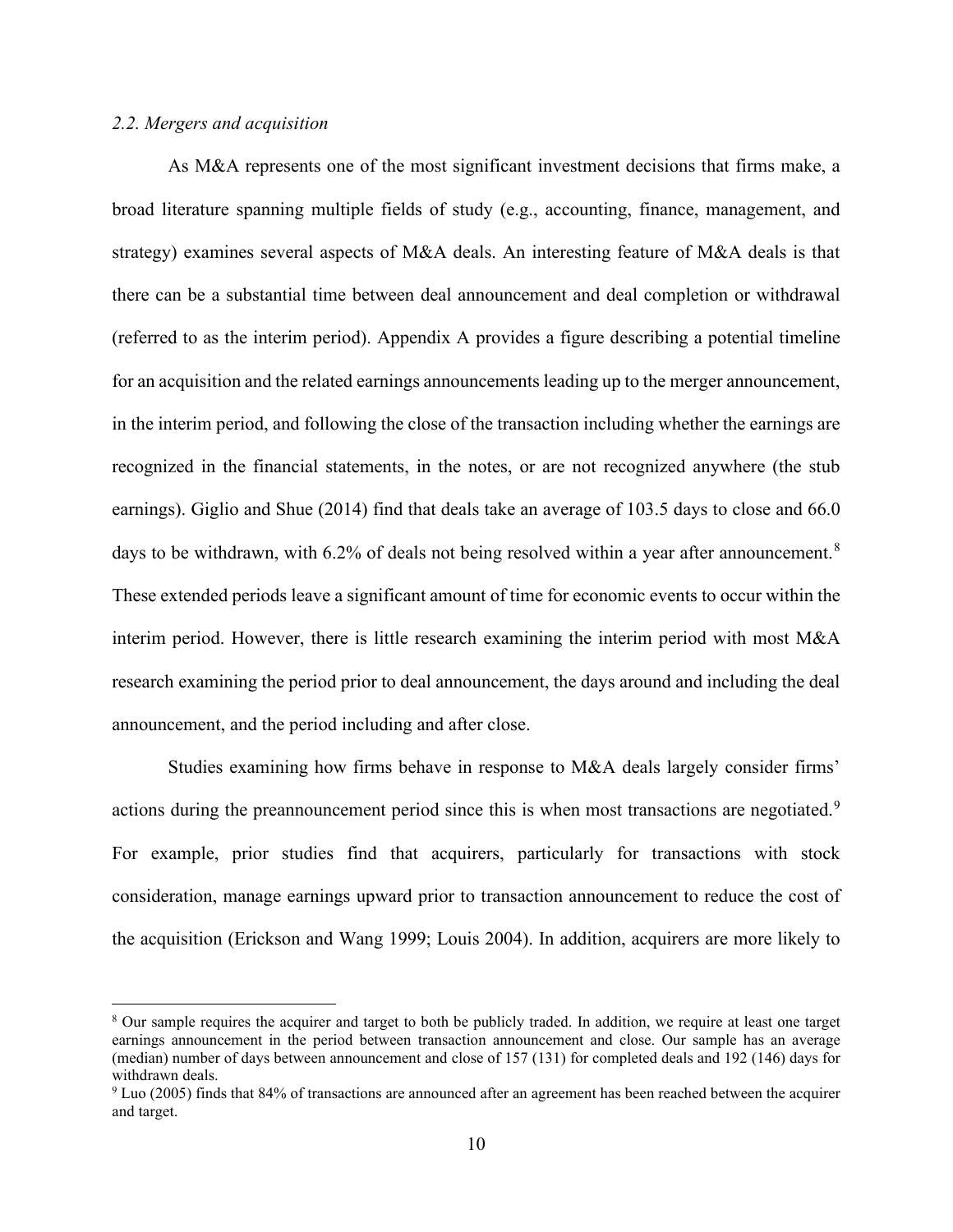release positive news in the form of corporate press releases (Ahern and Sosyura 2014) and withhold negative news about future earnings (Ge and Lennox 2011) to further push their stock values higher. There is also evidence that acquirers strategically disclose news that will lower the stock price of target firms resulting in a lower target premium (Kim, Verdi, and Yost 2020).

Studies examining the capital market consequences of M&A often examine the period around transaction announcement, considering the market reaction of both the acquirer and target stock price to the deal announcement. Typically, the target's stock price increases substantially at the time of the merger announcement (Dodd 1980). Over time, the target's price gradually increases and, depending on the likelihood of deal completion, moves closer to the price offered by the acquirer (Bhagat, Dong, Hirschleifer, and Noah 2005). If the deal is withdrawn, the target's share prices return to pre-announcement levels (Davidson et al. 1989). At the time of the announcement, acquirers exhibit smaller and negative returns, signaling a potential overpayment by the acquirer. However, prior studies find that the returns to the acquirer capture revelations about the stand-alone value of the target in addition to information about the value of the acquisition (Bhagat et al. 2005).<sup>10</sup>

Other studies examining the consequences of M&A study the period following deal completion. For example, Bens, Goodman, and Neamtiu (2012) find that managers of the combined entity are motived to manage earnings following the acquisition, even going so far as to misstate their financials. This is due to managers being under pressure to make the acquisition appear positive so they can retain their position. Other studies find that combined entities

 $10$  Despite the large economic effect of mergers on both targets and acquirers, investors have limited attention regarding mergers. Louis and Sun (2010; 2016) find that managers strategically time merger announcements to take advantage of inattention. They find that mergers announced on Fridays result in lower abnormal trading and smaller abnormal stock returns for the acquiring firm. In addition, these Friday announcements are more prevalent for acquirers that managed their earnings during the negotiation process and are then completed more quickly.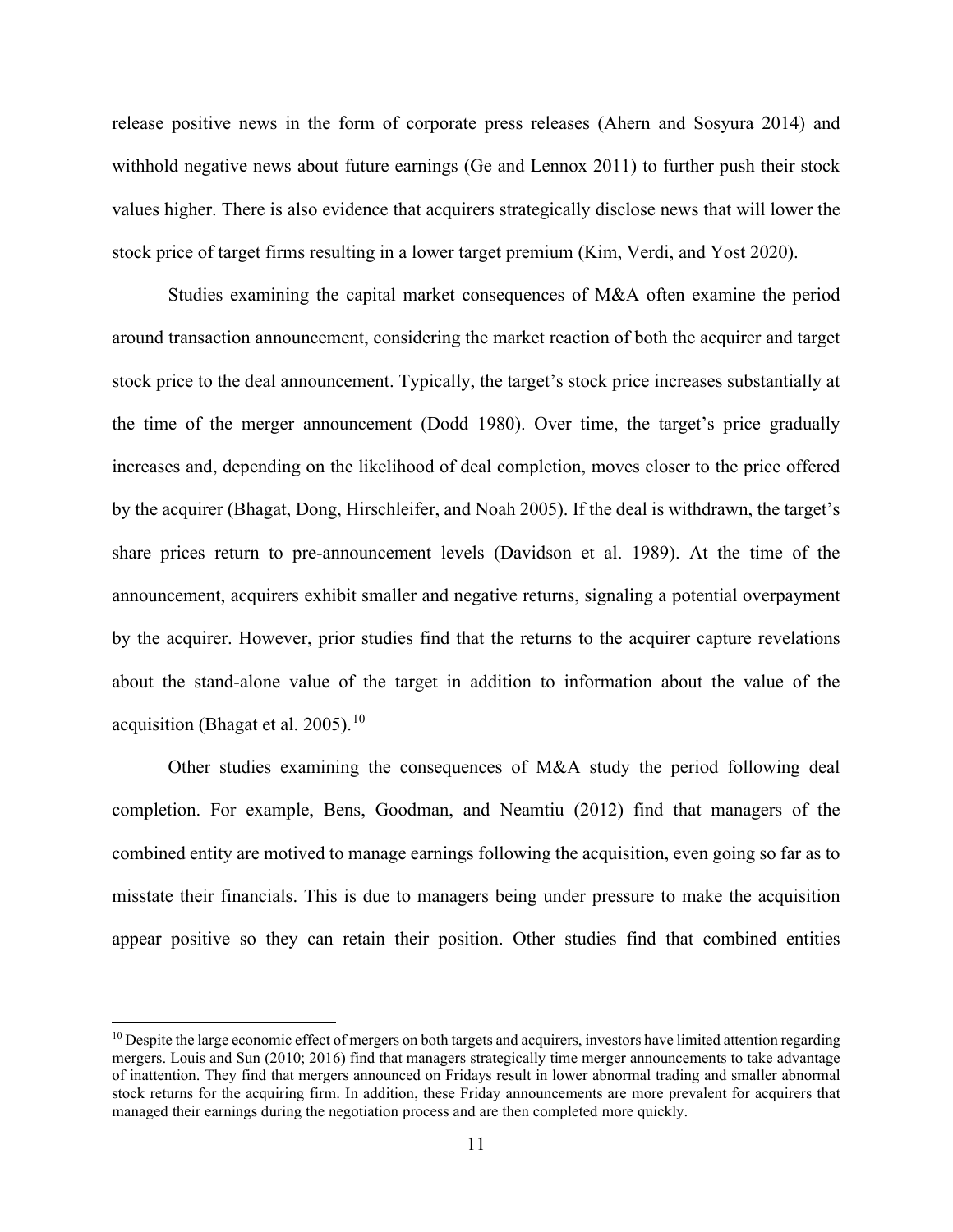underperform following the completion of the acquisition (Rau and Vermaelen 1998, Moeller et al. 2005). For example, Agrawal et al. (1992) find the combined firm has negative returns over the three to five years after the completion of the acquisition.

Though significant M&A research examines the preannouncement period, the announcement period, and the post-close period, there is little research on the interim period of M&A deals. Studies find few interim period events that affect the deal terms and, as a result, Luo (2005) finds that only 6.5% of completed deals renegotiate the terms of the deal following announcement. However, important events affecting the target and acquirer, such as public earnings announcements, are somewhat common during the interim period given the length of time between deal announcement and deal close. Yet, we are aware of only one study that examines targets and acquirers during the interim period: Chen, Thomas, and Zhang (2016).

Using a sample of M&A deals where the target has at least one quarter end within the interim period, Chen et al. (2016) examine whether targets manage earnings during the interim period. They argue that investors are inattentive between announcement and close, incentivizing targets to work with acquiring management to "spring-load" earnings in the period after close. They reason that following transaction close, investors are particularly attentive and place significant pressure on acquiring management to ensure a positive result from the combined firm (Bens et al. 2012). Finding evidence that firms experience a decline in the average growth of their cash flows during the interim period, Chen et al. (2016) conclude that targets engage in downward real earnings management during the interim period.<sup>11</sup>

 $11$  Chen et al. (2016) find that firms experience a decline in earnings growth during the interim period. This decline occurs in the cash flows from operations as opposed to the accruals. Though they find that the firm experiences growth in their cash flows, this growth is muted relative to growth before the transaction announcement. Thus, they conclude that targets reduce their earnings growth in the interim period through real earnings management. They also compare the growth in the interim period to the performance after the acquisition. They find that the earnings growth of the combined company is positive but declining in the post period, potentially signaling a bump in earnings in the first year following the acquisition. This relationship moves in tandem with the interim period management of earnings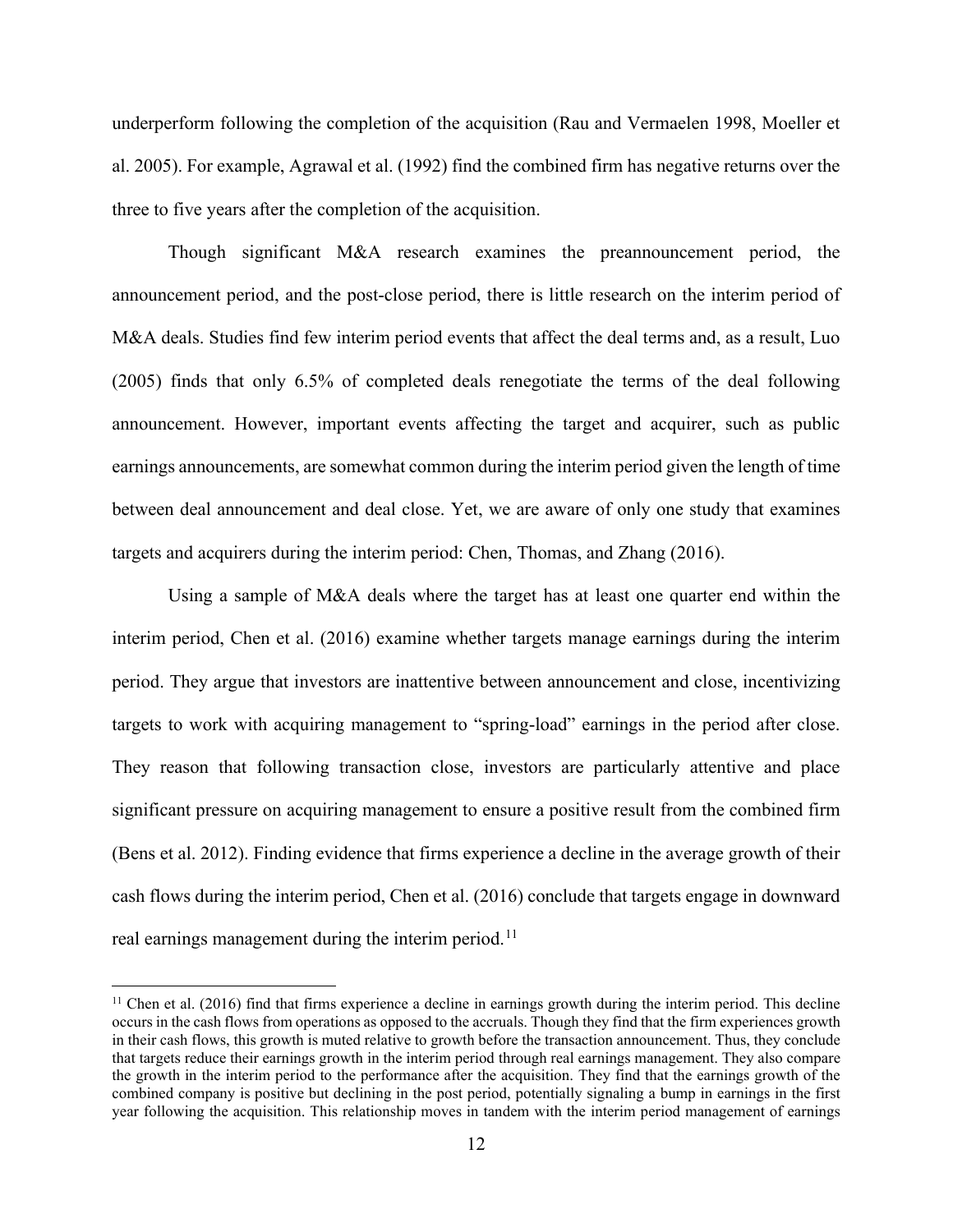Their findings are somewhat surprising because until acquisition completion, target management is beholden to their current shareholders, not the acquiring firm, and the communication between the acquiring management and the target is limited. However, target managers face incentives that may result in a moral hazard concern. For instance, managers may be incentivized by the prospects of being retained in the combined firm or by the performance of their equity stakes in the combined firm. Further, Stewart (2020) finds the threat of shareholder litigation related to appraisal rulings is sufficient to alter target management behavior by encouraging target managers to avoid good news disclosures in the interim period and, thereby, potentially reducing the target valuation used in appraisal suits.

## *2.3. H1: Target's response to target's earnings during interim period*

Following the acquisition announcement, the target share price adjusts based on the offer price and the probability of deal completion (Dodd 1980). In effect, the offer price creates an anchor for the value of the target's share price.<sup>12</sup> Thus, the target's earnings news should not affect investors' perceived value of the firm, leaving little reason for the target share price to react to its earnings news. Unless the earnings news, positive or negative, affects the likelihood of deal completion or the purchase consideration, the target share price is unlikely to respond to earnings news. As such, the economic benefits of the unexpected earnings will not accrue to the current target shareholders. Rather, they will accrue to the future owners of the firm (i.e., the owners of the acquirer). However,

growth such that a decline in growth of the target's earnings in the interim period predicts an increase in growth of the combined firm's earnings in the post period. They interpret this finding as evidence that the target manages earnings growth downwards in the interim period to increase the earnings growth of the combined firm after transaction close.  $<sup>12</sup>$  One potential concern is that the premium the acquirer offers for the target may relate to the target's future interim</sup> earnings. If this were the case, it could affect the relation we examine between unexpected interim earnings and abnormal returns around the earnings announcement. This would be an issue if the premium already contains the information content of the future interim earnings, leading us to observe no contemporaneous earnings-return relation. We do not anticipate this to be the case since the earnings would then be expected. However, to address this concern, we examine whether the deal premium relates to targets' interim unexpected earnings. In untabulated analysis, we fail to find a relation between the deal premium and the target's interim unexpected earnings. These results allay concerns that the terms of the deal already consider the economic consequences of the target's future interim earnings.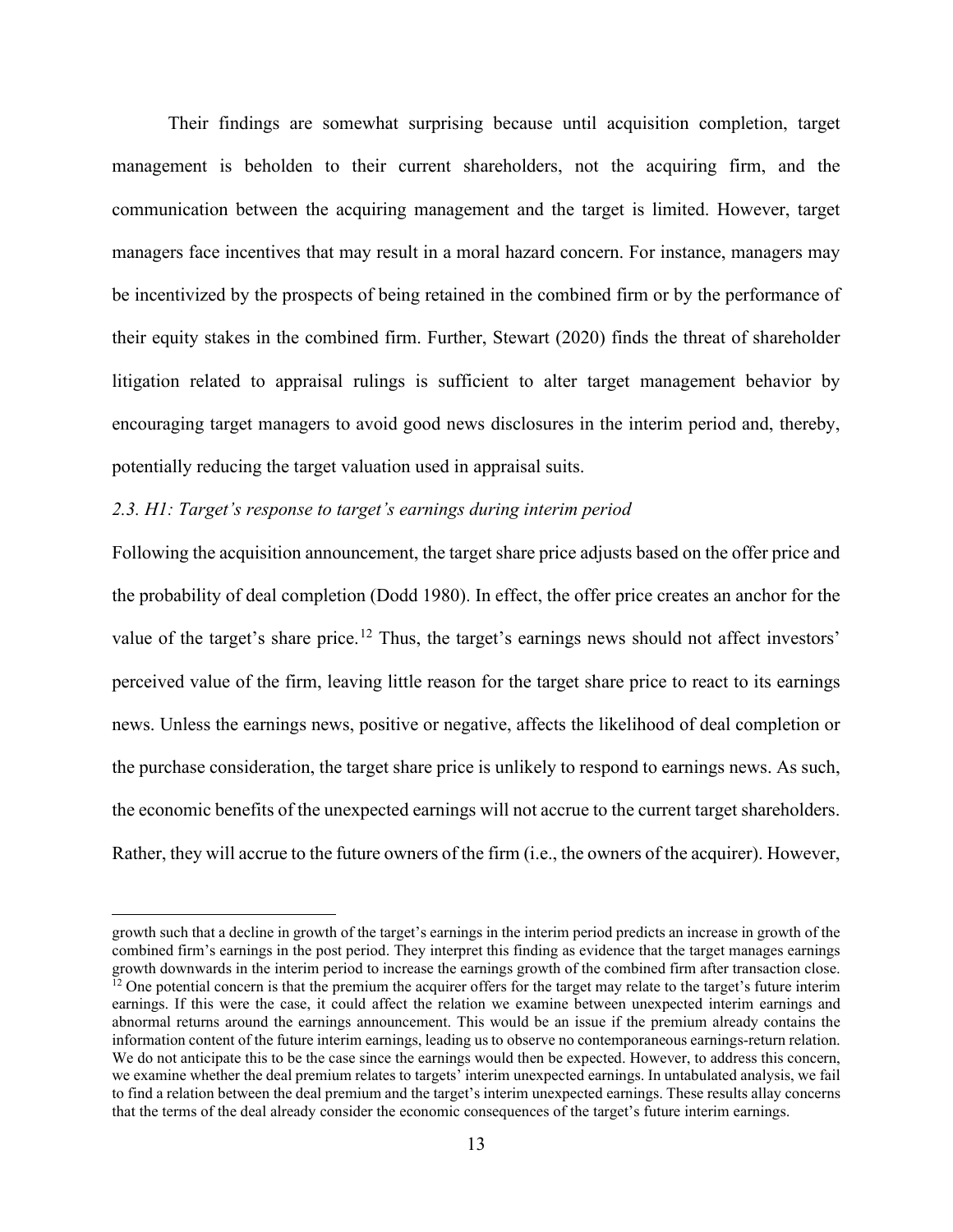investors may continue to respond to targets' unexpected earnings in the normal fashion (i.e., positively) for at least three reasons. First, investors may think that the announced deal will not complete and, as such, the economic benefits of the announced earnings would accrue to the owners of the target. Second, investors believe the announced earnings will alter the consideration offered by the acquirer.<sup>13</sup> Third, investors may be inattentive to or unaware of the economic consequences of the pending acquisition. Such investors would naively respond to the earnings news as if they accrue to the current owners of the target, resulting in the typical positive earningsreturn relation. Of these three reasons, we expect investors' expectations about deal outcome to have the greatest influence on how investors respond to the target's interim earnings.

Announced deals may not complete for a variety of reasons, such as regulatory intervention, the introduction of an additional bidder, no vote by target shareholders, disagreement among target and acquirer management, etc. Skaife and Wangerin (2013) find that 13.96% of acquisitions of public companies do not reach completion.<sup>14</sup> Many of these hurdles that announced deals face to reach completion are publicly observable by investors. In addition, prior studies document several deal and firm characteristics that predict whether or not an announced deal is eventually completed (e.g., Hsieh and Walkling [2005]; Betton and Eckbo [2000]; Walkling [1985]; Skaife and Wangerin [2013]). As such, investors may also form expectation as to how likely announced deals are to reach completion based on these deal and firm characteristics. If investors anticipate that an announced deal will eventually fall through, we expect that investors

<sup>&</sup>lt;sup>13</sup> Liu and Officer (2021) find 10% of completed deals renegotiate terms between deal announcement and deal completion. They find the value of the renegotiated terms is unrelated to earnings announcement returns. Our sample has a slightly higher incidence of renegotiation with 12.7% of the sample experiencing a reported change in price between deal announcement and deal completion. This is not surprising since our sample requires at least one earnings announcement in the interim window resulting in longer interim periods. Similarly, we find the occurrence of renegotiations, as well as, the dollar value and percent change in consideration are unrelated to the value of the target's unexpected earnings announcements in the interim period.

<sup>&</sup>lt;sup>14</sup> In our sample, 18.54% of the transactions (327 out of 1,764 transactions) are withdrawn prior to completion.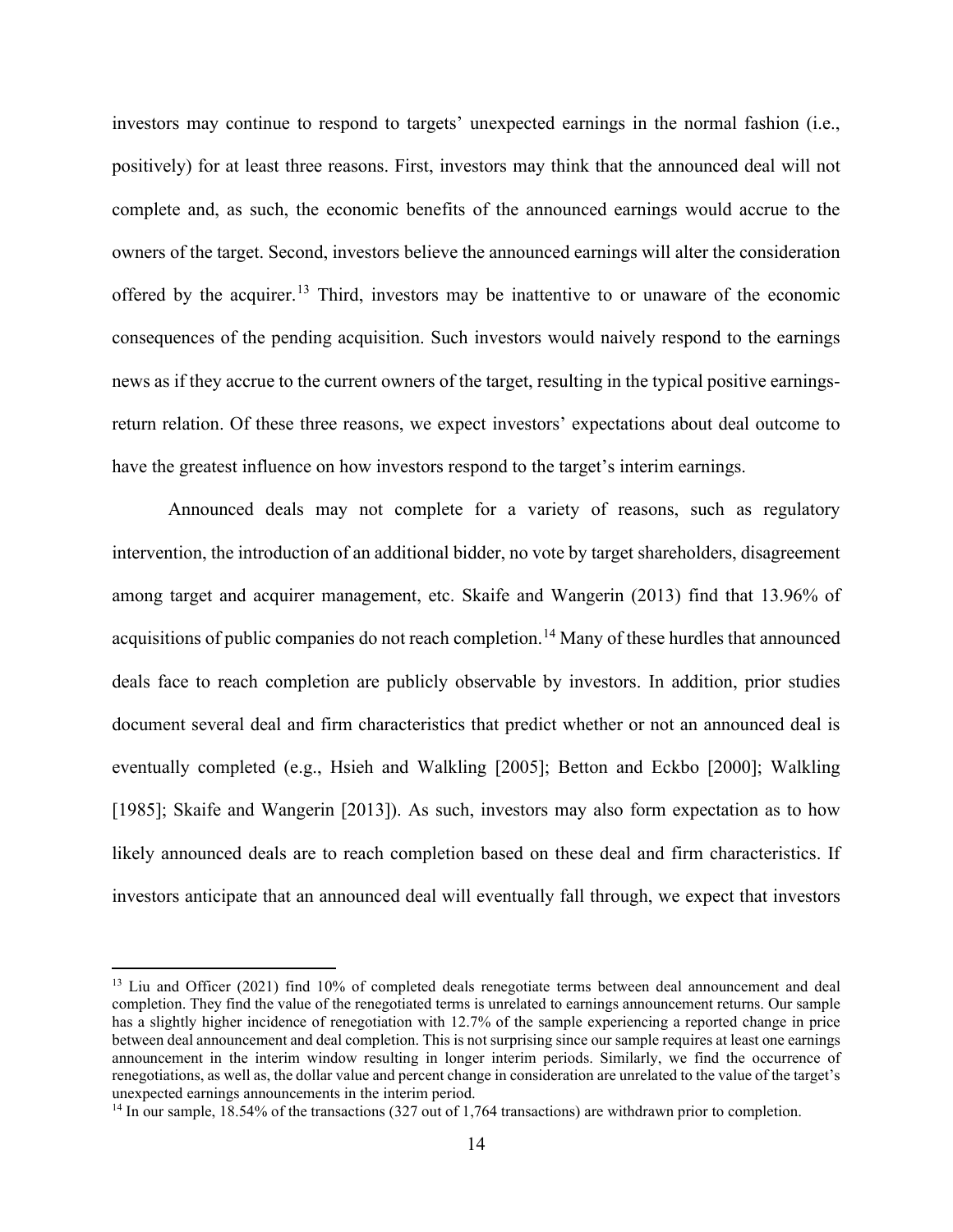will be more likely to significantly respond to unexpected earnings in the typical fashion (i.e., positively) because investors expect the economic benefit of the announced earnings to accrue to the current owners of the target. In contrast, we expect that for deals that investors expect to reach completion, investors will respond less to the target's interim earnings because the firm's value is determined by the terms of the deal. To proxy for investors' expectation of deal success during the interim period, we use the eventual deal success or failure.<sup>15</sup> We state our first hypothesis in the null form as the following:

*H1a*: The target's share price does not respond to the target's unexpected earnings that are announced during the interim period.

*H1b*: The target's share price response to unexpected earnings during the interim period is the same whether the deal completes or is withdrawn.

The reaction (or lack thereof) of the target share price to the target earnings during the interim period does not necessarily reflect inattention by target shareholders, but instead may reflect the investors' certainty of the target's value as determined by the offer price. In particular, if investors respond differently to target earnings based on the likelihood of deal success, this suggests that investors are attentive to the merger process and the potential outcomes.

*2.4. H2: Acquirer's response to target's earnings during interim period*

When it is likely the deal will be successful, the future benefits of the target's interim earnings should accrue to the acquirer since the acquirer has a right to the future earnings and cash flows of the target. Further, the offer price is set at announcement and, as such, is unaffected by the target's interim earnings. If investors identify that targets' interim earnings accrue to the acquirer, we

<sup>&</sup>lt;sup>15</sup> Little is known about the extent to which investors correctly anticipate deal outcomes. Larker and Lys (1987) document that risk arbitrageurs are more accurate in predicting deal success than the general market, resulting in significant premiums. In addition, the negative market reaction of the target's share price around the announcement of failed deals (Davidson et al. 1989) suggests that investors do not perfectly infer deal outcome. Thus, we rely on the ex-post outcome to proxy for investors' expectations.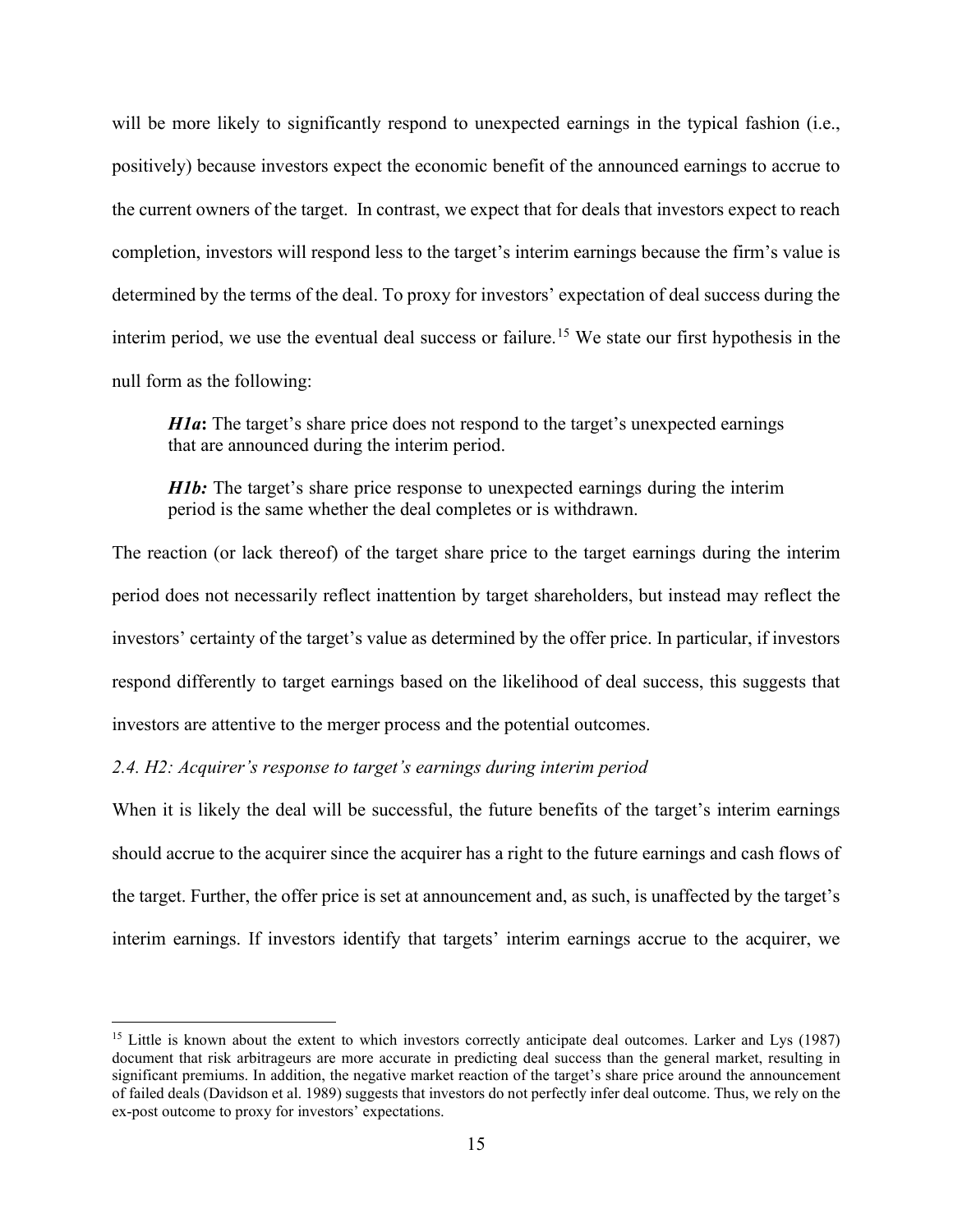predict a positive relationship between acquirer returns in the window around target earnings announcements and the earnings surprise of the target. However, if positive earnings surprises result in higher potential litigation or in lower post-acquisition performance, as proposed by prior literature (Chen et al. 2016; Stewart 2020), then we predict a negative relation between the acquirer's share price and the target's earnings surprise.

If investors are inattentive to the target's earnings announcements or uncertain as to the relation between the target and acquirer during the interim period, we expect no relation between the acquirer's stock price and the target's interim earnings. Relatedly, M&A deals are inherently complex, and correctly incorporating the target's unexpected earnings into the acquirer's share price may present a challenge for investors. For example, investors must translate the target's unexpected earnings into the economic consequence on the joint entity on a per share basis for the acquiring firm. Further, investors must assess to what extent the target's interim earnings will sustain post acquisition in the combined firm. Such issues may make it harder for investors to process the effect of interim target earnings on the stock price of the acquiring firm at the time of the earnings announcement. We state our second hypothesis in the null form as the following:

*H2*: The acquirer share price does not respond to the target's unexpected earnings during the interim period.

Acquiring shareholders should respond to the earnings announcement of the target if acquiring shareholders are attentive, expect the merger will be successful, and are able to process the information. A positive earnings surprise for the target should reflect positive future earnings and cash flows for the acquirer leading to an increase in the acquirer share price. However, if the positive earnings news increases the likelihood and cost of shareholder litigation, the positive interim earnings surprise will be associated with negative future earnings and cash flows. If instead acquiring shareholders are unaware or face high processing costs, the acquiring shareholders will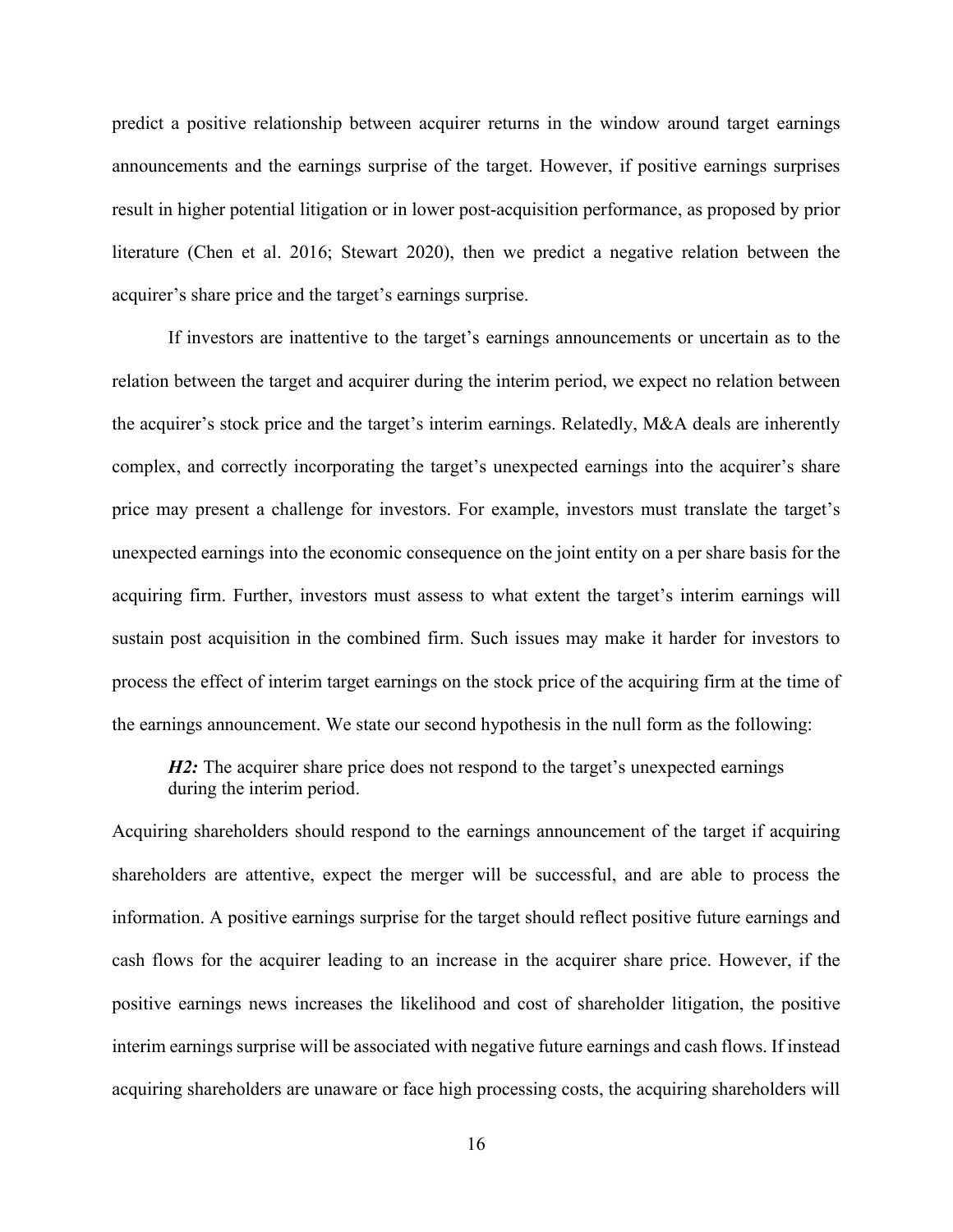not fully respond to the earnings news of the target, which then begs the questions of whether and when investors value these unexpected earnings?

#### *2.6. H3: Target's interim earnings and the combined firm's future returns*

If the target interim earnings are not incorporated into the stock price of the target or the acquirer at the time of announcement, this may suggest that the announced M&A deal leads to investor inefficiency regarding the earnings news. Such inefficiency may arise due to investor information processing costs involved with the announced deal. In their review, Blankespoor et al. (2020) find that information processing costs are a significant problem in several settings, and these costs result in some form of investor inattention which impedes investors' ability to efficiently price information. As described above, the complex relation between targets' interim earnings and the acquirer/joint entity may hinder investors' ability to efficiently process target's interim earnings. If investors inefficiently price targets' interim earnings, we expect that investors will eventually incorporate these earnings into the stock price of the combined firm after completion of the deal, resulting in a positive relation between targets' interim earnings news and combined firms' future abnormal returns. We state our third hypothesis in the null form as the following:

*H3*: Target's interim earnings are unrelated to the future abnormal returns of the combined entity following the completion of the deal.

## **III. RESEARCH DESIGN**

### *3.1. Sample selection and descriptive statistics*

To test our hypotheses, we identify a sample of mergers and acquisitions between publicly traded firms. Table 1, Panel A describes our sample selection process. We begin our sample by obtaining deal information for all public-on-public deals announced between March 15, 1978 and December 31, 2017 from SDC. This process results in 8,891 unique transactions. We require deals to be announced by December 31, 2017 to ensure we have sufficient post-transaction data to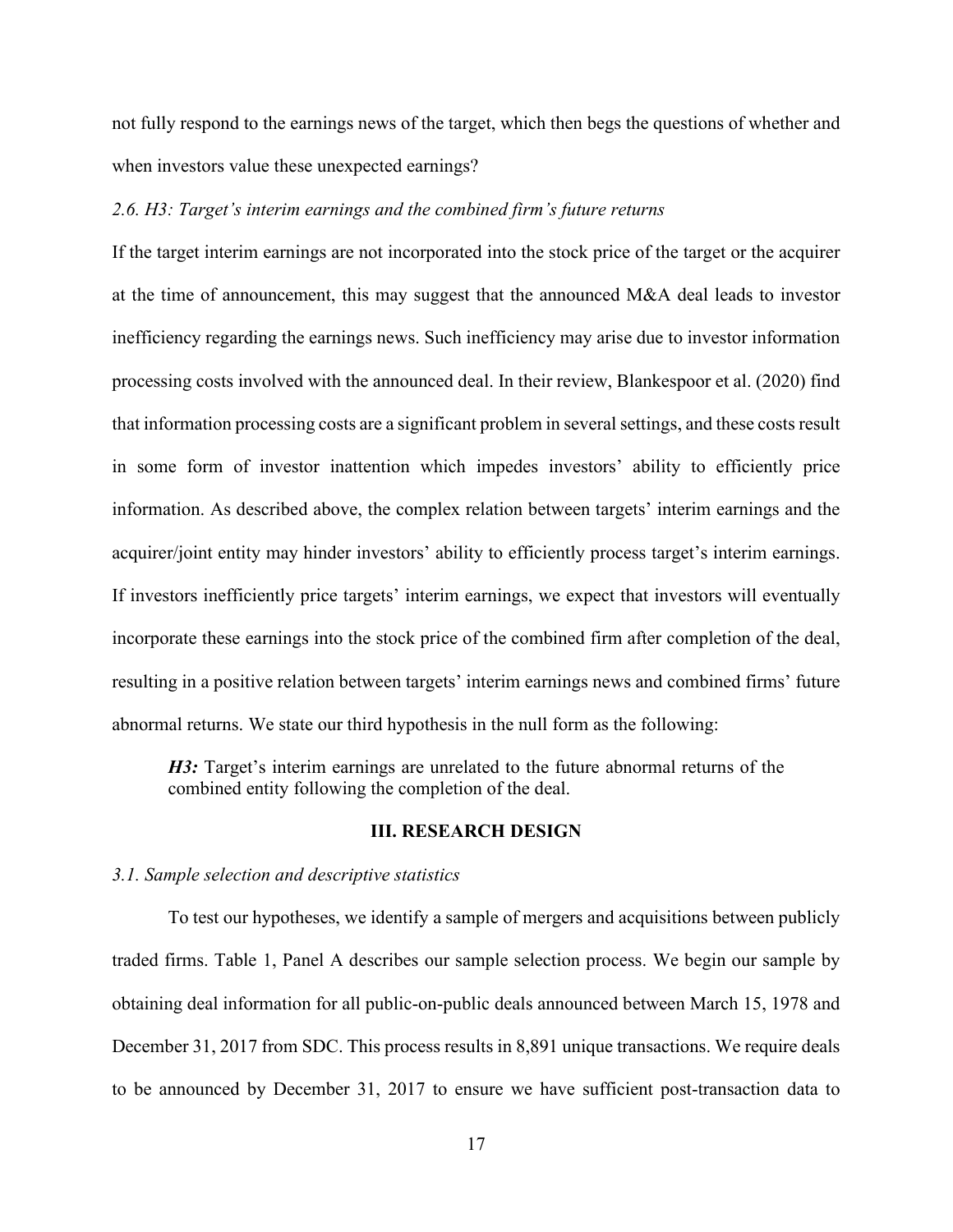complete our analysis. We remove deals where we are unable to match to Compustat data (2,081 deals), those missing required control variables (4,659), those showing the same acquirer and target (279), and those without target interim (between the deal announcement and closure) earnings announcements (108). Our resulting final sample contains 1,764 unique transactions with at least one target interim earnings announcement. Of these deals, 1,437 completed, while the remaining 327 are withdrawn. Table 1, Panel B shows the distribution of the number of target earnings announcements during the interim period. More than half (934 of 1,764) of our transactions have only one target earnings announcement during the interim period. Thirty-one percent (548 of 1,764) of deals provide two interim target earnings announcements. The remaining sixteen percent of deals have three or more interim target earnings announcements. Table 1, Panel C shows the distribution of our sample by year. Due to data constraints, the earliest deal included in our sample is announced in 1984 and our latest deals were announced in 2017. No year has more than 121 (7%) deal announcements; thus, our sample covers a broad time period of 34 years.

Table 2 provides summary statistics for the sample. To mitigate the influence of outliers, we winsorize all continuous variables at 1% and 99%. We define all variables in Appendix B. Table 2, Panel A presents deal-level descriptive statistics, such as the deal size, premium, and relative size. Given that we require the target firm to be publicly traded, the transactions in our sample tend to be large both in dollar value and size relative to the acquirer. The average (median) purchase price in our sample is about \$3.4 billion (\$851.3 million). On average (at the median) these transactions have a relative size to the market value of the acquirer of 56% (29%), suggesting that the target's potential effect on the acquirer is economically significant. The purchase price results in an average (median) per share premium of \$32.08 (\$27.47) for the target shareholders.<sup>16</sup>

<sup>&</sup>lt;sup>16</sup> Upon the deal announcement, the target share price responds both to the premium being offered and the probability of deal completion. If the market believes a transaction has zero likelihood of completing, the target share price should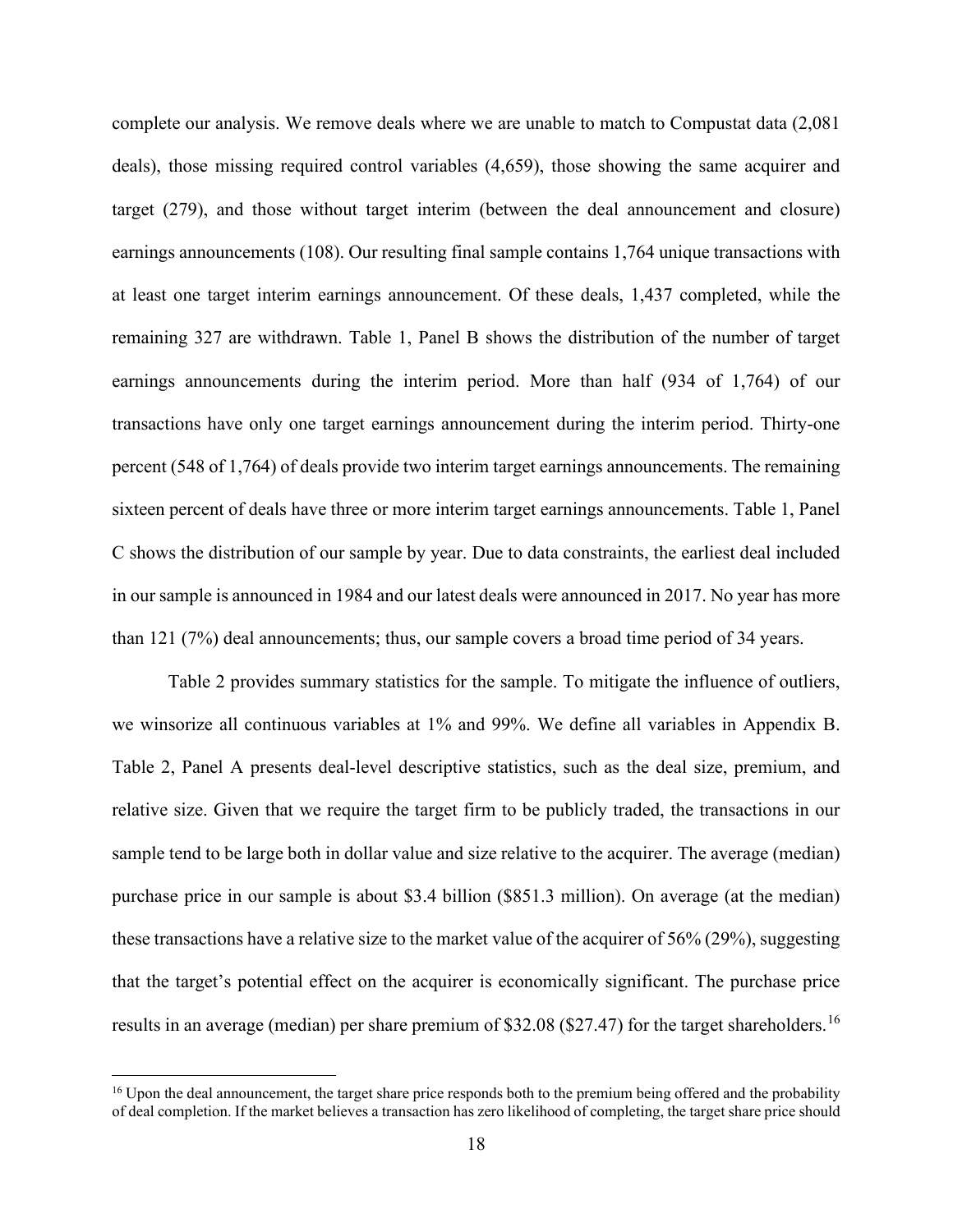In addition, the deals in our sample have an average (median) period between announcement and close of 160.7 days (133.0 days). Table 2, Panels B and C present the pre-deal-announcement and interim period descriptive statistics, respectively, partitioned by the acquirer and target. These statistics are provided at the earnings announcement level.

## *3.2. Research design*

We use the following model to examine the market reaction of Firm A to the earnings announcement of Firm B, where Firms A and B can be either the target or the acquirer depending on the analysis:

$$
(1) CARA = \alpha_0 + \beta_1 U E_B + \beta_2 Log(Assets_A) + \beta_3 M T B_A + \beta_4 Leverage_A + \beta_5 Loss_B + \beta_6 CAR\_Prior_A +
$$

 $β_7$ *Same EA Date* +  $β_8$ *UE\_Overlap<sub>A</sub>* +  $ε_{i,t}$ <sup>17</sup>

*CAR* is the three-day value-weighted cumulative abnormal return of Firm A around the earnings announcement date of Firm B. *UE* is the unexpected earnings of Firm B.<sup>18</sup> Because the dependent variable is the abnormal return of Firm A, we include typical controls for the return of Firm A. Specifically, we control for the size of Firm A using the log of total assets, the growth of Firm A using the market-to-book ratio, the leverage of Firm A, and the prior returns of Firm A over the

not adjust based on the announcement (excluding any additional information content). If the market believes the transaction is guaranteed to complete, the target share price will adjust to a price near the announcement purchase price. In our sample, the average (median) target share price adjusts to reflect the market's belief of a 55.0% (58.8%) likelihood of deal completion. This means the average target share still has a gap of \$15.81 between the share price and the purchase price following announcement.

<sup>&</sup>lt;sup>17</sup> As described below, *Same EA Date* and *UE\_Overlap* are relevant variables only when Firm A and Firm B are not the same firm (i.e., when we examine the target's returns around the acquirer's earnings announcement). As such when we examine Firm A's returns around Firm A's earnings announcement, these variables are excluded.

<sup>&</sup>lt;sup>18</sup> Following prior studies, we measure unexpected earnings as the IBES actual less median analyst estimate, scaled by the end-of-quarter stock price. It is important to note that this measure relies on analyst forecasts to identify the earnings surprise. One potential concern of this approach is that analysts' behavior may change following the M&A announcement. For example, analysts could consider dropping the target firm or put less effort into following the firm, resulting in less accurate estimates. Such behavior could affect the usefulness of this measure to capture unexpected earnings. To address this possibility, we examine whether analyst behavior changes following the announcement of the M&A deal. In untabulated analysis, we find that the number of analysts following the target does not decrease after the deal announcement. Further, we find that the accuracy of analysts' forecasts for the targets' interim earnings is not different from the accuracy prior to the M&A deal announcement. Overall, these tests provide support for using analysts' forecasts to measure earnings news during the interim period.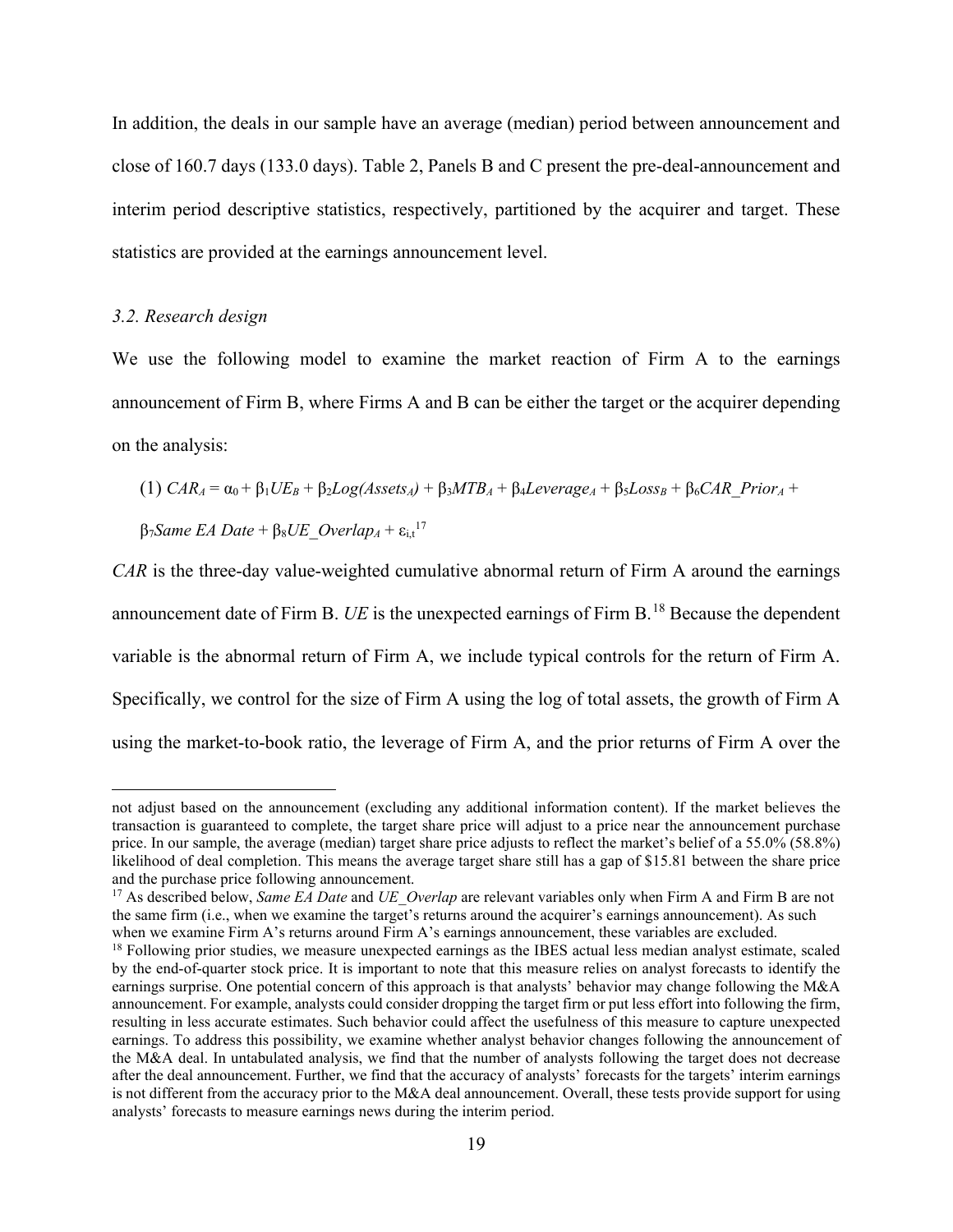month prior to the earnings announcement (-35 to -6). In addition, because investors respond differently to the earnings announcements of loss firms, we control for whether the earnings announcement of Firm B is a loss (Hayn 1995). Lastly, when looking across firms (i.e., examining acquirer's returns around targets' earnings announcements), we control for whether Firm A is also announcing earnings on the day of Firm B's earnings announcement and, when that occurs, the unexpected earnings of Firm  $A<sup>19</sup>$ . These variables help control for the portion of Firm A's return that arises due to its own earnings announcement.

To set a benchmark for how targets' and acquirers' share price responds to earnings announcements without the effects of an announced merger, we first estimate equation 1 to examine their market responses to the earnings announcements of both the target and acquirer in the period prior to the transaction announcement. During this period, the market should have a clear understanding of how announced earnings relate to each firm. The target (acquiring) firm should respond to the target (acquiring) firm earnings announcement, but not the earnings announcement of the acquiring (target) firm, unless investors view the two firms as being economically-linked prior to deal announcement. These tests establish a baseline to which we can compare to interim earnings announcements.

To examine our first hypothesis, we move our attention to earnings announcements occurring during the period between announcement and close (interim period). We are interested in whether the target firm responds to its own earnings announcements during the interim period. To test our first hypothesis, we estimate equation 1 using the target firm as both Firm A and Firm B. If investors do not respond to the target's interim earnings news because the target stock price is already set by the announced acquisition price, we expect  $\beta_1$  to be insignificant. If instead, the

<sup>&</sup>lt;sup>19</sup> In untabulated results, we exclude the observations with overlapping earning announcements. This does not change our inferences.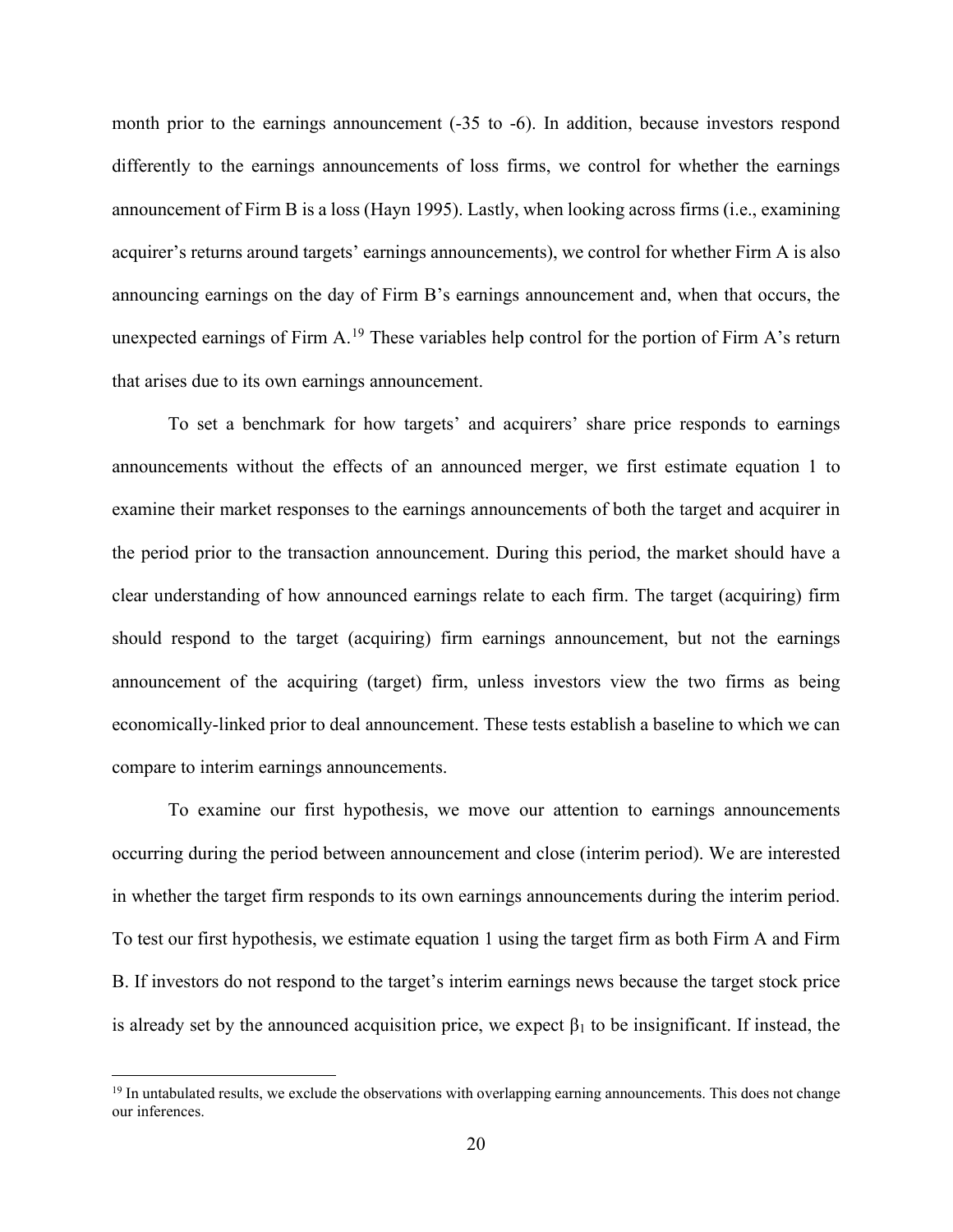market believes the deal will eventually be unsuccessful or if the earnings announcement effects the likelihood of deal completion, we would expect  $\beta_1$  to be significantly positive.

We next examine whether the market differentially responds to targets' earnings announcements depending on whether investors expect the deal to be successful. We proxy for the market's expectation of the likelihood of deal success using the eventual deal success or failure by splitting the sample into transactions that complete and those that are withdrawn. We estimate equation 1 again to test our hypothesis 1b using the target firm as both Firm A and Firm B after partitioning the observations by deal outcome. If investors does not consider the acquisition or cannot predict deal success, we expect the difference in  $\beta_1$  across the two samples (transactions that complete vs those that are withdrawn) to be insignificant. If instead, the market is attentive to and informed about the merger process and the potential merger outcomes,  $\beta_1$  will be significantly different for the withdrawn deals and the completed deals. Specifically, we expect  $\beta_1$  will be significantly positive for deals that are withdrawn and insignificant for deals that are completed.

For completed deals, the future benefits of the target earnings surprises will not likely accrue to the shareholders of the target since the target is being acquired at a set price. Instead, the acquiring shareholders will receive the future economic benefits of the announced earnings. Thus, we examine whether the acquiring firm responds to target's interim earnings news. We use equation 1 to test our second hypothesis by setting the acquirer as Firm A and the target as Firm B. If the market is inattentive or if the market is uncertain to the effects of the merger, we would expect  $\beta_1$  to be insignificant. If instead, the market fully internalizes the merger, we would expect  $\beta_1$  to be positive. However, if larger interim target earnings results in greater litigation, we expect  $β<sub>1</sub>$  to be negative.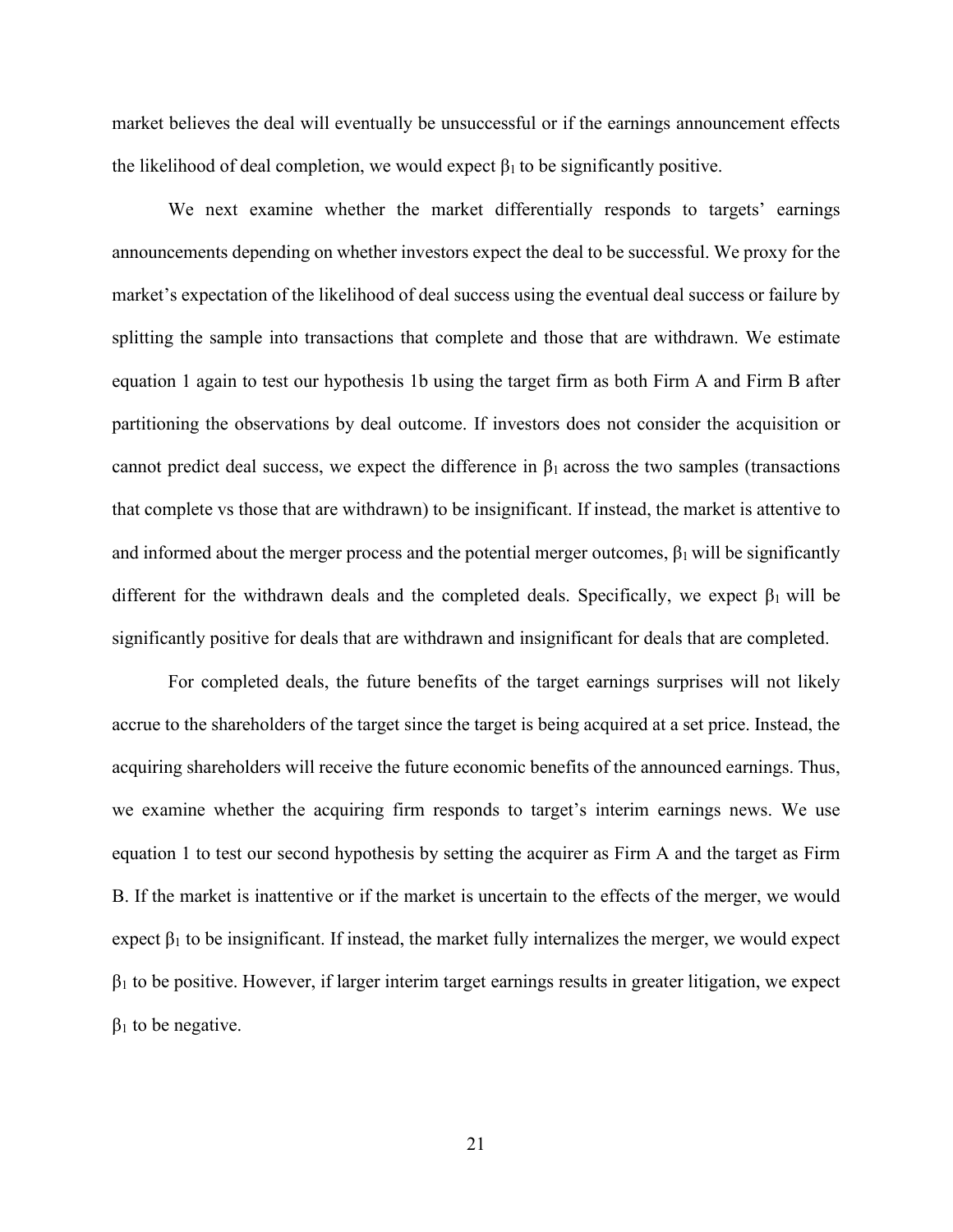Having established investors' reaction to targets' interim earnings announcements, we test our third hypothesis by examining the future returns of the combined firm. We examine the future returns of the combined firm after deal completion in two ways: (1) Abnormal returns (2) Trading strategy based on Fama-French returns. To examine the effects of the target earnings announcements in the interim period on future acquirer returns, we estimate the following model:

 $(2)$  *AR<sub>C</sub>* =  $\alpha_0$  +  $\beta_1\Sigma(UE_T)$  +  $\beta_2Log(Assets_A)$  +  $\beta_3MTB_A$  +  $\beta_4Leverage_A$  +  $\beta_5Loss_T$  +  $\beta_6CAR$  Prior<sub>A</sub> +  $\varepsilon_{i,t}$ where *AR* is either (1) The two-year value-weighted abnormal buy-and-hold return of the combined firm beginning one day before the first earnings announcement after deal close or (2) The cumulative abnormal three day returns around the earnings announcements of the combined firm in the one or two years after transaction completion. *Sum of UE<sub>Target*</sub>, our variable of interest, is the sum of all target unexpected earnings during the interim period. For these tests, we examine only observations where the deal was completed.

If investors fully price the earnings news of the target during the interim period, then we expect  $\beta_1$  of equation 2 to be insignificant. However, if investors do not price the earnings news of the target during the interim period, but instead inefficiently price the news into the combined firm after deal completion, we expect  $\beta_1$  of equation 2 to be significantly positive. We also consider the possibility that the target may engage in earnings management to deflate earnings during the interim period either to "spring-load" the earnings of the combined firm after the close of the acquisition or to reduce litigation risk associated with the appraisal remedy. Such actions would create lower unexpected target interim earnings while increasing the future returns of the combined firm, either as a result of future earnings surprises after close or decreased litigation costs. Thus, if the target's manager engages in such earnings management in the interim period, we expect  $\beta_1$  of equation 2 to be significantly negative.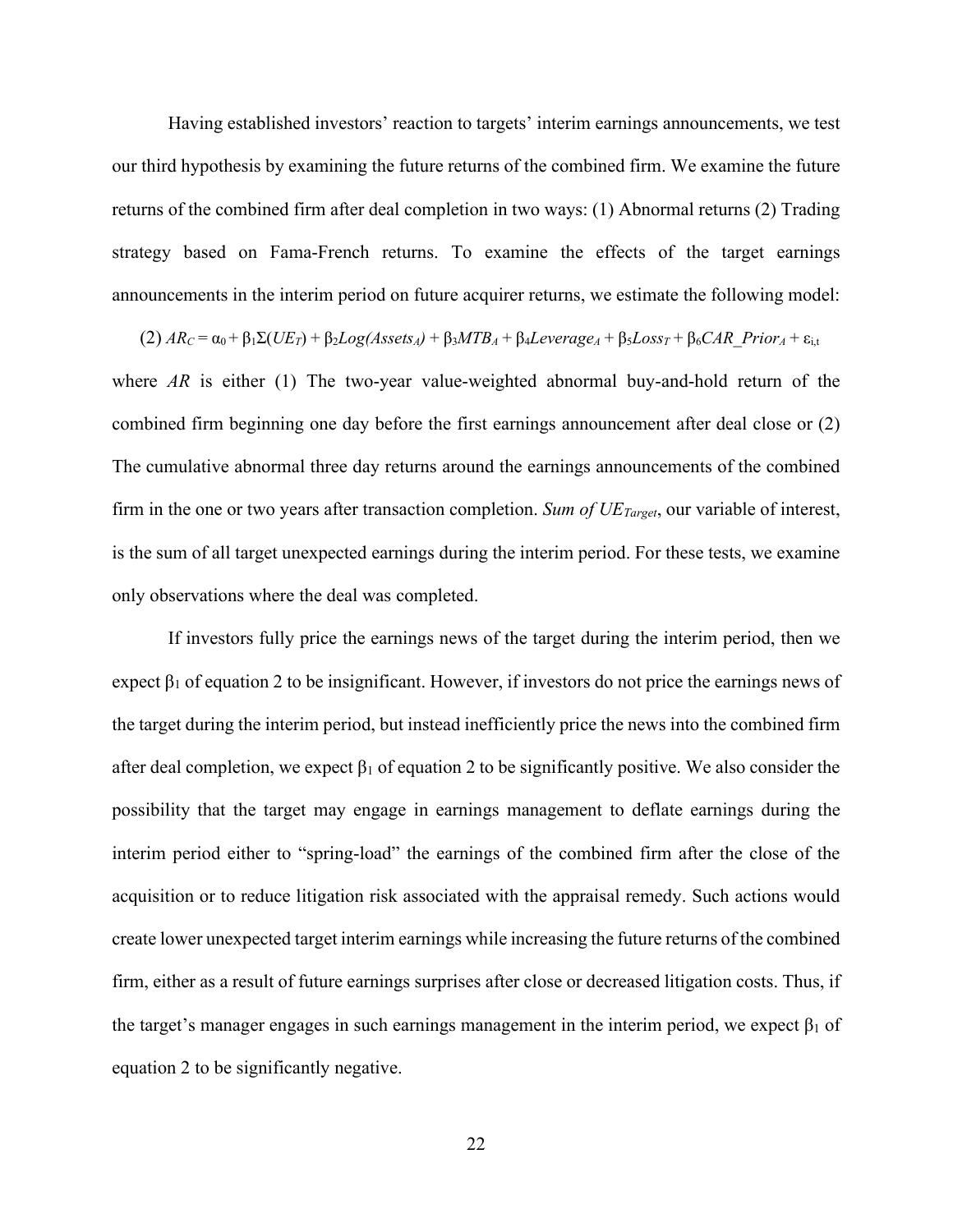To further examine the relation between target interim earnings and the future returns of the combined firm, we examine a zero net-investment trading strategy using Fama-French (1993) 5-factor alphas for the combined entity after completion of the deal. Following Ali and Hirshleifer (2020), we use a 5-factor model that includes market, size, value, momentum, and short-term reversal factors. We separate our sample into quintiles based on the size of the sum of the target's earnings surprises during the interim period. We estimate the following model for each quintile:

$$
(3) R_{C,t} - R_{f,t} = \alpha_0 + b_{C,M}(R_{M,t} - R_{f,t}) + s_C SMB_t + h_c HML_t + m_c UMD_t + r_C STR_t + \varepsilon_{C,t}
$$

where the dependent variable is the monthly excess stock return, which is calculated as a firm's monthly raw return minus the monthly risk-free rate factor from Fama and French (1993). As independent variables, we include a constant, *MKT\_RF*, *SMB*, and *HML* as defined by Fama and French (1993), *UMD* as used by Carhart (1997), and *STR* (short-term reversal) as published on Ken French's website. Within each quintile, the coefficient on the constant  $(\alpha_0)$  represents the abnormal monthly return for firms in that quintile after controlling for the common risk factors. We compare the coefficients from the smallest and largest quintile to identify mispricing of target's interim earnings announcement information.

If investors do not consider the interim target earnings in the returns of the combined firm, we expect there to be no difference in  $\alpha_0$  across the quintiles. If instead, investors incorporate the "missed" earnings after deal completion, we expect  $\alpha_0$  to be greater for the transactions with the largest collection of interim earnings surprises than for transactions with the lowest amounts (most negative) of target interim earnings surprises. Lastly, investor may believe the "missed" earnings subject the combined firm to greater litigation liability as a result of increased appraisal risk or are the result of target managers deflating the interim earnings to increase the earnings of the combined firm post acquisition. In this case, lower interim target earnings surprises are associated with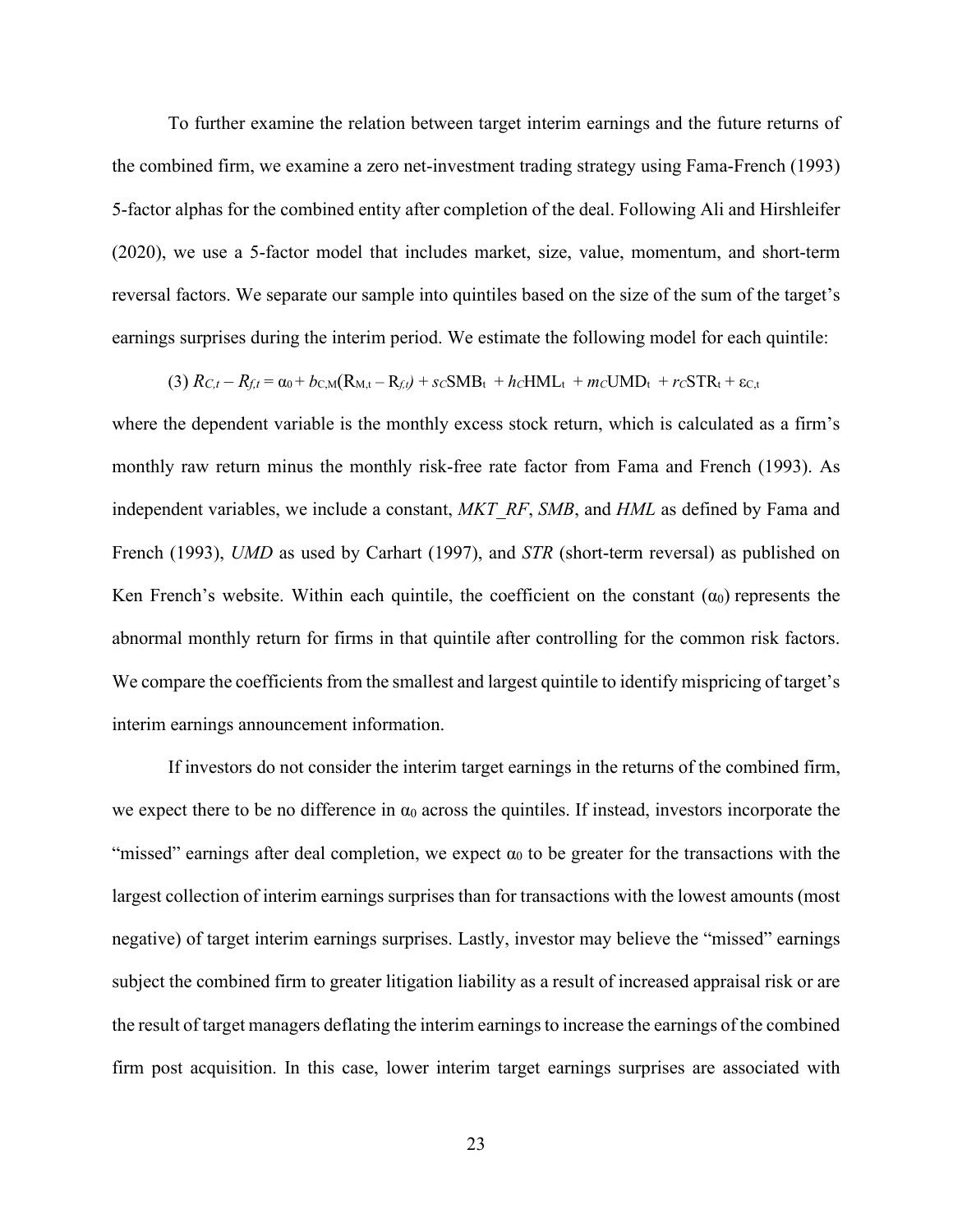greater combined firm returns as the combined firm either faces decreased litigation risk or increased earnings surprises in the period after deal completion. Under such circumstances, we expect  $\alpha_0$  to be greater for the transactions with the lowest interim earnings surprises.

### **IV. RESULTS**

#### *4.1. Pre-announcement abnormal returns*

Table 3 presents the results of estimating equation (1) using ordinary least squares (OLS) regressions. In these regressions, we include industry and fiscal year-quarter fixed effects and use White standard errors clustered by the earnings announcement date to control for heteroscedasticity and serial correlation. As expected, we find that *UE<sub>Target</sub>* (*UE<sub>Acquirer*) is positively</sub> associated with *CAR<sub>Target</sub>* (*CAR<sub>Acquirer*) in the pre-announcement period (Target-to-Target: β<sub>1</sub> =</sub> 1.758,  $p < 0.001$ ; Acquirer-to-Acquirer: β<sub>1</sub> = 3.108,  $p < 0.001$ ). When we examine across firms in the pre-announcement period, we fail to find that *CAR<sub>Target</sub>* relate to *UE<sub>Acquirer</sub>*. However, we find some evidence of a relation between *CAR<sub>Acquirer</sub>* and *UE<sub>Target</sub>* (Acquirer-to-Target: β<sub>1</sub> = 0.160, *p* < 0.05). Though statistically significant, this relation is substantially smaller in magnitude than the relation between *CAR<sub>Acquirer</sub>* and *UE<sub>Acquirer*. These results are consistent with the existence of</sub> information spillover, where investors perceive some economic connection between acquirers and targets in the pre-deal-announcement period. Overall, these four relations are consistent with prior research linking cumulative abnormal returns to unexpected earnings.

### *4.2. Target-to-target abnormal returns*

Table 4 presents the results of estimating equation (1) in the interim period. In these regressions, we include industry and fiscal year-quarter fixed effects and use White standard errors clustered by the earnings announcement date. We examine all interim earnings announcements in column (1). Interestingly, we find *UE<sub>Target</sub>* is positively associated with *CAR<sub>Target</sub>* for earnings announcements in the interim period,  $(\beta_1 = 0.306, p < 0.05)$ . This result leads us to reject our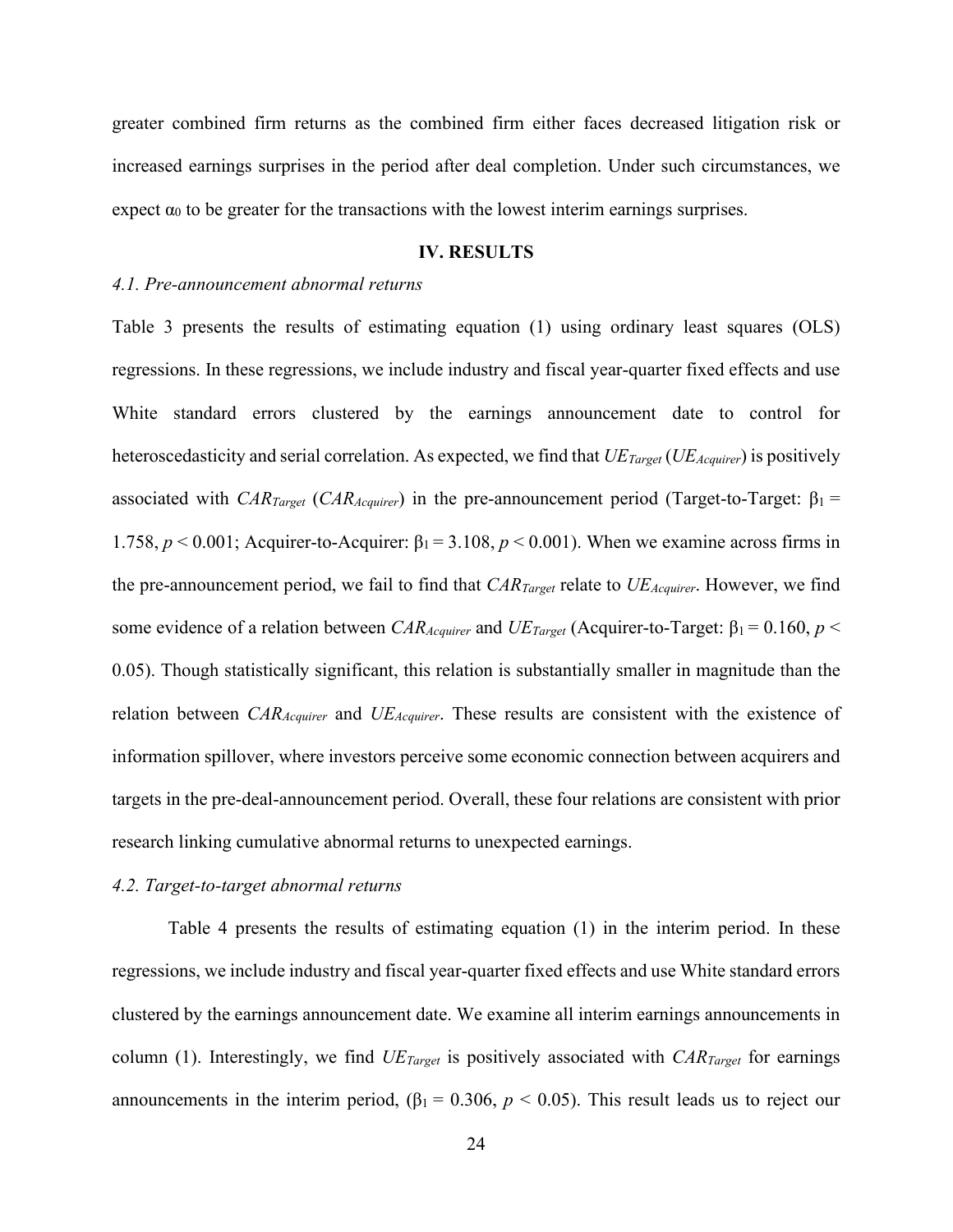hypothesis 1a that the target's stock price does not respond to the target's earnings news during the interim period. This finding is surprising in the sense that the target's stock price responds to the target's earnings even though it is unlikely that the economic benefits of these earnings will accrue to the current shareholders of the target firm.

However, the magnitude of the coefficient is noticeably smaller in the interim period than during the pre-announcement period (0.306 vs. 1.758). We perform a Chi-squared test of the coefficients on *UE* ( $\beta_1$ ) in Table 3, Column (1) and Table 4, Column (1) to test the significance of this difference. The results of the Chi-squared test suggest the coefficient magnitude is significantly smaller in the interim period than in the pre-announcement. Overall, these tests suggest that investors continue to respond to target earnings during the interim period but that this response is muted relative to the response prior to the merger announcement.

In column (2) of Table 4 we narrow our scope to consider only majority-cash transactions. We define majority-cash transactions as those where cash composes more than 50% of the consideration value.<sup>20</sup> Focusing on majority-cash transactions significantly reduces our sample from 2,717 earnings announcements to 1,222 earnings announcements. However, majority-cash deals provide a cleaner setting since the reactions of the target shareholders are not as contaminated by the potential loop created when stock is used as the primary consideration (i.e., target stock responds to the acquirer stock being used as consideration while the acquirer stock responds to target earnings announcement). We find similar results with this subsample. The coefficient for *UE* is significantly positive ( $\beta_1 = 0.352$ ,  $p < 0.05$ ). Further, we again find a statistically significant difference between the coefficients on *UE* in Table 3, column (1) and Table 4, column (2) (1.758 vs 0.352). Overall, the results increase our confidence that we can reject our hypothesis 1a that the

<sup>&</sup>lt;sup>20</sup> In untabulated analysis, we alternatively examine the subsample of deals where the portion of cash given for consideration is above the sample median rather than above 50% and find consistent results.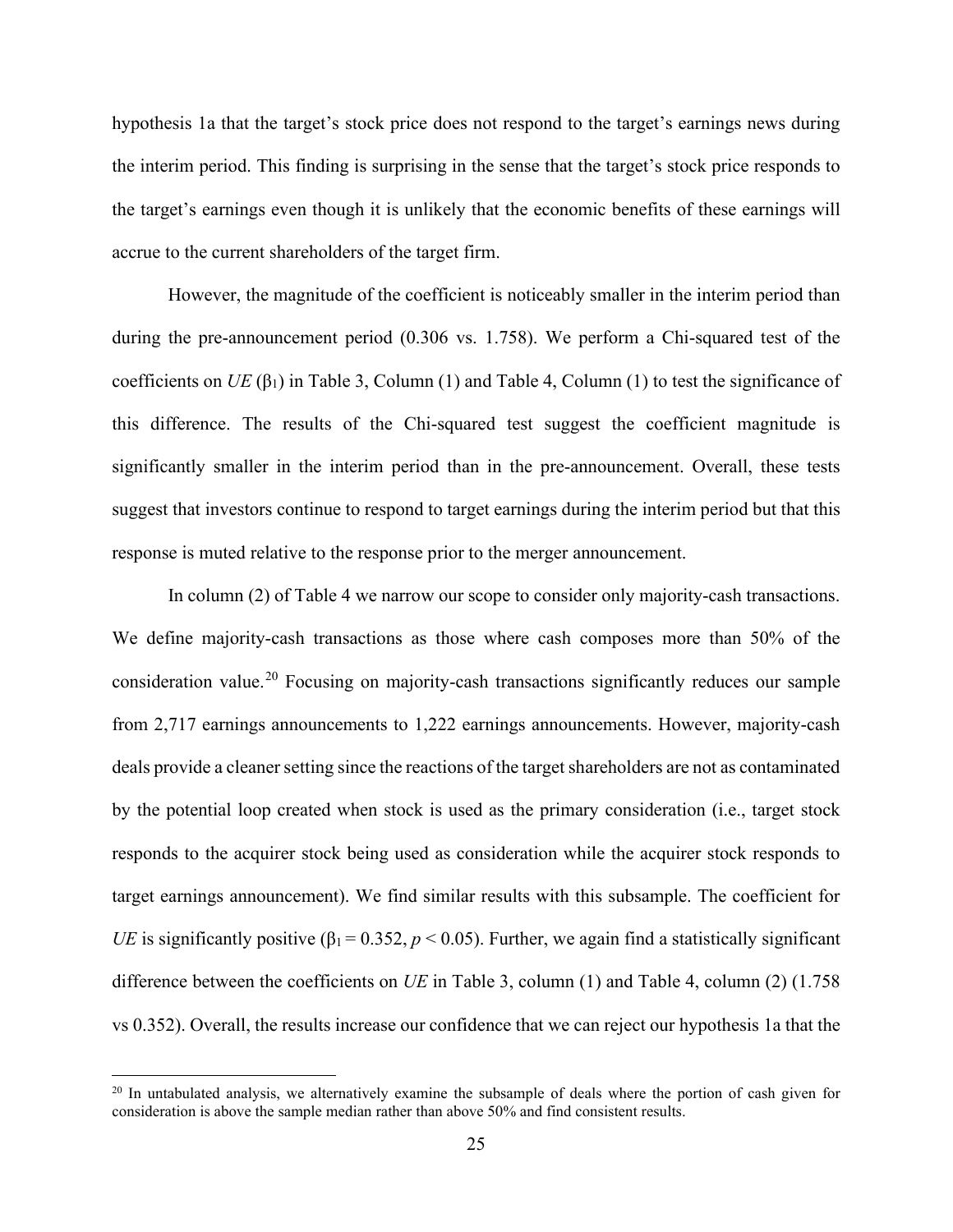target returns do not respond to the target earnings announcements during the interim period. From these results, we conclude that investors unexpectedly respond to targets' interim earnings news, albeit to a significantly lesser extent. This may be the result of the market being inattentive to the merger or the market anticipating a withdrawal of the deal.

Thus, we test our hypothesis 1b which examines whether the target's price response to interim earnings news depends on investors' expectations about the outcome of the deal. Table 5 presents the results of estimating equation (1) in the interim period after partitioning the sample based on eventual deal completion.<sup>21</sup> This regression includes industry and fiscal year-quarter fixed effects and White standard errors clustered by earnings announcement date. We find that *UETarget* is positively associated with *CARTarget* for interim earnings announcements only when deals are ultimately withdrawn ( $\beta_1 = 0.749$ ,  $p < 0.01$ ). We fail to find an association between  *and <i>CAR<sub>Target</sub>* for earnings announcements in the interim period for deals that complete ( $\beta_1$ )  $= 0.087$ , p  $\le 0.52$ ). We perform a Chi-squared test comparing the coefficients of *UE* ( $\beta_1$ ) in Table 5, Column (1) and Table 5, Column (2). The results of the Chi-squared test suggest the association is significantly different between completed and withdrawn deals ( $p < 0.01$ ). Further, we compare the coefficients of *UE* ( $\beta_1$ ) in Table 5, Column (1) and Table 5, Column (2) to the coefficient of *UE* ( $β<sub>1</sub>$ ) in Table 3, Column (1). The results of the Chi-squared tests suggest the coefficient magnitude is statistically different between the pre-announcement and interim periods for completed transactions but not for withdrawn transactions.

<sup>21</sup> Our primary analysis relies on an *ex-post* measure of deal outcome. This approach reduces noise in measuring investors' expectations for deal outcome and avoids the challenge of deal outcome likelihood changing throughout the interim period. In untabulated analysis, we use an *ex-ante* measure of deal outcome based on Brown and Raymond (1986). Using their technique, we create two variables: a measure of deal likelihood following deal announcement and a measure of deal likelihood prior to each earnings announcement. We then split our sample based on more or less than a 50% likelihood of deal completion. Using these measures, we fail to find the same associations documented in Table 5. It is not surprising that we fail to find the same results as with our *ex-post* measure because recent studies suggest that these *ex-ante* measures struggle to accurately predict deal success (e.g., Cai, Song, and Walkling 2011; Wang 2018).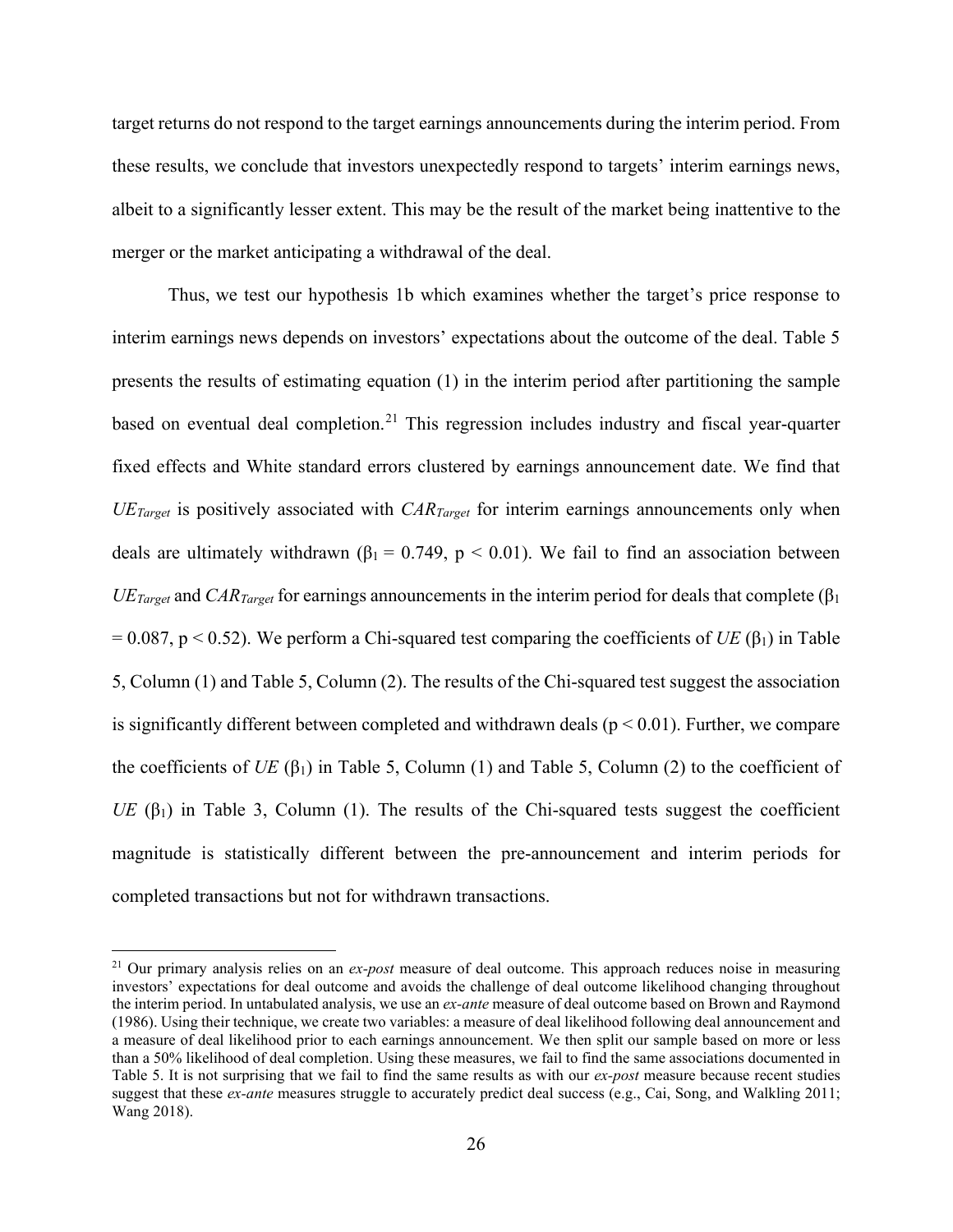These findings provide two main conclusions. First, these results suggest that target investors are attentive to the merger and correctly anticipate whether or not an announced deal will be completed, as they price the targets' interim earnings into the target's stock price only in cases when the deal is withdrawn, consistent with these earnings accruing to the target's owners.<sup>22</sup> Second, for completed deals, investors seem to understand that the benefit of the earnings news does not accrue to the owners of the target. This raises the question of whether investors incorporate the earnings news from targets' interim earnings for deals that are eventually completed into the stock price of the acquiring firm, as its owners are the eventual beneficiary of the earnings news.

#### *4.3. Interim acquirer-to-target abnormal returns tests*

We next test our second hypothesis examining whether acquirers' stock prices respond to targets' interim earnings news. Table 6 presents the results of estimating equation (1) for acquirer market responses to target earnings in the interim period. We include industry and fiscal year-quarter fixed effects and use White standard errors clustered by the earnings announcement date. Column (1) shows no statistically significant association between *UETarget* and *CARAcquirer* for our 2,717 interim target earnings announcement observations ( $\beta_1 = 0.039$ ,  $p < 0.59$ ). These results indicate that we cannot reject the null form of our second hypothesis, that acquirers' stock price does not respond to targets' interim earnings news. These results suggest that investors do not contemporaneously price targets' interim earnings into acquirers' stock prices.

 $^{22}$  In untabulated analysis, we find that the ratio of the target's CAR to its UE during the interim is significantly positively associated with the likelihood of subsequent deal completion. Thus, the stronger the price reaction to the unexpected earnings of the target the more likely the deal is to be withdrawn, implying that, to some extent, investors are able to anticipate deal success. We find being in the upper half of investor responses (those with stronger responses to the unexpected earnings) results in an approximately 3.8% increase in the probability of deal withdrawal.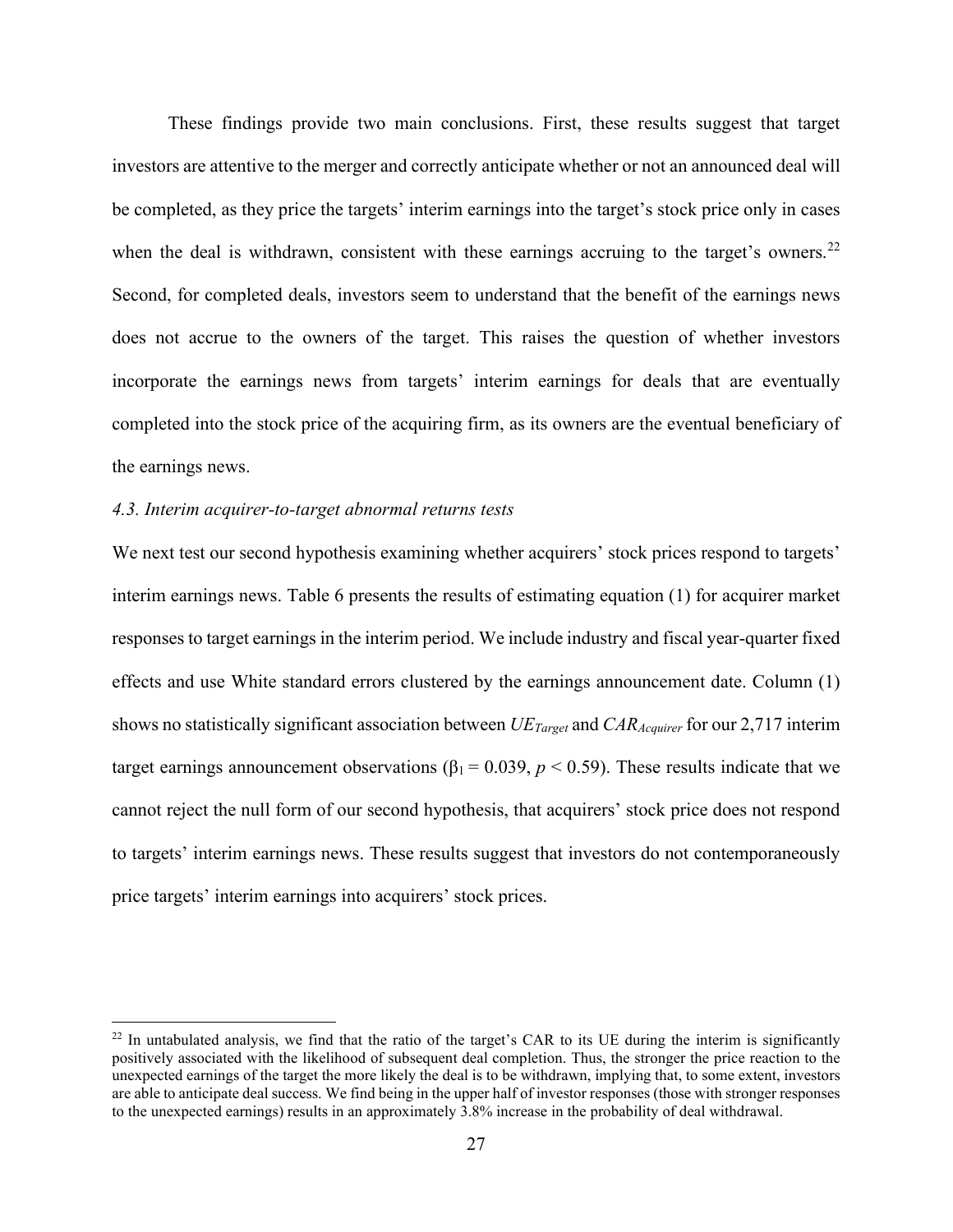To further examine our second hypothesis, we partition deals into completed and withdrawn-deal interim earnings announcements in Columns (2) and (3), respectively. This allows us to address concerns that we are contaminating our sample with deals that the market anticipates being withdrawn and, thus, has accrued the benefits of the earnings announcements to the target shareholders. Neither subsample yields a statistically significant association (Completed:  $\beta_1$  = 0.083,  $p < 0.31$ ; Withdrawn:  $\beta_1 = -0.097$ ,  $p < 0.52$ ), providing further evidence that investors do not contemporaneously incorporate targets' interim earnings news into acquirers' stock price.<sup>23</sup> When combined with our results from Table 4, these results suggest that for deals that are eventually completed, investors do not price targets' interim earnings news into the targets' or acquirers' stock prices at the time of announcement. These findings raise the question of whether and when this earnings news is incorporated into equity prices by investors.

## *4.4. Combined entity value relevance test of target's interim earnings*

Given our failure to find evidence that for completed deals the acquirer or target shareholders accrue the benefits of the target earnings during the interim period, for our third hypothesis we expand our scope to examine the future returns of the combined firm after the completion of the merger. We present the first set of tests of our third hypothesis in Table 7, which presents the results of value relevance tests of the *Sum of UE Target*. To perform this test, we estimate equation 2 including industry and fiscal year-quarter fixed effects and use White standard errors that are clustered by earnings announcement date. In column (1), our measure of abnormal returns is the two year buy-and-hold returns beginning one day prior to the announcement of the earnings

 $23$  We consider whether our results are due to the target earnings being insignificant to the acquirer. We do not suspect this to be the case given the relatively large size of our targets (Table 2, Panel A). In untabulated analysis, we partition the sample based on median relative size and find similar results in both the smaller and larger transactions (relative to acquirer size). In addition, we also consider the noise introduced by varying levels of stock and cash consideration. We find that adjusting our measure of *UETarget* to account for these items, both the relative size and consideration, produces similar results. We discuss this analysis in more detail in Section 4.6.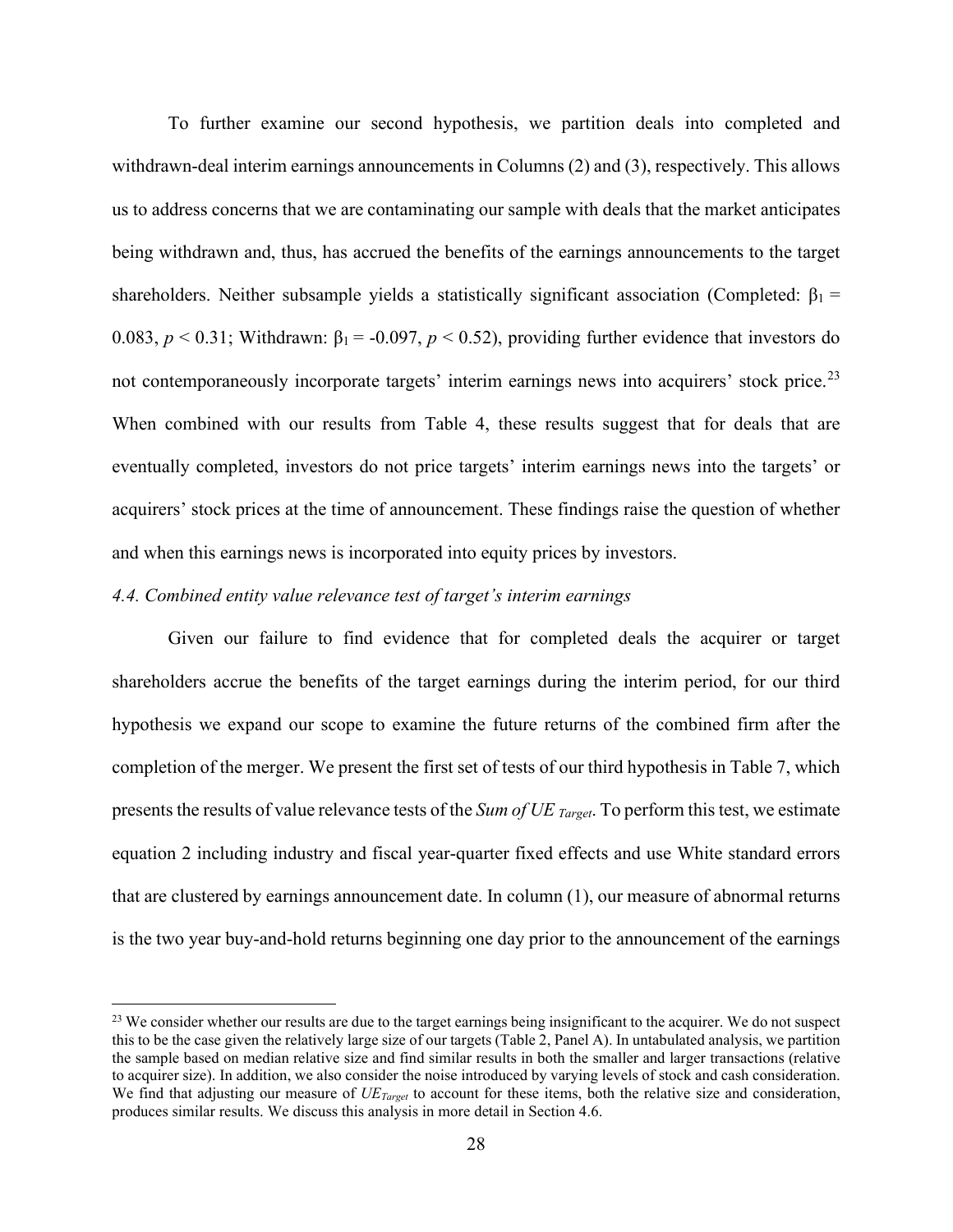for the period the transaction closed to one day after the announcement of earnings eight quarters after the transaction closed. This results in one observation per transaction. Columns (2) and (3) use the cumulative abnormal returns for the three-day window around the combined firm's earnings announcements for the four and eight quarters after the transaction closes. We examine future earnings announcements because we expect that these disclosures will contain information about how the targets' interim earnings affect the profitability of the combined firm.

The results of column (1) demonstrate a statistically significant positive association between *Sum of*  $UE_{Target}$  and  $BHAR_{Combined}$  ( $\beta_1 = 1.997, p < 0.05$ ). This result leads us to reject the null form of our third hypothesis that target interim earnings do not predict the future abnormal returns of the combined firm. These results suggest that investors price the target interim earnings in the returns of the combined firm following deal completion, consistent with investors responding inefficiently to targets' interim earnings news. In addition, column (2) further demonstrates a significant positive association between *Sum of UE<sub>Target</sub>* and *CAR<sub>Combined</sub>* (β<sub>1</sub> = 0.106,  $p < 0.01$ ) around the earnings announcements in the two years following the deal completion. Column (3) focuses on the first four quarters following transaction completion and finds a positive association between *Sum of UE Target* and *CAR Combined* ( $\beta_1 = 0.127$ ,  $p < 0.05$ ), which is somewhat larger than that in column (2). Overall, the results in Table 7 provide evidence that targets' interim earnings are positively associated with the combined firms' future returns, particularly around the combined firms' future earnings announcements. When viewed in conjunction with our previous results, these results suggest that investors fail to respond to targets' interim earnings news at the time of announcement but over time the economic benefit of these earnings are eventually priced into the stock price of the combined firm.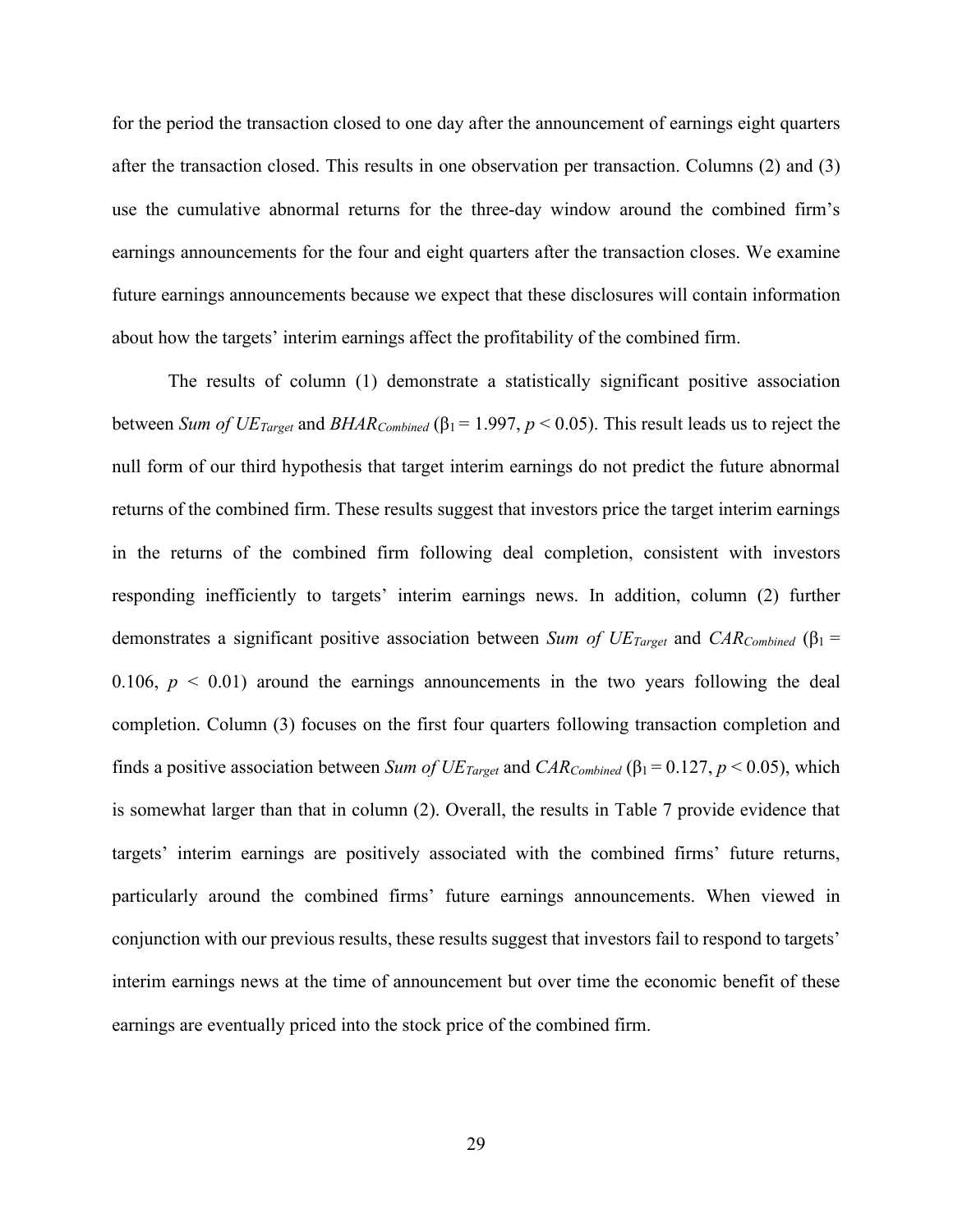For the second test of our third hypothesis, we examine risk-adjusted future returns of the combined firm using a 5-factor model. Table 8 presents the results of our examination of whether the differences in returns across *Sum of UE Target* quintiles are robust to controlling for common risk factors. This test provides confidence that investor inefficiency rather than other common risk factors drives the value relevance results reported in Table 7. Specifically, we examine the difference in monthly stock returns of firms in the bottom and top quintiles of *Sum of UETarget* over a two-year period after deal completion, controlling for five factors: market, size, and value following Fama and French (1993), momentum following Carhart (1997), and the short-term reversal factor per Ken French's website. We expect that if investors price the target's interim earnings announcements after deal completion, firms in the largest quintile of *Sum of UE Target* will have higher stock returns than those in the smallest quintile (most negative). We estimate equation 3 within each quintile of *Sum of UETarget*.

Table 8 presents results for the Fama-French abnormal return regressions by *Sum of UETarget* quintile. We find that firms in the largest quintile of *Sum of UETarget* have an abnormal return that is greater than that of firms in the smallest quintile of *Sum of UETarget*. An investment strategy of buying (selling) firms in the largest (smallest) quintile earns a significantly positive monthly return of 0.670 percent ( $p < 0.01$ ), which translates into an annualized return of 8.34%. In summary, the evidence in Table 8 suggests that even after controlling for common risk factors, there is significant mispricing of target interim earnings announcement information. Overall, the tests of our third hypothesis suggest that targets' interim earnings news predict future returns, suggesting that investors inefficiently process the information content of targets' unexpected earnings following the announcement of an acquisition.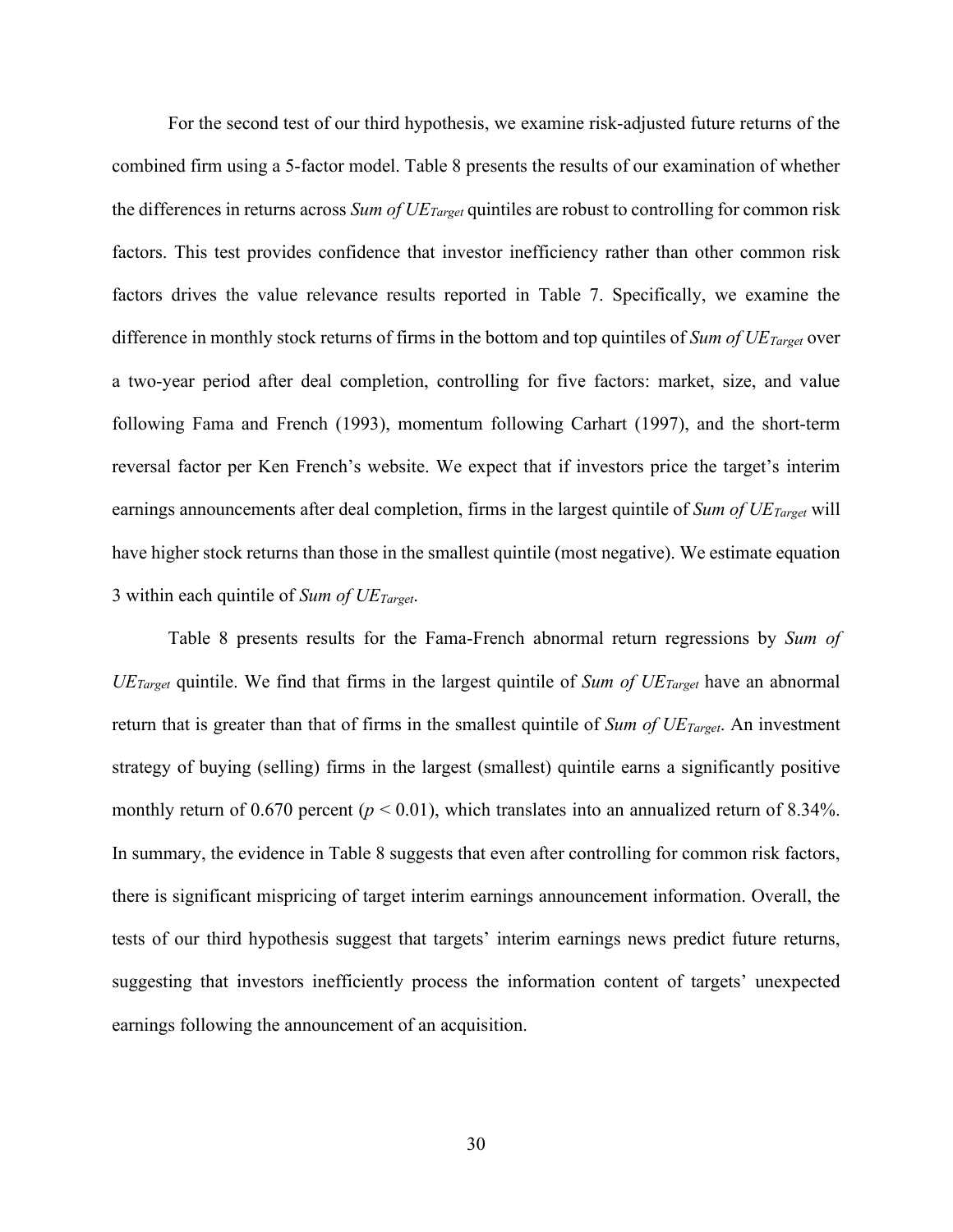We note that if the earnings news of the target were not priced during the interim period by the acquirer because either investors think the target managed earnings during the interim period or because it is associated with increased litigation risk for the combined firm, we would have expected to find a negative relation between target *Sum of UE Target* and *ARCombined*. For example, if targets managed earnings down during the interim period to "spring-load" earnings, we would expect them to exhibit bad interim earnings news and higher future returns for the combined firm. However, we find that firms that report bad interim earnings news (i.e., smallest earnings quintile in Table 8) exhibit significantly negative future returns. As such, our results are not consistent with investors responding to earnings management or changes in litigation risk. Rather, our results are more consistent with investors reacting inefficiently to interim earnings news.

# *4.5. Disclosure Processing Costs: Awareness, Acquisition, and Integration*

Blankespoor et al. (2020) and Blankespoor, deHaan, Wertz, and Zhu (2019) identify three components of disclosure processing costs: awareness, acquisition, and integration. In this section, we seek to provide insight into which of these costs likely explains the inefficiency we find. Because we examine earnings announcement that are widely disseminated and M&A deals of public targets, which are publicly announced, we anticipate that awareness and acquisition costs are not as relevant to investors in our setting.<sup>24</sup> Further, M&A deal are complex, and we expect that investors may struggle to understand how targets' interim earnings are likely to affect the combined firm. As such, we expect that in our setting investors are more likely to face integration costs, which impede investors' ability to analyze the implications of the M&A for firm value.

<sup>&</sup>lt;sup>24</sup> Our results that target investors' response to interim earnings varies by deal outcome provide evidence that investors are aware of the M&A deal and, when relevant, acquiring and processing the disclosed earnings surprises. This finding provides some evidence that awareness and acquisition costs may not be significant in this setting.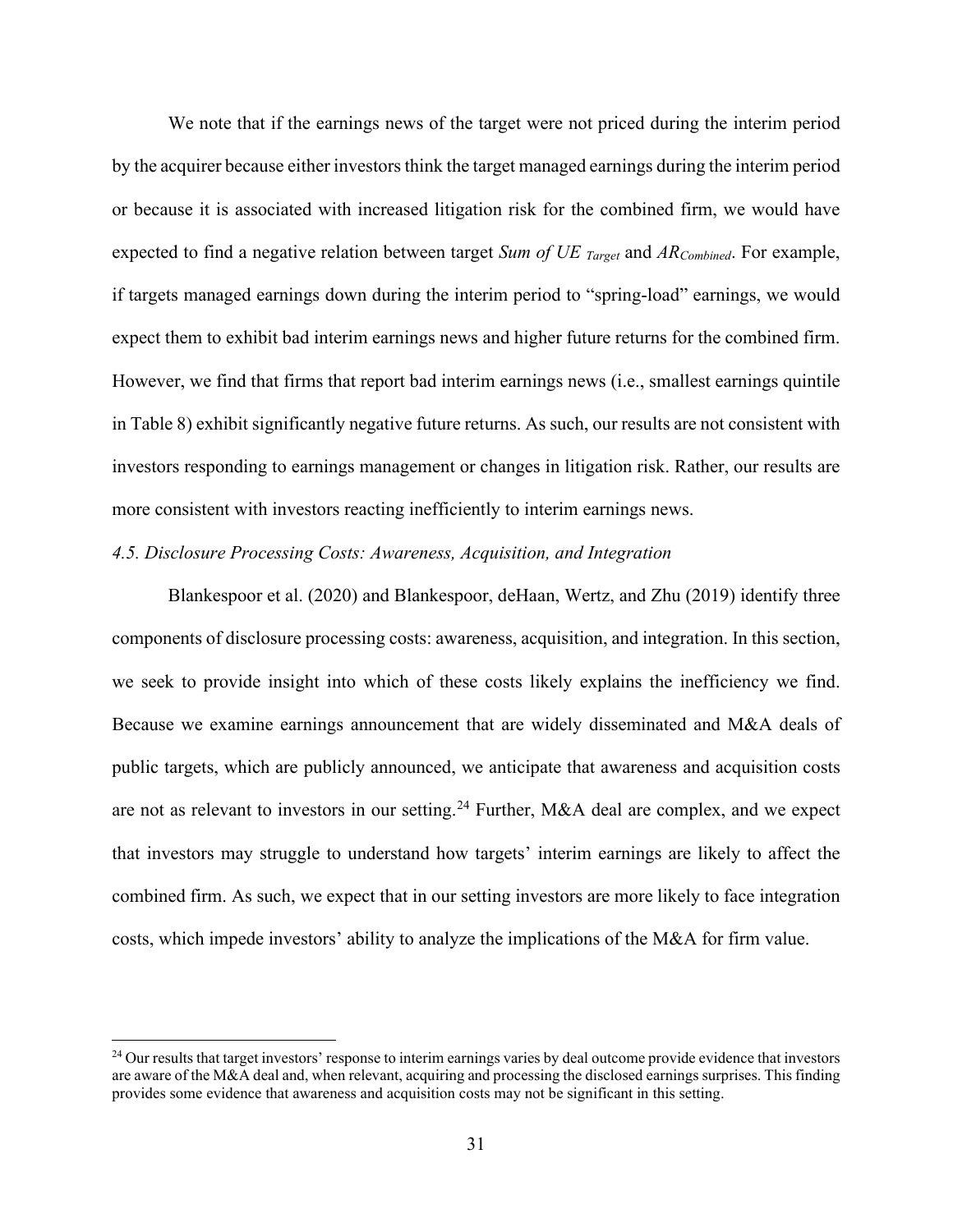We perform two tests to provide evidence for our conjecture that acquirer investors' inefficient processing of targets' interim earnings arises more from integration costs than awareness and acquisition costs. First, we examine a setting where we expect awareness costs to be particularly low.<sup>25</sup> Using RavenPack data, we measure the number of news articles mentioning both the acquirer and target in the three day window around the target's earnings announcement to identify investors' awareness of the M&A deal. We find no difference in the association between the *UE<sub>Target</sub>* and *CAR<sub>Acquirer*</sub> for transactions in the top tercile of number of articles.<sup>26</sup> Thus, even when there is significant media coverage surrounding the transaction at the time of the target's earnings announcement, acquirer investors do not efficiently price the target's unexpected earnings. This aligns with awareness not being the primary processing cost.

Second, we examine whether our results vary based on the sophistication of the acquiring firm's ownership. We expect less sophisticated investors to be less familiar with the consequences of M&A deals and therefore to face greater integration costs. As such, we predict that for deals where the acquirer has lower institutional ownership (i.e., less sophisticated investors), interim earnings news will correlate more strongly with the future returns of the combined firm. In untabulated analysis, we test this prediction by replicating our tests of future returns (Tables 7 and 8) after removing firms from the top quintile of institutional ownership. The results replicating Table 7 demonstrate that firms in the lower four quintiles of institutional ownership exhibit a relation between unexcepted earnings and future buy-and-hold returns ( $\beta_1 = 2.259$ ,  $p < 0.01$ ) that is more pronounced than the full sample results in Table 7 and that is significantly larger than that

<sup>&</sup>lt;sup>25</sup> While we think it is unlikely the acquirer investors are unaware of the transactions in our sample due to their large size (as a result of requiring the targets being public), prior studies find that acquirer investors have limited attention to the mergers (Louis and Sun 2010; 2016).

<sup>&</sup>lt;sup>26</sup> We measure the number of stories from the Dow Jones, web, and press-releases. In addition, we run the analysis using a more refined sample limited to "full articles" released by Dow Jones.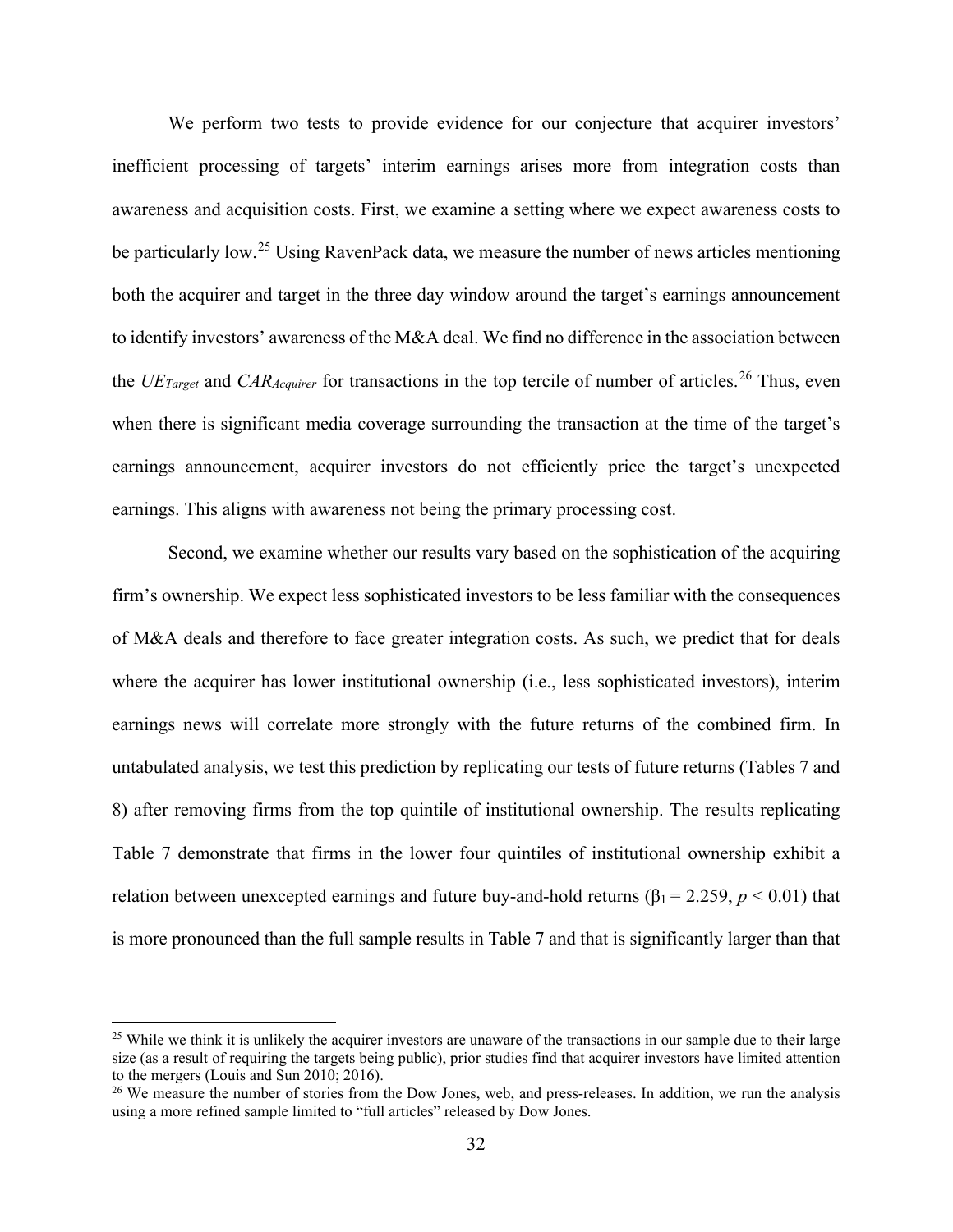relation for firms in the top quintile. As expected, replicating Table 8 after removing firms in the top quintile of institutional ownership increases the Fama-French returns from 8.3% per year (for the full sample) to 10.1% per year. Overall, the results from these analyses suggest that less sophisticated investors are less efficient at processing interim earnings news, suggesting that integration costs are relevant to the inefficiency we find.

### *4.6. Alternative scaling of target interim earnings*

In our main analysis, we define *UETarget* as the earnings surprise per target share scaled by the target's share price (see Appendix B). We recognize that the lack of significance on the coefficient of *UETarget* in Table 6 could be explained by noise due to scaling earnings based on the target's size and number of shares outstanding. To address this concern, we create an alternative measurement of *UETarget* that scales the target's unexpected earnings to the size of an acquirer share. We define this alternative measure as the target's earnings surprise per acquirer share scaled by the share price of the acquiring firm. Using this alternative measure produces statistically and economically similar results (untabulated) to those in Table 6. These results are not surprising given that our sample consists of public targets with deal sizes that average 56% of the acquirer's market value (Table 2, Panel A), suggesting that the target firm is economically meaningful to the acquirer. These results provide evidence that the lack of acquirer stock price response to target earnings is not due to target earnings being economically insignificant to the acquirer.<sup>27</sup>

We also consider the fact that transactions involving equity consideration may result in the target earnings accruing benefits to both target and acquirer shareholders. For instance, transactions where target shareholders receive only cash, the interim target earnings are expected to accrue only to the acquirer. In contrast, transaction where the target shareholders receive stock,

 $27$  In addition, in untabulated analysis, we partition Table 6 by relative size and find similar results for both the smaller and larger transactions.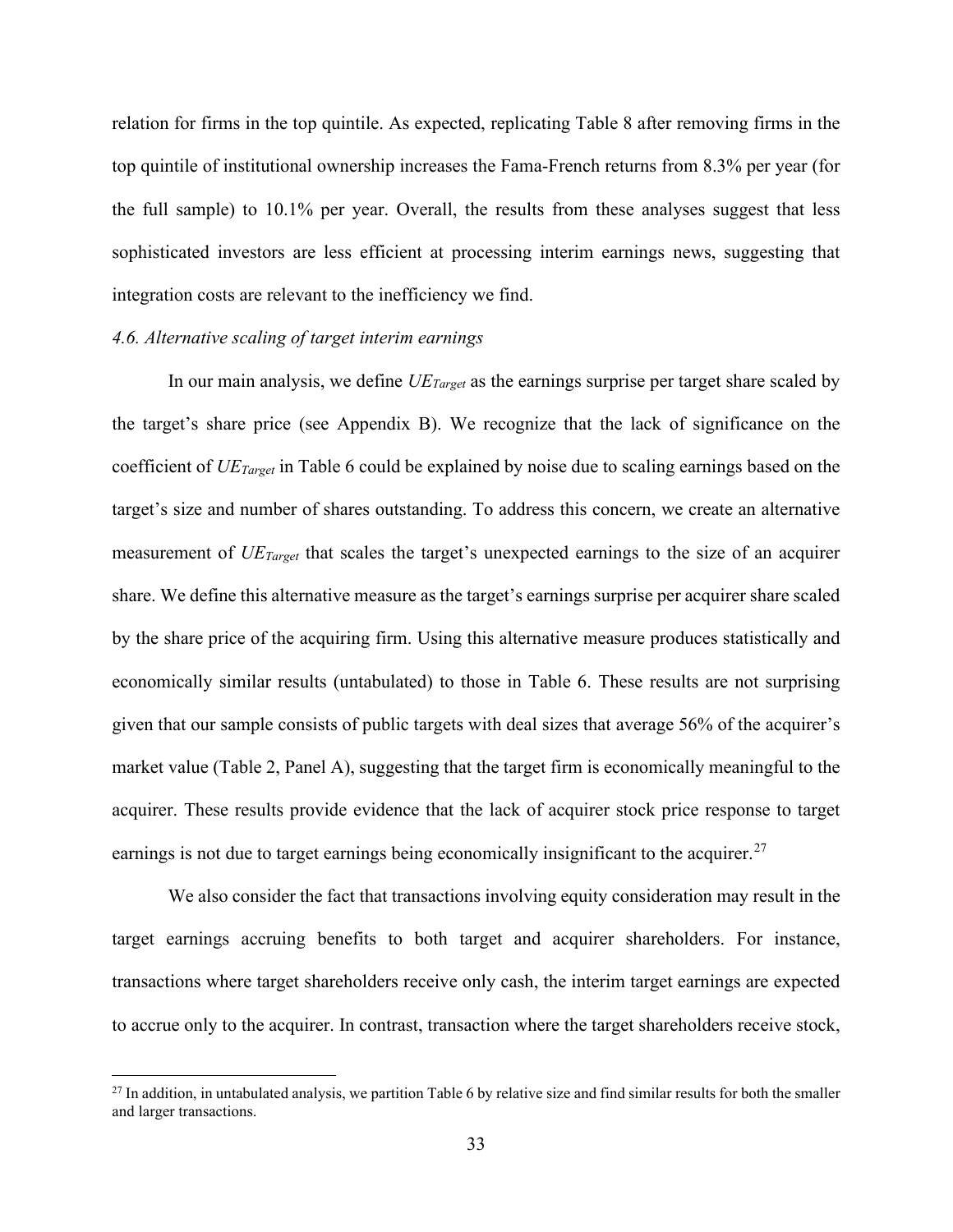the interim target earnings would accrue to both the target and acquirer based on the portion of the combined company their respective shareholders will own after deal completion. To address this issue, we create an alternative measure of *UETarget* that measures the value of the portion of the target's unexpected earnings that is expected to accrue to each firm.<sup>28</sup> The alternative measure of *UETarget* produces similar results in all tables with Table 8 resulting in annualized abnormal returns of 8.5% (untabulated). These results provide evidence that our failure to find both a target stock price response to target interim earnings for completed deals and an acquirer stock price reaction to target interim earnings is not the result of noise introduced by differing consideration.

### **IV. CONCLUSION**

A question of fundamental importance in the accounting literature is how firms' accounting earnings relate to their stock prices. Countless studies examine this relation and provide overwhelming evidence that firms' stock prices relate positively to their earnings news. In this study, we examine a setting where investors may be unsure as to which firm the reported accounting earnings accrue: targets' earnings announcements occurring after the public announcement of an acquisition but before the deal's completion. On average, we find that targets' stock prices relate positively to their unexpected earnings during this interim period. However, we find that this positive relation exists only for deals that are subsequently withdrawn but not for deals that are eventually completed. These results suggest that investors correctly anticipate the eventual outcome of announced acquisitions as earnings are priced into the target's stock price only if their announced acquisition eventually falls through. These findings add to the literature

 $^{28}$  For Tables 4 and 5, we define the alternative earnings measure as the target's earnings surprise per combined firm share times the portion of the combined firm that will be owned by the target scaled by the share price of the target firm. For Table 6, we define the alternative variables as the target's earnings surprise per combined firm share times the portion of the combined firm that will be owned by the acquirer scaled by the share price of the acquiring firm. Finally, for Tables 7 and 8, we define the alternative variables as the target's earnings surprise per combined firm share scaled by the share price of the combined firm.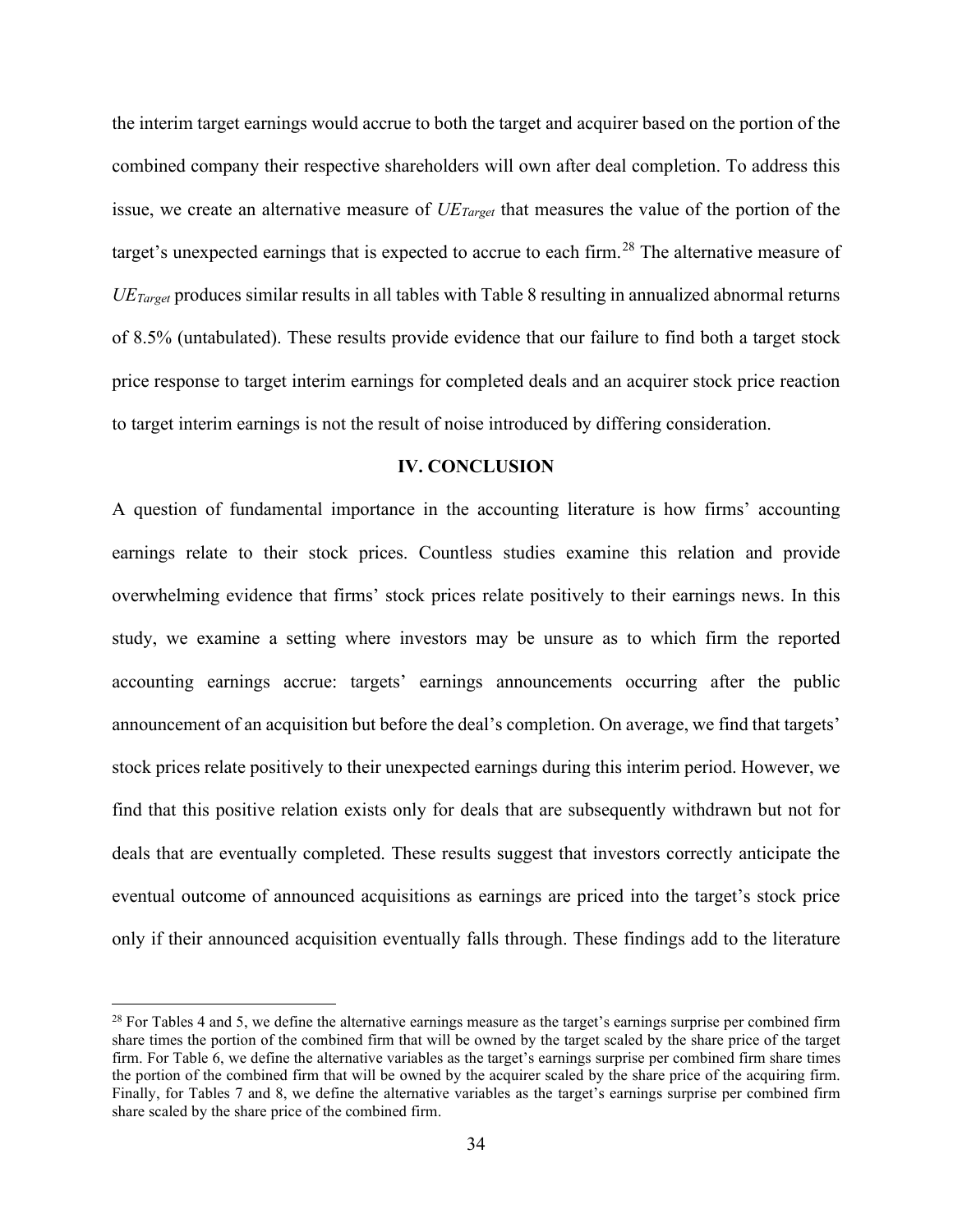examining the determinants of M&A deal outcomes for announced deals as they provide evidence that investors seem to correctly anticipate whether announced deals are eventually completed. Further, these findings add to the studies examining what factors affect the earnings-return relation, as they suggest that announced M&A deals affect this widely-studied relation.

For M&A deals that are eventually completed, we fail to find evidence that the target's or the acquirer's stock prices respond to the target's unexpected interim earnings at the time of announcement. However, we find that targets' interim earnings predict future abnormal returns of the combined entity subsequent to deal completion. These returns are economically significant as a trading strategy based on targets' interim earnings produces annualized abnormal returns of 8.3%. Our findings suggest that investors respond inefficiently to the unexpected earnings that targets announce after the public announcement but before the completion of M&A deals. These findings contribute to the studies that find that the costs to investors of integrating information impedes investors' ability to efficiently price information across economically-linked firms. Our setting is novel compared to these prior studies because the nature of the economic link that we examine is more definitive and comprehensive in the sense that it is publicly announced that the acquiring firm will soon purchase the entire target firm. Despite the public announcement of this pending acquisition, we find that investors struggle to efficiently incorporate the targets' unexpected earnings into the price of the acquirer. Overall, our findings suggest that target interim earnings news positively predicts the future returns of the combined firm because investors, while aware of the M&A, face costly information integration costs.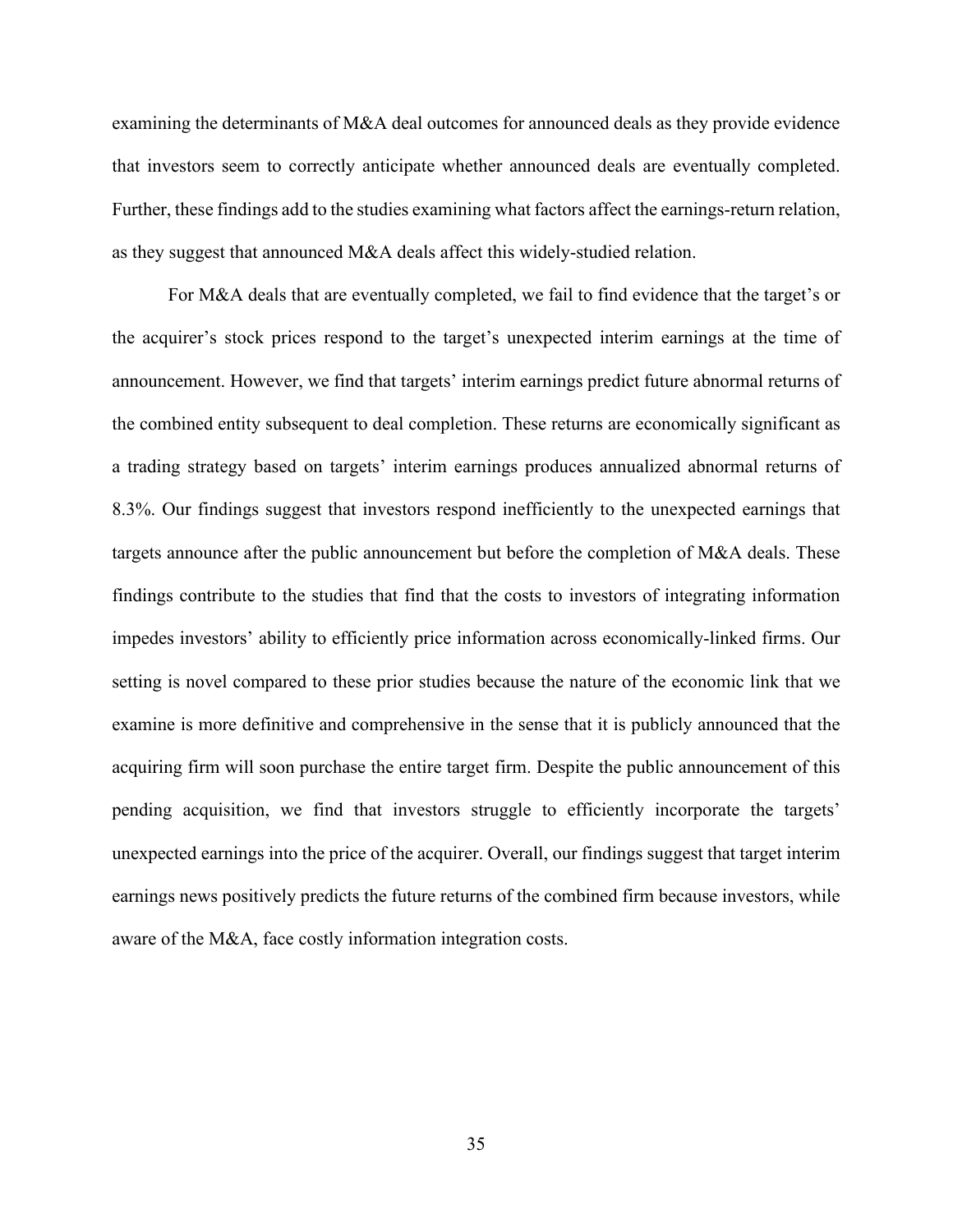### **References**

- Agrawal, A., Jaffe, J., and Mandelker, G. (1992). The post-merger performance of acquiring firms: A re-examination of an anomaly. *The Journal of Finance*, 47(4), 1605-1621.
- Ahern, K., and Sosyura, D. (2014). Who writes the news? Corporate press releases during merger negotiations. *The Journal of Finance*, 69(1), 241-291.
- Ali, U., & Hirshleifer, D. (2020). Shared analyst coverage: Unifying momentum spillover effects. *Journal of Financial Economics*, *136*(3), 649-675.
- Anthony, J. H., & Ramesh, K. (1992). Association between accounting performance measures and stock prices: A test of the life cycle hypothesis. *Journal of Accounting and economics*, *15*(2-3), 203-227.
- Ball, R., & Brown, P. (1968). An empirical evaluation of accounting income numbers. *Journal of Accounting Research*, 159-178.
- Ball, R., Kothari, S. P., & Watts, R. L. (1993). Economic determinants of the relation between earnings changes and stock returns. *Accounting Review*, 622-638.
- Bens, D., Goodman, T., and Neamtiu, M. (2012). Does investment-related pressure lead to misreporting? An analysis of reporting following M&A transactions. *The Accounting Review* 87(3), 839-865.
- Betton, S., & Eckbo, B. E. (2000). Toeholds, bid jumps, and expected payoffs in takeovers. *The Review of Financial Studies*, *13*(4), 841-882.
- Bernard, V. L., & Thomas, J. K. (1989). Post-earnings-announcement drift: delayed price response or risk premium?. *Journal of Accounting research*, *27*, 1-36.
- Bhagat, S., Dong, M., Hirshleifer, D., and Noah, R. (2005). Do tender offers create value? New methods and evidence. *Journal of Financial Economics*, 76, 3-60.
- Blankespoor, E., deHaan, E., & Marinovic, I. (2020). Disclosure processing costs, investors' information choice, and equity market outcomes: A review. *Journal of Accounting and Economics*, *70*(2-3), 101344.
- Blankespoor, E., deHaan, E., Wertz, J., & Zhu, C. (2019). Why do individual investors disregard accounting information? The roles of information awareness and acquisition costs. *Journal of Accounting Research*, *57*(1), 53-84.
- Brown, K. C., & Raymond, M. V. (1986). Risk arbitrage and the prediction of successful corporate takeovers. *Financial Management*, 15(3), 54-63.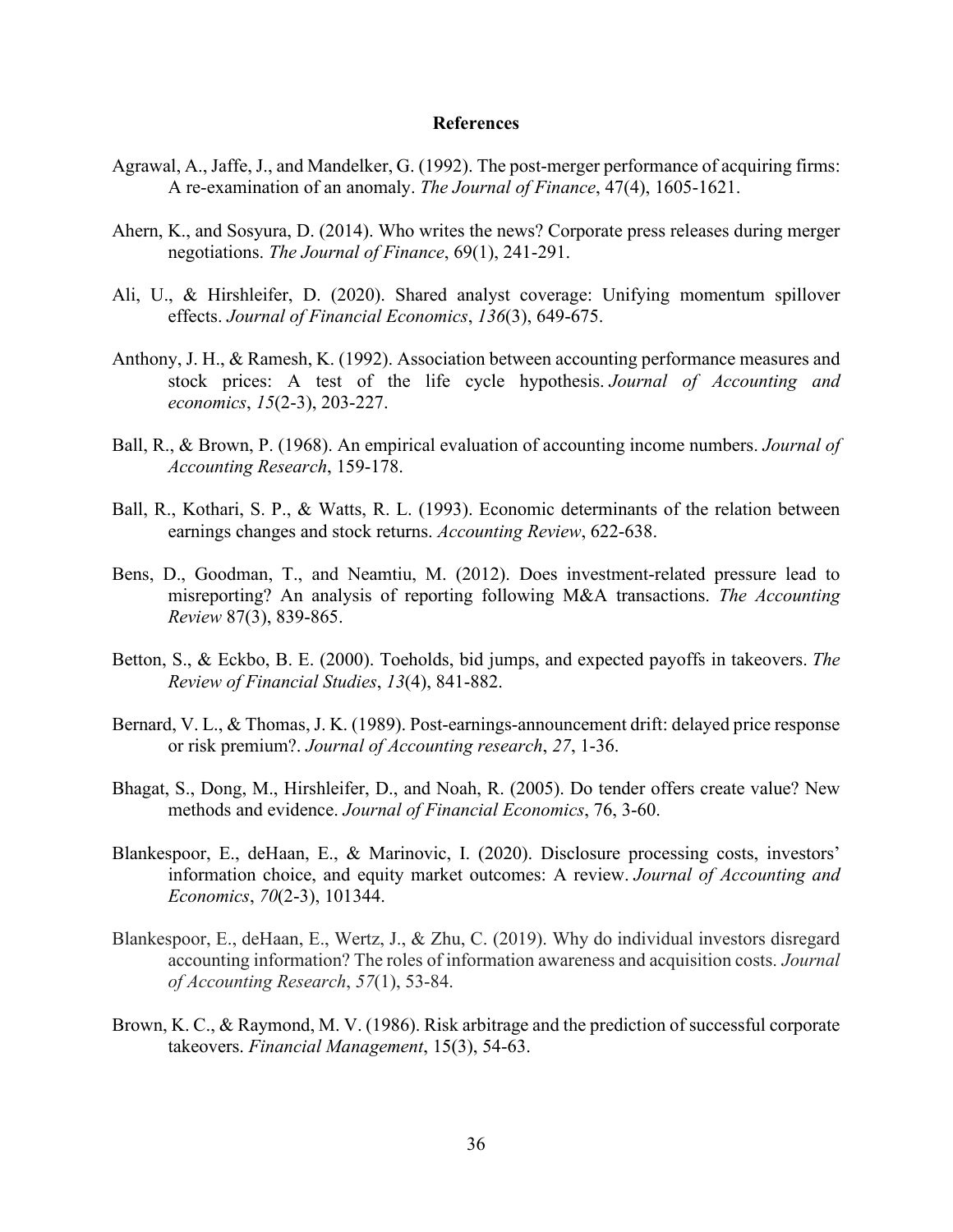- Cai, J., Song, M. H., & Walkling, R. A. (2011). Anticipation, acquisitions, and bidder returns: Industry shocks and the transfer of information across rivals. *The Review of Financial Studies*, 24(7), 2242-2285.
- Campbell, J. Y. (1991). A variance decomposition for stock returns. *The Economic Journal*, *101*(405), 157-179.
- Carhart, M. 1997. On persistence in mutual fund performance. *Journal of Finance* 52 (1): 57-82.
- Chen, S., Thomas, J., and Zhang, F. (2016). Spring-loading future performance when no one is looking? Earnings and cash flow management around acquisitions. *Review of Accounting Studies* 21, 1081-1115.
- Cohen, L., & Frazzini, A. (2008). Economic links and predictable returns. *The Journal of Finance*, *63*(4), 1977-2011.
- Davidson, W., Dutia, D., and Cheng, L. (1989). A re-examination of the market reaction to failed mergers. *The Journal of Finance* 44(4), 1077-1083.
- deHaan, E., Lee, C., & Loh, T. (2021) Analyst Reactions to Co-Covered Firms' News: A Tale of Two Biases. Working Paper.
- Dodd, P. (1980). Merger proposals, management discretion and stockholder wealth. *Journal of Financial Economics*. 8. 105-137.
- Erickson, M., and Wang, S. (1999). Earnings management by acquiring firms in stock for stock mergers. *Journal of Accounting and Economics* 27: 149-176.
- Erickson, M., Wang, S., and Zhang, F. (2012). The change in information uncertainty and acquirer wealth losses. *Review of Accounting Studies* 17, 913-943.
- Fama, E., and K. French. 1993. Common risk factors in the returns on stocks and bonds. *Journal of Financial Economics* 33 (1): 3-56.
- Fama, E., and K. French. 1997. Industry costs of equity. *Journal of Accounting and Economics* 43: 153-193.
- Fama, E., and K. French. 2015. A five-factor asset pricing model. *Journal of Financial Economics*  116 (1): 1-22.
- Fama, E., and K. French. 2016. Dissecting anomalies with a five-factor model. *Review of Financial Studies* 29 (1). 69-103.
- Firth, M. (1976). The impact of earnings announcements on the share price behavior of similar type firms. *The Economic Journal*, *86*(342), 296-306.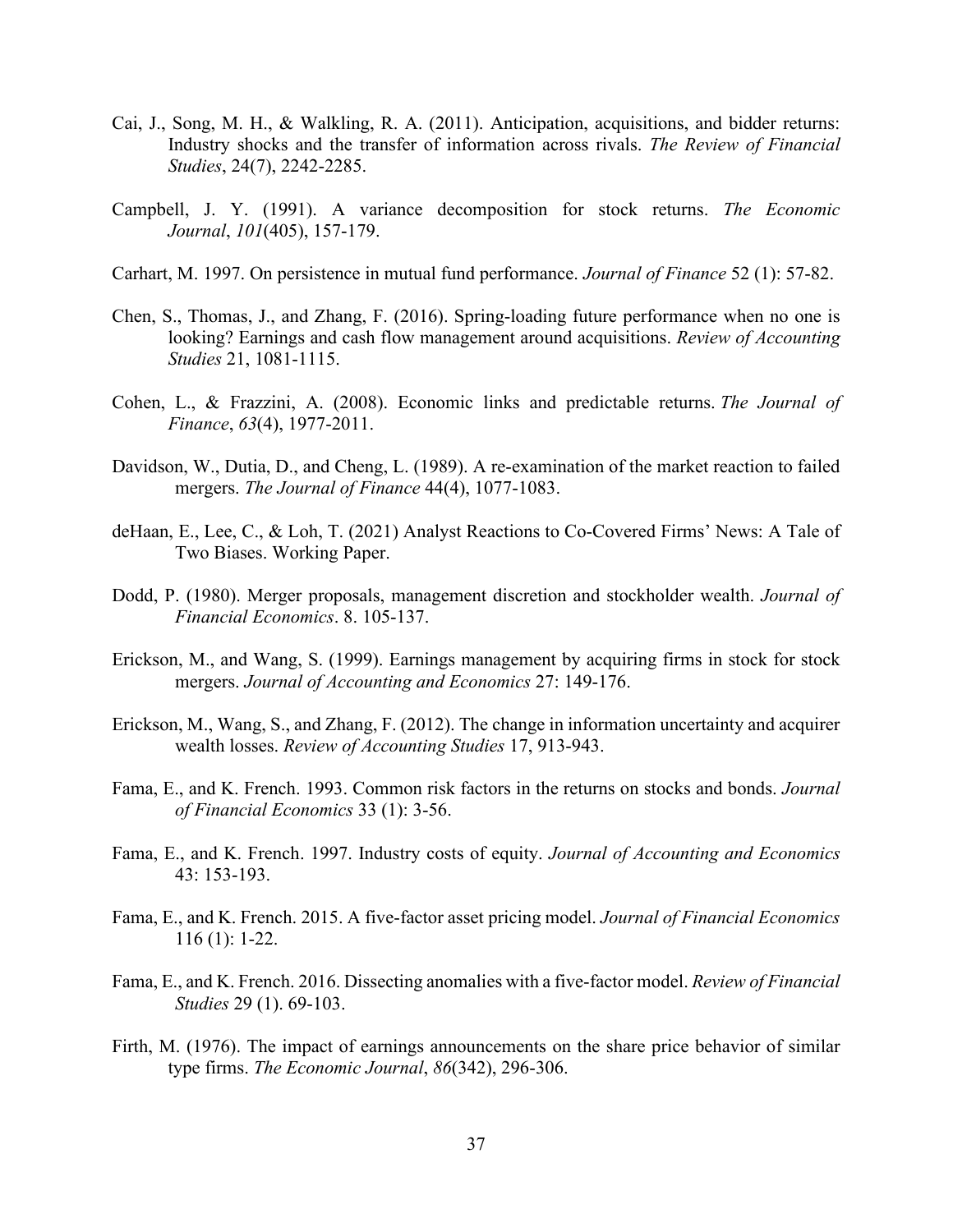- Freeman, R. N. (1987). The association between accounting earnings and security returns for large and small firms. *Journal of Accounting and Economics*, *9*(2), 195-228.
- Foster, G. (1981). Intra-industry information transfers associated with earnings releases. *Journal of accounting and economics*, *3*(3), 201-232.
- Foster, G., Olsen, C., & Shevlin, T. (1984). Earnings releases, anomalies, and the behavior of security returns. *Accounting Review*, 574-603.
- Ge, R., and Lennox, C. (2011). Do acquirers disclose good news or withhold bad news when they finance their acquisitions using equity? *Review of Accounting Studies* 16: 183-217.
- Giglio, S., and K. Shue. (2014). No news is news: Do markets underreact to nothing? *Review of Financial Studies* 27 (12). 3389-3440.
- Hayn, C. (1995). The information content of losses. *Journal of Accounting and Economics*, *20*(2), 125-153.
- Hsieh, J., & Walkling, R. A. (2005). Determinants and implications of arbitrage holdings in acquisitions. *Journal of Financial Economics*, *77*(3), 605-648.
- Kim, J., Verdi, R., and Yost, B. 2020. Do firms strategically internalize disclosure spillovers? Evidence from cash-financed M&As. *Journal of Accounting Research* 58(5), 1249-1297.
- Kothari, S. P., & Wasley, C. (2019). Commemorating the 50‐Year Anniversary of Ball and Brown (1968): The Evolution of Capital Market Research over the Past 50 Years. *Journal of Accounting Research*, *57*(5), 1117-1159.
- Larker, D. F., & Lys, T. (1987). An empirical analysis of the incentives to engage in costly information acquisition. *Journal of Financial Economics* 18, 111-126.
- Liu, T., & Officer, M. S. (2021). Public News, Stock Market Reactions, and Bidding Behavior in Private Merger Negotiations. Working Paper.
- Louis, H. (2004). Earnings management and the market performance of acquiring firms. *Journal of Financial Economics* 74, 121-148.
- Louis, H., and Sun, A. (2010). Investor inattention and the market reaction to merger announcements. *Management Science* 56(10), 1781-1793.
- Louis, H., and Sun, A. (2016). Abnormal accruals and managerial intent: Evidence from the timing of merger announcements and completion. *Contemporary Accounting Review* 33(3), 1101- 1135.
- Luo, Y. (2005). Do insiders learn from outsiders? Evidence from mergers and acquisitions. *The Journal of Finance*, 40(4), 1951-1982.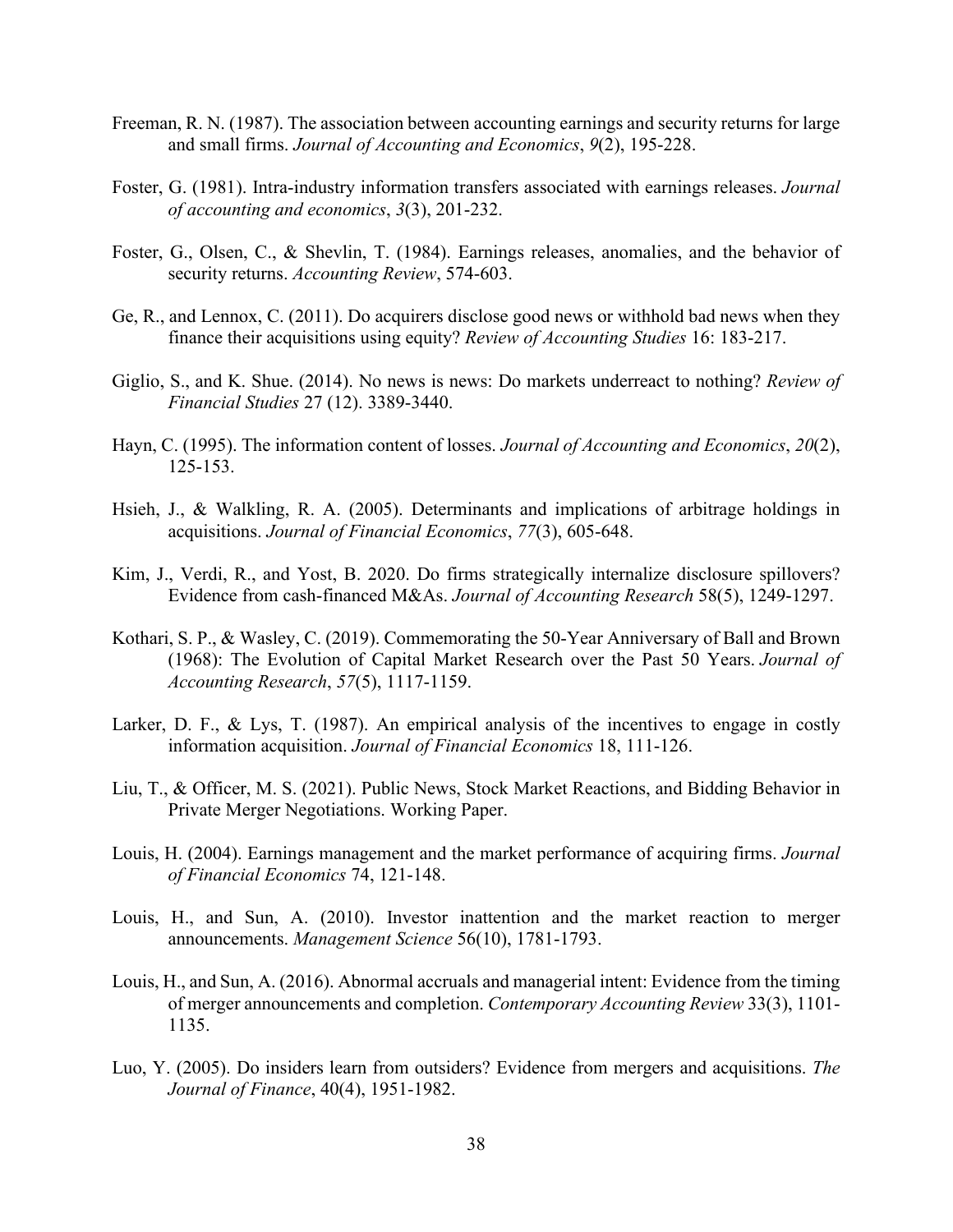- Madsen, J. (2017). Anticipated earnings announcements and the customer–supplier anomaly. *Journal of Accounting Research*, *55*(3), 709-741.
- Moeller, S. B., Schlingemann, F. P., & Stulz, R. M. (2004). Firm size and the gains from acquisitions. *Journal of financial economics*, *73*(2), 201-228.
- Moeller, S. B., Schlingemann, F. P., & Stulz, R. M. (2005). Wealth destruction on a massive scale? A study of acquiring firm returns in the recent merger wave. *The Journal of Finance*, *60*(2), 757-782.
- Moskowitz, T. J., & Grinblatt, M. (1999). Do industries explain momentum?. *The Journal of Finance*, *54*(4), 1249-1290.
- Parsons, C. A., Sabbatucci, R., & Titman, S. (2020). Geographic lead-lag effects. *The Review of Financial Studies*, *33*(10), 4721-4770.
- Rau, R., and Vermaelen, T. (1998). Glamour, value and the post-acquisition performance of acquiring firms. *Journal of Financial Economics* 49, 223-253.
- Skaife, H. A., & Wangerin, D. D. (2013). Target financial reporting quality and M&A deals that go bust. *Contemporary Accounting Research*, *30*(2), 719-749.
- Sloan, R. G. (1996). Do stock prices fully reflect information in accruals and cash flows about future earnings?. *Accounting review*, 289-315.
- Stewart, C. (2020). Appraisal risk and corporate disclosure during mergers and acquisitions. Working Paper.
- Stober, T. L. (1986). The incremental information content of financial statement disclosures: The case of LIFO inventory liquidations. *Journal of Accounting Research*, 138-160.
- Walkling, R. A. (1985). Predicting tender offer success: A logistic analysis. *Journal of Financial and Quantitative Analysis*, 461-478.
- Wang, W. (2018). Bid anticipation, information revelation, and merger gains. *Journal of Financial Economics*, 320-343.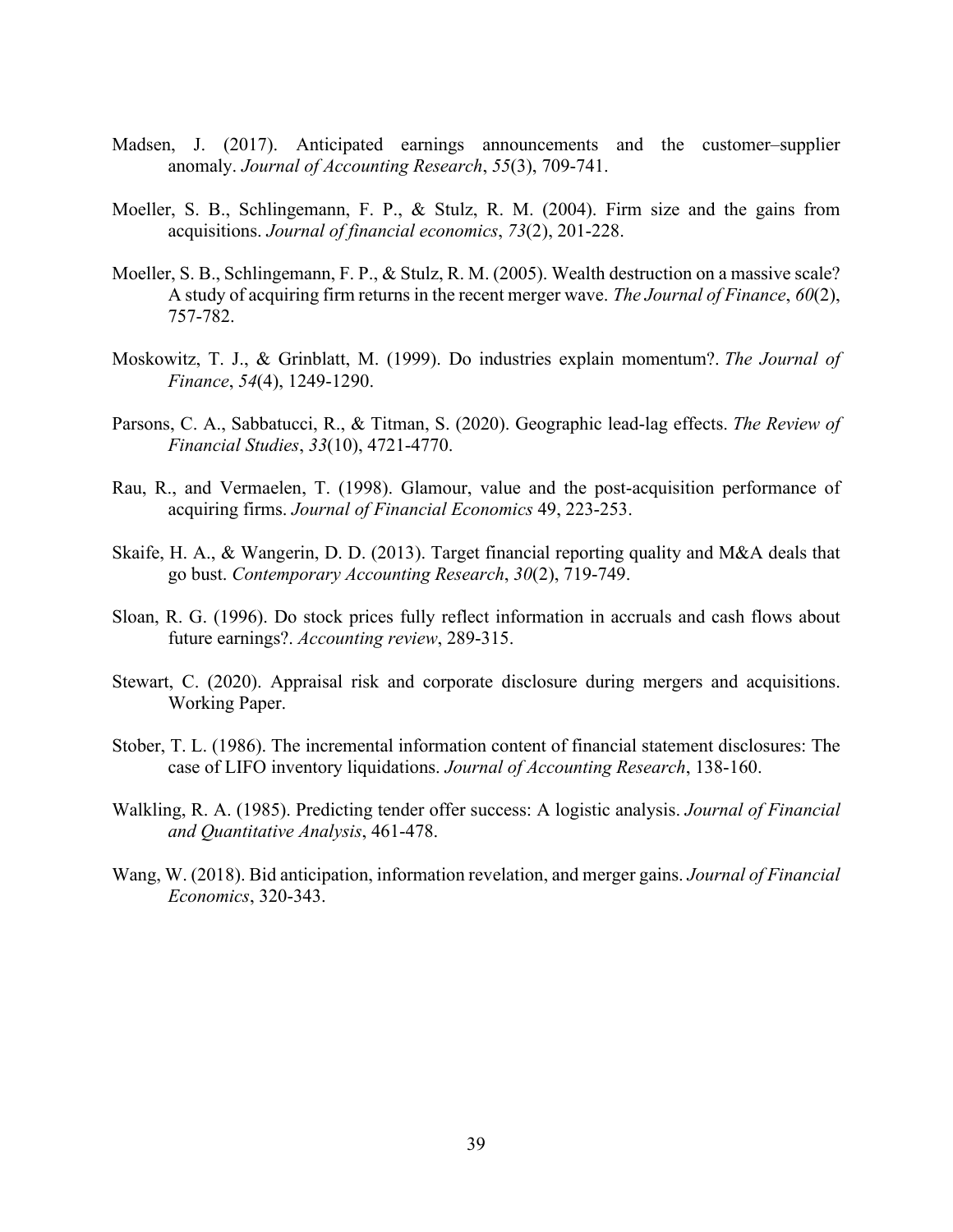# **APPENDIX A: Figure**



This figure describes the timeline of events. The top line represents the acquiring company, the bottom line the target company, and the middle line the combined entity. The shaded regions are the earnings that are recognized in the financial statements released by the firm. The dashed regions are the earnings disclosed in the notes to the financial statements released by the firm. Lastly, the white regions are the earnings that are neither recognized nor disclosed in the financial statements.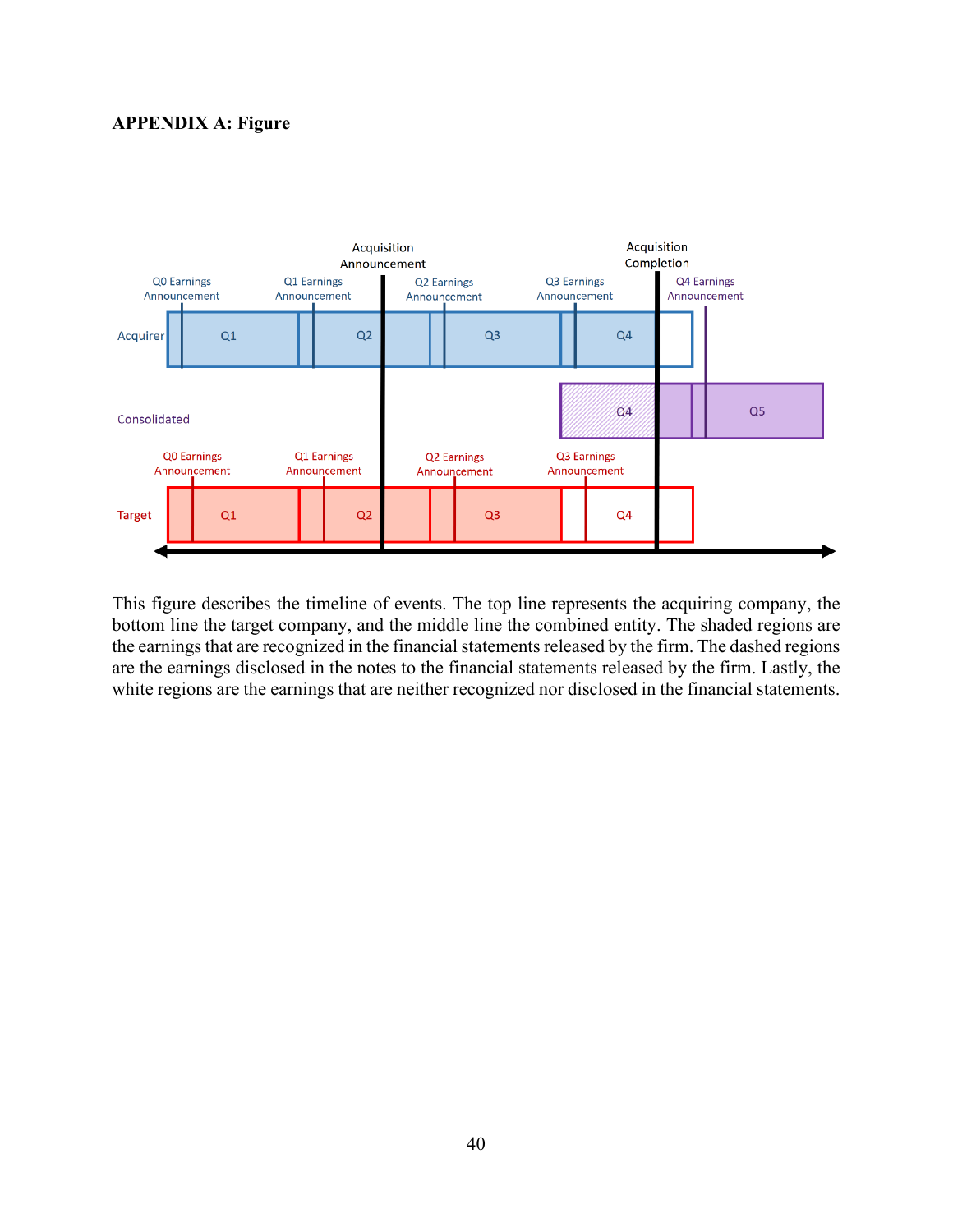|          | <b>APPENDIX B</b>    |  |
|----------|----------------------|--|
|          | Variable Definitions |  |
| Variable | Definition           |  |

# **Dependent Variables:**

| CAR  | Three-day $(t-1$ to $t+1)$ , value-weighted cumulative abnormal returns around |
|------|--------------------------------------------------------------------------------|
|      | the earnings announcement dates of the acquirer, target, or combined firm.     |
| BHAR | Two-year, value-weighted cumulative abnormal returns for the period from       |
|      | one day before the earnings announcement date related to the first period end  |
|      | after deal close to one day after the earnings announcement date related to    |
|      | the period two fiscal years after the first period after the deal close.       |

# **Variables of Interest:**

| UE        | Unexpected earnings ((IBES actual less median estimate) / Compustat end- |
|-----------|--------------------------------------------------------------------------|
|           | of-quarter stock price (PRCCQ)) of the acquirer or target.               |
| Sum of UE | Sum of all target UE for earnings announcements made during the interim  |
|           | period (after deal announcement and before deal closure).                |

# **Deal-Level Characteristics:**

| Deal Size     | Value paid for target in millions (SDC: Value of Transactionmil).         |
|---------------|---------------------------------------------------------------------------|
| Premium       | Offer price minus target stock price 1 day prior to announcement (SDC:    |
|               | $Prem1Day$ ).                                                             |
| Relative Size | Deal Size / acquirer's market value (CSHO * PRCC F) at end of fiscal year |
|               | before deal announcement.                                                 |
| Same Industry | Indicator variable equal to 1 if acquirer and target share Fama-French 12 |
|               | industry classification.                                                  |
| Duration      | Number of days in period between deal announcement and close.             |

# **Control Variables (at end of fiscal year before deal announcement, unless otherwise noted):**

| Log(Assets)             | Natural log of total assets (AT).                                             |
|-------------------------|-------------------------------------------------------------------------------|
| <b>MTB</b>              | Market-to-Book Ratio: Market value (PRCC F * CSHO) / Common                   |
|                         | Shareholder's Equity (CEQ).                                                   |
| Leverage                | Ratio of total long-term debt (DLTT) to end-of-year total assets (AT).        |
| Loss                    | Indicator variable equal to 1 if basic EPS excluding extraordinary items      |
|                         | (epspxy) is less than 0 in current quarter earnings announcement.             |
| <b>CAR</b> Prior        | Value-weighted cumulative abnormal returns for the period from 35 to 6 days   |
|                         | before the earnings announcement date.                                        |
| Same EA Date            | Indicator variable equal to 1 if acquirer and target announce earnings on the |
|                         | same date.                                                                    |
| UE Overlap Counterparty | Unexpected earnings of counterparty (acquirer or target) if acquirer and      |
|                         | target announce earnings on the same date; $0$ if no overlap exists.          |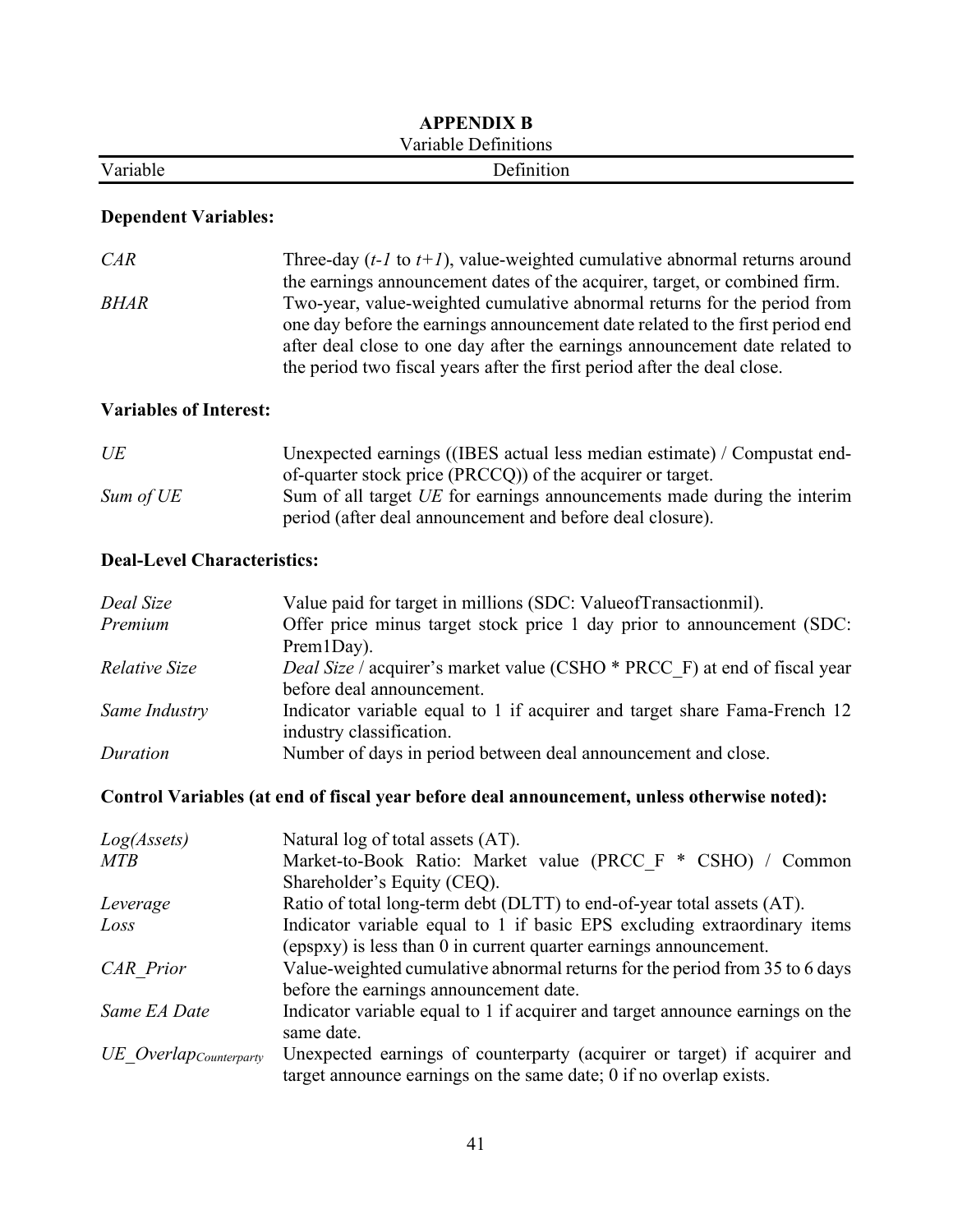| Sample selection and composition                                                                                                          |         |
|-------------------------------------------------------------------------------------------------------------------------------------------|---------|
| <b>Panel A: Sample selection</b>                                                                                                          |         |
| Unique mergers and acquisitions of public targets by public acquirers from SDC<br>(deals announced between Mar 15, 1978 and Dec 31, 2017) | 8,891   |
| Less: Unable to match to Compustat data                                                                                                   | (2,081) |
| Missing required control variables                                                                                                        | (4,659) |
| Deals with same acquirer and target                                                                                                       | (279)   |
| Deals without target interim earnings announcements $\&$ post-acquisition data                                                            | (108)   |
| Number of unique transactions with target interim earnings announcements                                                                  | 1,764   |
|                                                                                                                                           |         |
| Number of unique <i>completed</i> transactions                                                                                            | 1,437   |
| Number of unique <i>withdrawn</i> transactions                                                                                            | 327     |

**TABLE 1** Sample selection and composition

# **Panel B: Distribution of the number of target earnings announcements during the interim period**

| Number of              |       | Total |  |  |  |
|------------------------|-------|-------|--|--|--|
| Earnings Announcements | N     | $\%$  |  |  |  |
|                        | 934   | 53%   |  |  |  |
|                        | 548   | 31%   |  |  |  |
|                        | 156   | 9%    |  |  |  |
|                        | 68    | 4%    |  |  |  |
| 5 or more              | 58    | 3%    |  |  |  |
| Total                  | 1,764 | 100%  |  |  |  |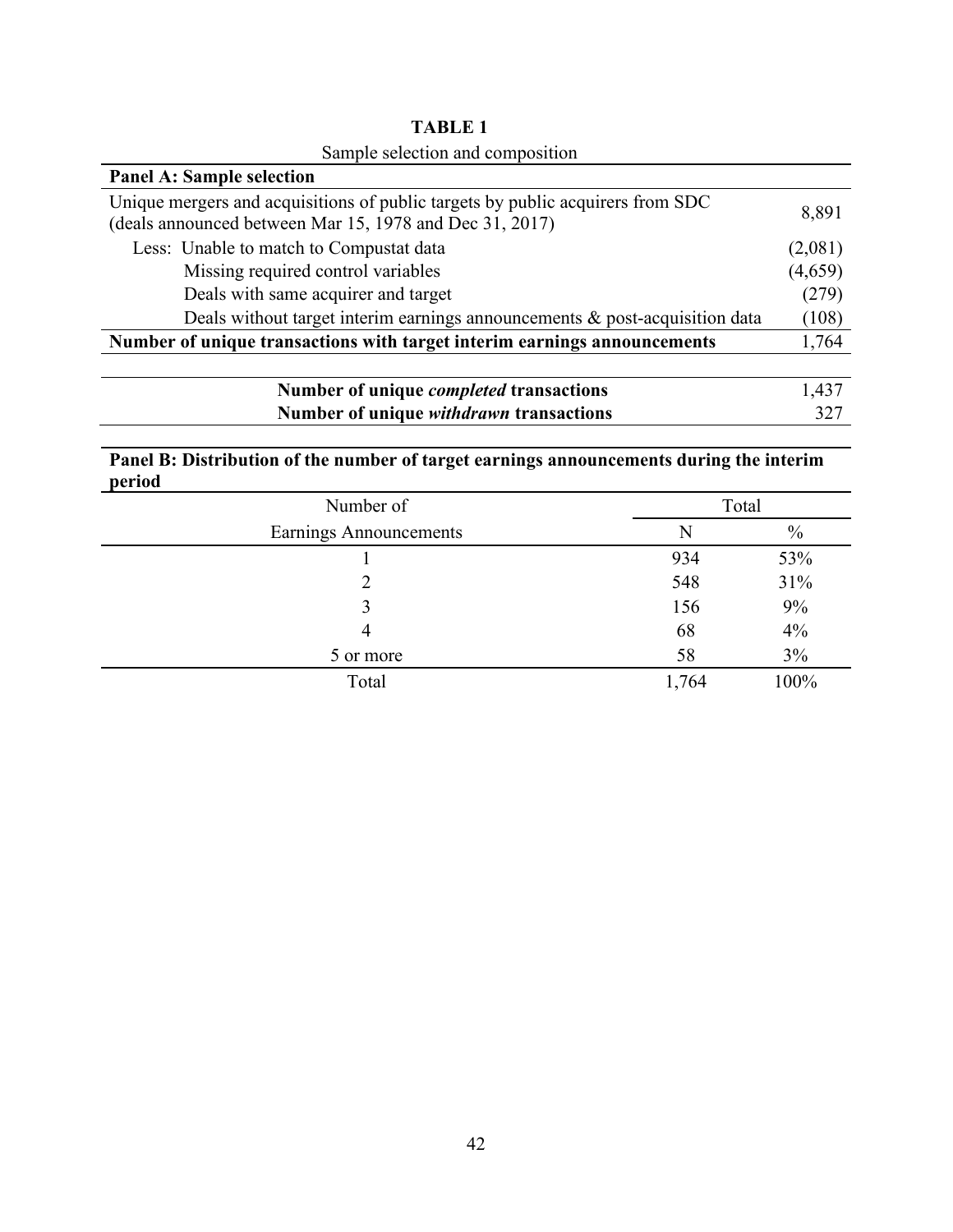**TABLE 1** (continued)

| Year           |                | Total         | Year           | Total |               |
|----------------|----------------|---------------|----------------|-------|---------------|
| Deal Announced | N              | $\frac{0}{0}$ | Deal Announced | N     | $\frac{0}{0}$ |
| 1984           | $\mathbf{1}$   | 0%            | 2001           | 72    | 4%            |
| 1985           | 5              | 0%            | 2002           | 29    | 2%            |
| 1986           | $\overline{2}$ | 0%            | 2003           | 50    | 3%            |
| 1987           | $\overline{4}$ | $0\%$         | 2004           | 57    | 3%            |
| 1988           | 13             | $1\%$         | 2005           | 56    | 3%            |
| 1989           | 21             | $1\%$         | 2006           | 74    | 4%            |
| 1990           | 14             | $1\%$         | 2007           | 78    | 4%            |
| 1991           | 20             | $1\%$         | 2008           | 64    | 4%            |
| 1992           | 25             | $1\%$         | 2009           | 60    | 3%            |
| 1993           | 35             | $2\%$         | 2010           | 53    | 3%            |
| 1994           | 62             | 4%            | 2011           | 49    | 3%            |
| 1995           | 72             | 4%            | 2012           | 49    | 3%            |
| 1996           | 81             | 5%            | 2013           | 42    | 2%            |
| 1997           | 117            | 7%            | 2014           | 61    | 3%            |
| 1998           | 114            | 6%            | 2015           | 79    | 5%            |
| 1999           | 121            | 7%            | 2016           | 62    | 4%            |
| 2000           | 90             | 5%            | 2017           | 32    | 2%            |
|                |                |               | Total          | 1,764 | 100%          |

**Panel C: Distribution of announced transactions with interim earnings announcements by**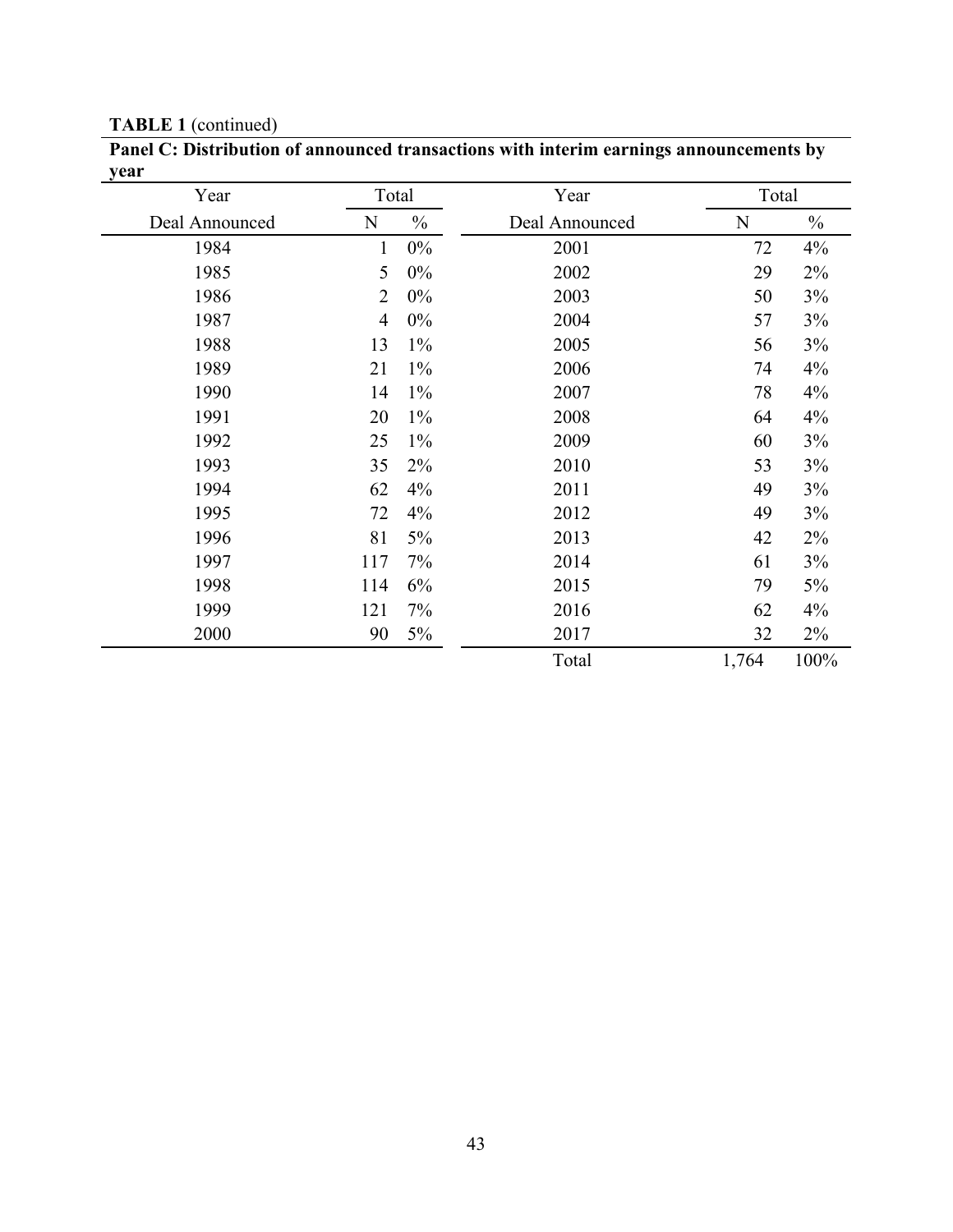| Summary statistics                                       |          |          |        |        |          |  |  |  |  |  |
|----------------------------------------------------------|----------|----------|--------|--------|----------|--|--|--|--|--|
| Panel A: Deal-level descriptive statistics $(N = 1,764)$ |          |          |        |        |          |  |  |  |  |  |
| P <sub>25</sub><br>Median<br>P75<br>Mean<br>S.D.         |          |          |        |        |          |  |  |  |  |  |
| Deal Size                                                | 3,435.22 | 7,551.33 | 279.08 | 851.30 | 2,780.41 |  |  |  |  |  |
| Premium                                                  | 32.08    | 29.19    | 13.76  | 27.47  | 44.63    |  |  |  |  |  |
| Relative Size                                            | 0.56     | 0.88     | 0.10   | 0.29   | 0.62     |  |  |  |  |  |
| $MVE_{Target}$                                           | 2,103.29 | 4,634.49 | 142.23 | 467.11 | 1,677.10 |  |  |  |  |  |
| $MTB_{Target}$                                           | 2.96     | 4.56     | 1.24   | 1.97   | 3.29     |  |  |  |  |  |
| Same Industry                                            | 0.71     | 0.46     | 0.00   | 1.00   | 1.00     |  |  |  |  |  |
| Duration                                                 | 160.74   | 107.47   | 91.00  | 133.00 | 195.00   |  |  |  |  |  |

**TABLE 2**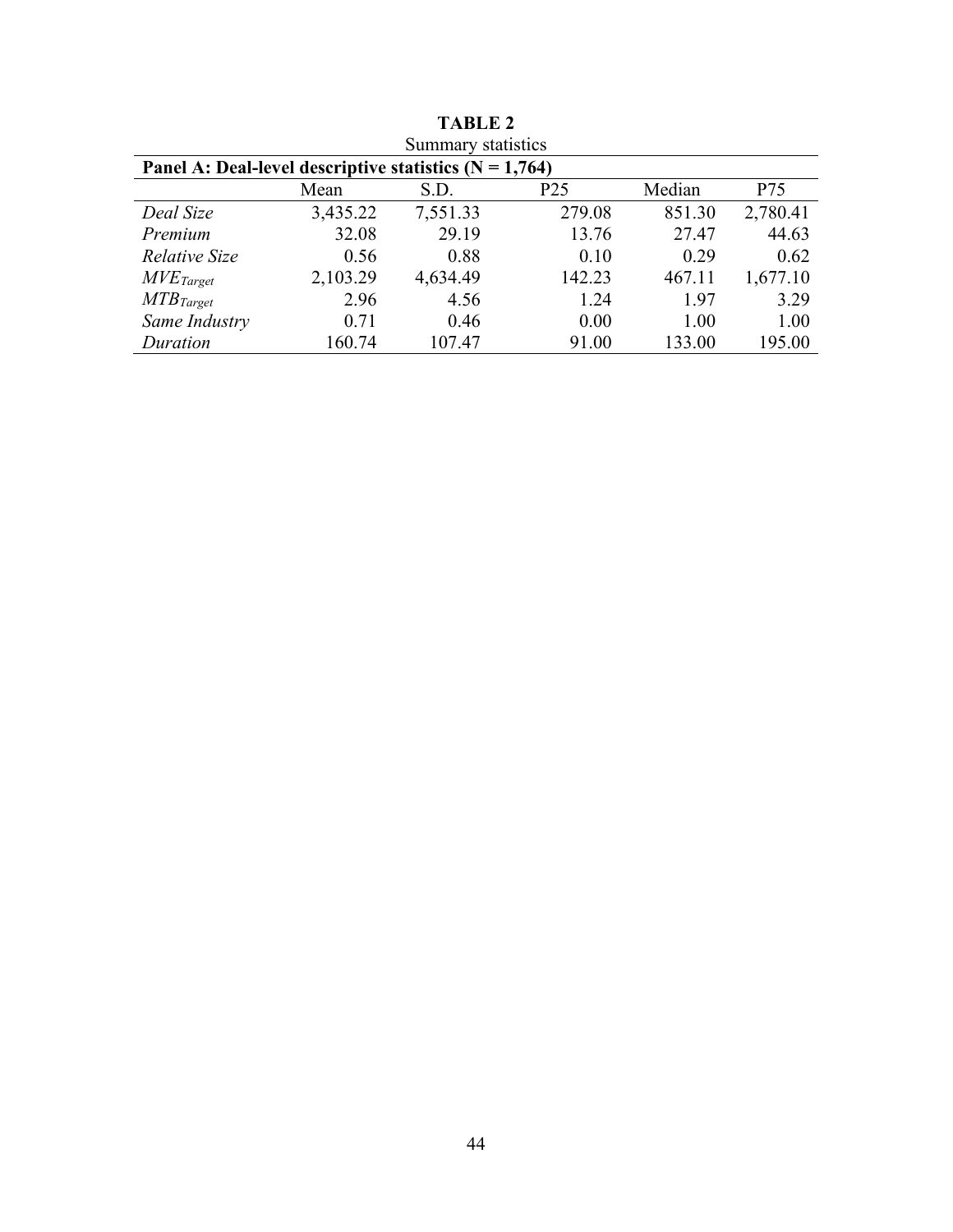**TABLE 2** (continued)

| Panel B: Pre-deal-announcement period descriptive statistics with acquirer/target partition |      |                           |                 |                         |      |         |      |                 |        |      |
|---------------------------------------------------------------------------------------------|------|---------------------------|-----------------|-------------------------|------|---------|------|-----------------|--------|------|
|                                                                                             |      | Acquirer ( $N = 23,454$ ) |                 | Target ( $N = 19,897$ ) |      |         |      |                 |        |      |
|                                                                                             | Mean | S.D.                      | P <sub>25</sub> | Median                  | P75  | Mean    | S.D. | P <sub>25</sub> | Median | P75  |
| CAR                                                                                         | 0.01 | 0.11                      | $-0.04$         | 0.00                    | 0.06 | 0.01    | 0.14 | $-0.05$         | 0.00   | 0.06 |
| UE                                                                                          | 0.45 | 4.60                      | $-0.13$         | 0.36                    | 1.39 | $-0.16$ | 9.77 | $-0.75$         | 0.37   | 1.94 |
| Log(Assets)                                                                                 | 8.17 | 1.93                      | 6.81            | 8.23                    | 9.57 | 6.78    | 1.87 | 5.37            | 6.79   | 8.14 |
| <b>MTB</b>                                                                                  | 3.37 | 3.50                      | 1.63            | 2.43                    | 3.93 | 3.29    | 4.24 | 1.38            | 2.19   | 3.64 |
| Leverage                                                                                    | 0.19 | 0.17                      | 0.05            | 0.16                    | 0.29 | 0.20    | 0.20 | 0.02            | 0.15   | 0.31 |
| Loss                                                                                        | 0.14 | 0.34                      | 0.00            | 0.00                    | 0.00 | 0.23    | 0.42 | 0.00            | 0.00   | 0.00 |
| <b>CAR</b> Prior                                                                            | 0.01 | 0.11                      | $-0.05$         | 0.00                    | 0.06 | 0.00    | 0.14 | $-0.08$         | 0.00   | 0.07 |

# **Panel C: Interim period descriptive statistics with acquirer/target partition**

|                  | Acquirer ( $N = 2,778$ ) |      |         |         |       | Target ( $N = 2,750$ ) |       |         |        |      |
|------------------|--------------------------|------|---------|---------|-------|------------------------|-------|---------|--------|------|
|                  | Mean                     | S.D. | P25     | Median  | P75   | Mean                   | S.D.  | P25     | Median | P75  |
| CAR              | 0.01                     | 0.10 | $-0.04$ | 0.00    | 0.05  | 0.01                   | 0.09  | $-0.03$ | 0.00   | 0.03 |
| UE               | 0.04                     | 4.81 | $-0.24$ | 0.27    | 1.07  | $-3.05$                | 20.94 | $-1.64$ | 0.20   | 1.70 |
| Log(Assets)      | 8.63                     | l.84 | 7.38    | 8.66    | 10.02 | 7.17                   | 1.89  | 5.80    | 7.20   | 8.59 |
| <b>MTB</b>       | 3.73                     | 5.30 | 1.58    | 2.36    | 3.83  | 2.92                   | 4.42  | 1.29    | 2.02   | 3.34 |
| Leverage         | 0.21                     | 0.17 | 0.07    | 0.18    | 0.31  | 0.21                   | 0.20  | 0.03    | 0.17   | 0.33 |
| Loss             | 0.13                     | 0.34 | 0.00    | 0.00    | 0.00  | 0.25                   | 0.43  | 0.00    | 0.00   | 0.00 |
| <b>CAR</b> Prior | $-0.01$                  | 0.11 | $-0.07$ | $-0.01$ | 0.05  | 0.08                   | 0.21  | $-0.04$ | 0.02   | 0.15 |

This table presents descriptive statistics for the various samples used in the study. Panel A presents deal-level descriptive statistics. Panel B presents descriptive statistics for the variables used in the pre-announcement (earnings announcements prior to the deal announcement) abnormal returns tests. Panel C presents descriptive statistics for the variables used in the interim (between deal announcement and completion/withdrawal) abnormal returns tests. Continuous variables are winsorized at 1 percent and 99 percent. We multiply all descriptive statistic values of *UE* by 1,000 to provide more useful information. Appendix B contains detailed definitions of all variables.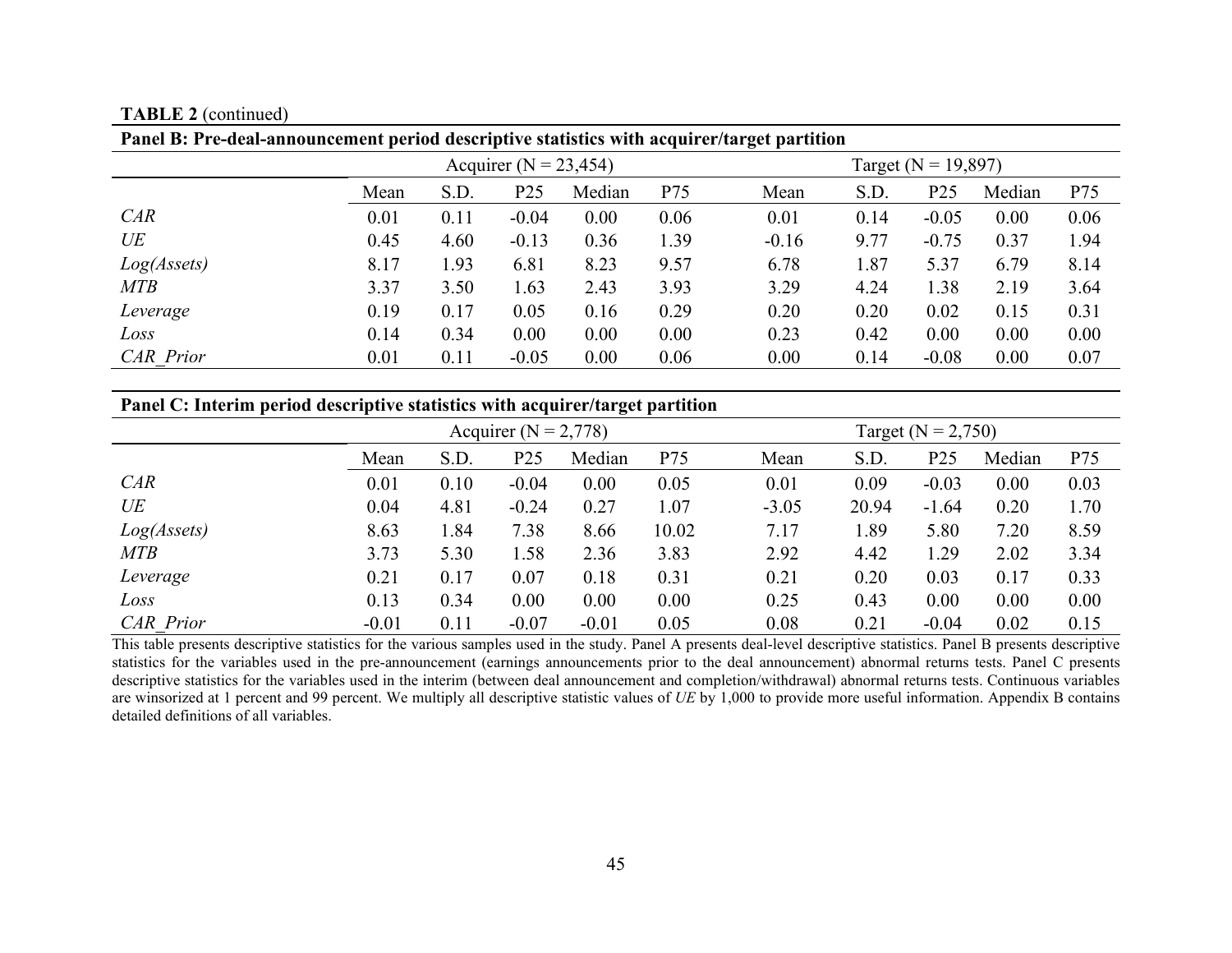|                                    | + $\beta_6CAR$ Prior+ $\beta_7Same$ EA Date + $\beta_8UE$ Overlap + $\varepsilon_{i,t}$ |                 |                |                 |  |  |  |  |  |  |
|------------------------------------|-----------------------------------------------------------------------------------------|-----------------|----------------|-----------------|--|--|--|--|--|--|
|                                    | Target-to-                                                                              | Acquirer-to-    | Target-to-     | Acquirer-to-    |  |  |  |  |  |  |
| Abnormal Returns-to-UE             | Target                                                                                  | Acquirer        | Acquirer       | Target          |  |  |  |  |  |  |
|                                    | (1)                                                                                     | (2)             | (3)            | (4)             |  |  |  |  |  |  |
| Dependent Variable:                | CAR <sub>Target</sub>                                                                   | $CAR_{Acquire}$ | $CAR_{Target}$ | $CAR_{Acquire}$ |  |  |  |  |  |  |
|                                    |                                                                                         |                 |                |                 |  |  |  |  |  |  |
| $UE_{Target}$                      | $1.758***$                                                                              |                 |                | $0.160**$       |  |  |  |  |  |  |
|                                    | (10.762)                                                                                |                 |                | (2.284)         |  |  |  |  |  |  |
| $UE_{Acquire}$                     |                                                                                         | $3.108***$      | 0.250          |                 |  |  |  |  |  |  |
|                                    |                                                                                         | (11.471)        | (1.239)        |                 |  |  |  |  |  |  |
| $Log(Assets)_{Target}$             | $-0.001$                                                                                |                 | 0.000          |                 |  |  |  |  |  |  |
|                                    | $(-1.112)$                                                                              |                 | (0.444)        |                 |  |  |  |  |  |  |
| $Log(Assets)_{Acquire}$            |                                                                                         | $-0.002***$     |                | $-0.000$        |  |  |  |  |  |  |
|                                    |                                                                                         | $(-3.077)$      |                | $(-0.755)$      |  |  |  |  |  |  |
| $MTB_{Target}$                     | $-0.001***$                                                                             |                 | $0.000**$      |                 |  |  |  |  |  |  |
|                                    | $(-2.779)$                                                                              |                 | (2.270)        |                 |  |  |  |  |  |  |
| $MTB$ <i>Acquirer</i>              |                                                                                         | $-0.000$        |                | 0.000           |  |  |  |  |  |  |
|                                    |                                                                                         | $(-0.905)$      |                | (0.708)         |  |  |  |  |  |  |
| Leverage <sub>Target</sub>         | $0.020***$                                                                              |                 | 0.002          |                 |  |  |  |  |  |  |
|                                    | (3.025)                                                                                 |                 | (0.413)        |                 |  |  |  |  |  |  |
| Leverage <sub>Acquirer</sub>       |                                                                                         | 0.009           |                | $-0.000$        |  |  |  |  |  |  |
|                                    |                                                                                         | (1.250)         |                | $(-0.076)$      |  |  |  |  |  |  |
| $Loss_{Target}$                    | 0.000                                                                                   |                 |                | 0.001           |  |  |  |  |  |  |
|                                    | (0.073)                                                                                 |                 |                | (0.538)         |  |  |  |  |  |  |
| $Loss_{Acquire}$                   |                                                                                         | $-0.001$        | 0.001          |                 |  |  |  |  |  |  |
|                                    |                                                                                         | $(-0.138)$      | (0.353)        |                 |  |  |  |  |  |  |
| <b>CAR</b> Prior <sub>Target</sub> | $-0.031***$                                                                             |                 | $-0.007$       |                 |  |  |  |  |  |  |
|                                    | $(-3.091)$                                                                              |                 | $(-0.900)$     |                 |  |  |  |  |  |  |
| CAR Prior Acquirer                 |                                                                                         | $-0.043***$     |                | $-0.005$        |  |  |  |  |  |  |
|                                    |                                                                                         | $(-3.488)$      |                | $(-0.655)$      |  |  |  |  |  |  |
| Same EA Date                       |                                                                                         |                 | 0.006          | $-0.005*$       |  |  |  |  |  |  |
|                                    |                                                                                         |                 | (1.621)        | $(-1.688)$      |  |  |  |  |  |  |
|                                    |                                                                                         |                 | 5.642***       | $7.131***$      |  |  |  |  |  |  |
| UE Overlap Counterparty            |                                                                                         |                 |                |                 |  |  |  |  |  |  |
|                                    |                                                                                         |                 | (5.236)        | (5.060)         |  |  |  |  |  |  |
| Industry fixed effects             | Yes                                                                                     | Yes             | Yes            | Yes             |  |  |  |  |  |  |
| Fiscal year-quarter fixed effects  | Yes                                                                                     | Yes             | Yes            | Yes             |  |  |  |  |  |  |
| Observations                       | 18,877                                                                                  | 16,791          | 16,791         | 18,877          |  |  |  |  |  |  |
| Adjusted R-squared                 | 0.020                                                                                   | 0.022           | 0.007          | 0.004           |  |  |  |  |  |  |

# **TABLE 3**

Pre-announcement abnormal returns tests

Model:  $CAR = \alpha_0 + \beta_1 UE + \beta_2 Log(Assets) + \beta_3 MTB + \beta_4 Leverage + \beta_5 Loss$ 

This table presents results from regressing three-day (*t-1* to *t+1*) value-weighted cumulative abnormal returns (*CAR*) around pre-deal-announcement earnings announcements. Column (1) regresses target's *CAR* on target's unexpected earnings (*UE*). Column (2) regresses acquirer's *CAR* on acquirer's *UE*. Column (3) regresses target's *CAR* on acquirer's *UE*. Column (4) regresses acquirer's *CAR* on target's *UE*. Industry fixed effects are based on the Fama-French (1997) 12-industry classifications. We report t-statistics in parentheses. The symbols \*\*\*, \*\*, and \* indicate one percent, five percent, and ten percent significance levels, respectively, using two-tailed t-tests. We cluster standard errors at the earnings announcement date level. We winsorize continuous variables at 1 percent and 99 percent. Appendix B contains detailed definitions of all variables.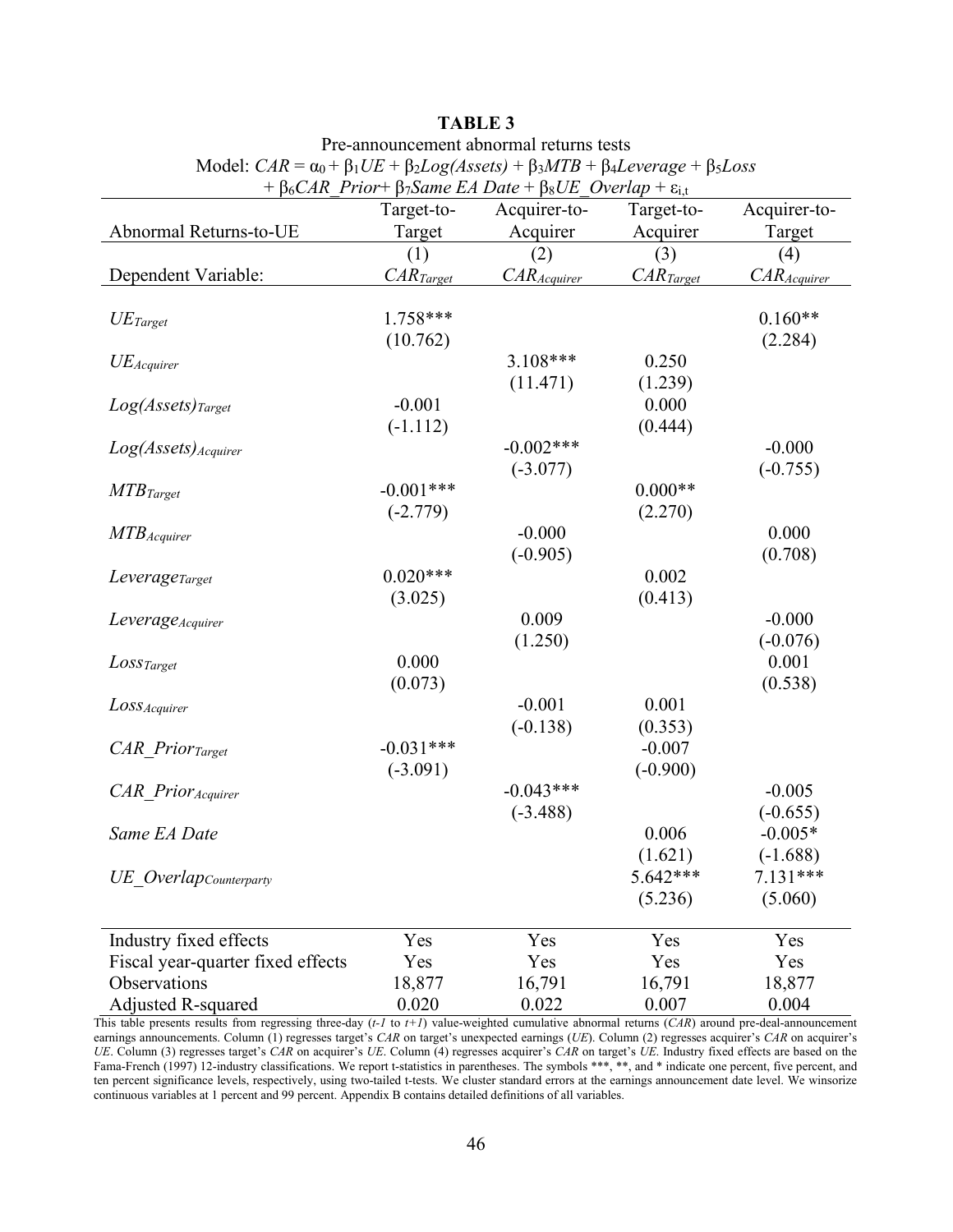| Model: $CAR = \alpha_0 + \beta_1 UE + \beta_2 Log(Assets) + \beta_3 MTB + \beta_4 Leverage + \beta_5 Loss + \beta_6 CAR$ Prior + $\varepsilon_{i,t}$ |                  |               |  |  |
|------------------------------------------------------------------------------------------------------------------------------------------------------|------------------|---------------|--|--|
|                                                                                                                                                      | All              | Majority-Cash |  |  |
| Sample                                                                                                                                               | Interim EAs      | Interim EAs   |  |  |
| Abnormal Returns-to-UEs                                                                                                                              | Target-to-Target |               |  |  |
|                                                                                                                                                      | (1)<br>(2)       |               |  |  |
| Dependent Variable:                                                                                                                                  | $CAR_{Target}$   |               |  |  |
|                                                                                                                                                      |                  |               |  |  |
| $UE_{Target}$                                                                                                                                        | $0.306**$        | $0.352**$     |  |  |
|                                                                                                                                                      | (2.520)          | (2.151)       |  |  |
| $Log(Assets)_{Target}$                                                                                                                               | 0.001            | $-0.004***$   |  |  |
|                                                                                                                                                      | (0.807)          | $(-2.684)$    |  |  |
| $MTB_{Target}$                                                                                                                                       | 0.000            | $-0.000$      |  |  |
|                                                                                                                                                      | (0.690)          | $(-0.002)$    |  |  |
| Leverage <sub>Target</sub>                                                                                                                           | 0.001            | 0.004         |  |  |
|                                                                                                                                                      | (0.139)          | (0.295)       |  |  |
| $Loss_{Target}$                                                                                                                                      | $-0.003$         | $-0.004$      |  |  |
|                                                                                                                                                      | $(-0.712)$       | $(-0.742)$    |  |  |
| CAR Prior <sub>Target</sub>                                                                                                                          | $-0.012$         | $-0.016$      |  |  |
|                                                                                                                                                      | $(-1.216)$       | $(-1.504)$    |  |  |
|                                                                                                                                                      |                  |               |  |  |
| Chi <sup>2</sup> -test of $\beta_l U E$                                                                                                              |                  |               |  |  |
| (Pre-Announcement $\neq$ Interim)                                                                                                                    | 13.81***         | $17.50***$    |  |  |
| $(p-value)$                                                                                                                                          | (0.000)          | (0.000)       |  |  |
| Industry fixed effects                                                                                                                               | Yes              | Yes           |  |  |
| Fiscal year-quarter fixed effects                                                                                                                    | Yes              | Yes           |  |  |
| Observations                                                                                                                                         | 2,717            | 1,222         |  |  |
| Adjusted R-squared                                                                                                                                   | 0.010            | 0.011         |  |  |

| <b>TABLE 4</b>                                  |
|-------------------------------------------------|
| Interim target-to-target abnormal returns tests |

This table presents results of regressing the target's three-day (*t-1* to *t+1*) value-weighted cumulative abnormal returns (*CAR*) around the interim (between deal announcement and completion/withdrawal) earnings announcement of the target's earnings. Column (1) regresses the target's CARs on the target's unexpected earnings (UE) for all interim earnings announcements. Column (2) regresses the target's CARs on the target's UEs for majority-cash deal interim earnings announcements. Majority-cash deals are transactions where cash comprises more than 50% of the consideration. Industry fixed effects are based on the Fama-French (1997) 12-industry classifications. We report t-statistics in parentheses. The symbols \*\*\*, \*\*, and \* indicate one percent, five percent, and ten percent significance levels, respectively, using twotailed t-tests. We cluster standard errors at the earnings announcement date level. We winsorize continuous variables at 1 percent and 99 percent. Appendix B contains detailed definitions of all variables.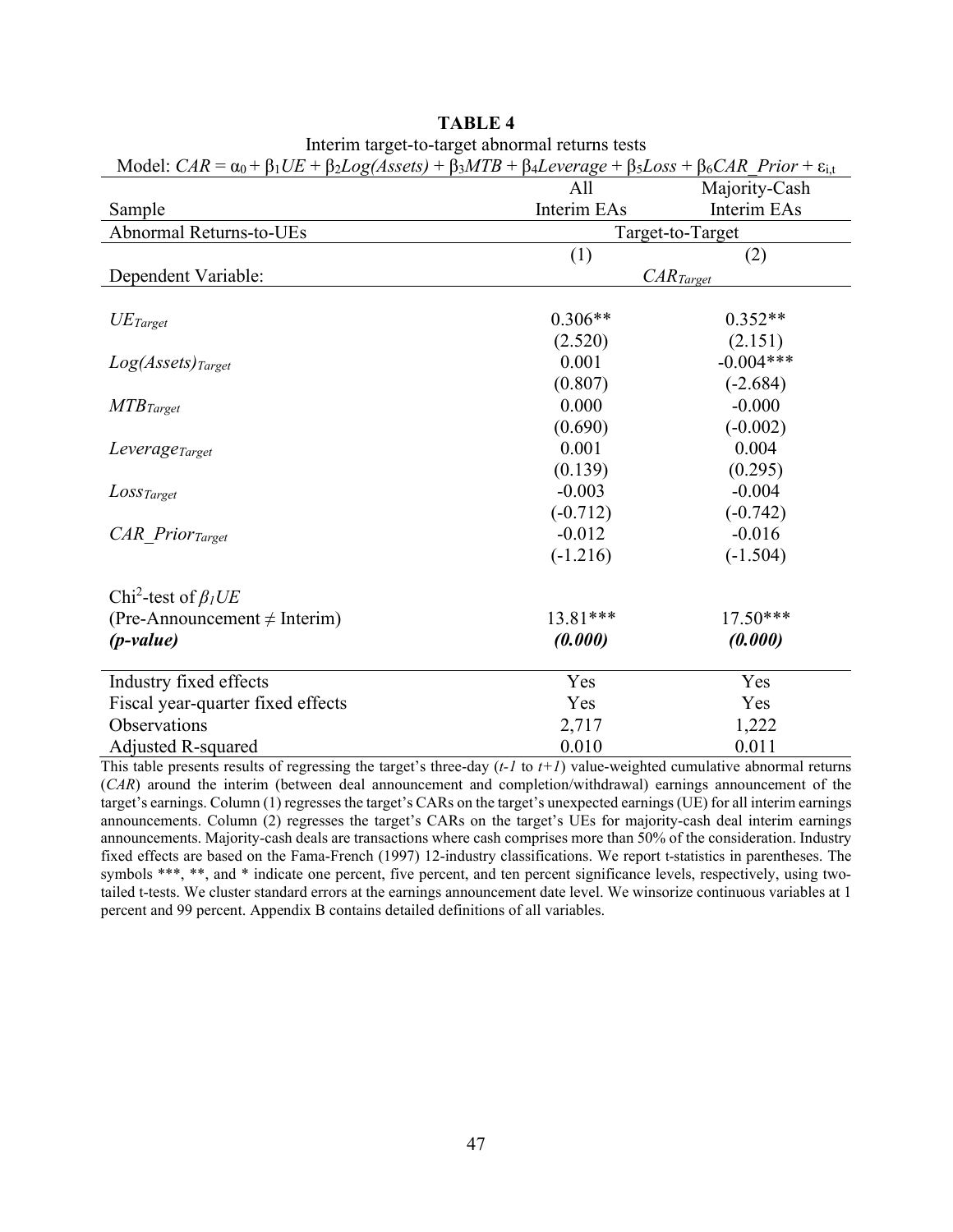| IVIOGEL CAN = $\alpha_0$ + $\beta_1$ CE + $\beta_2$ LOg(Assets) + $\beta_3$ MTD + $\beta_4$ Leverage + $\beta_5$ LOSS + $\beta_6$ CAN Trior + $\varepsilon_{i,t}$ |                       |                |  |  |  |
|-------------------------------------------------------------------------------------------------------------------------------------------------------------------|-----------------------|----------------|--|--|--|
|                                                                                                                                                                   | <b>Completed Deal</b> | Withdrawn Deal |  |  |  |
| Sample                                                                                                                                                            | Interim EAs           | Interim EAs    |  |  |  |
| Abnormal Returns-to-UEs                                                                                                                                           | Target-to-Target      |                |  |  |  |
|                                                                                                                                                                   | (1)<br>(2)            |                |  |  |  |
| Dependent Variable:                                                                                                                                               | $CAR_{Target}$        |                |  |  |  |
|                                                                                                                                                                   |                       |                |  |  |  |
| $UE_{Target}$                                                                                                                                                     | 0.087                 | $0.749***$     |  |  |  |
|                                                                                                                                                                   | (0.650)               | (3.132)        |  |  |  |
| $Log(Assets)_{Target}$                                                                                                                                            | 0.001                 | 0.003          |  |  |  |
|                                                                                                                                                                   | (0.620)               | (0.929)        |  |  |  |
| $MTB_{Target}$                                                                                                                                                    | 0.001                 | $-0.000$       |  |  |  |
|                                                                                                                                                                   | (0.971)               | $(-0.132)$     |  |  |  |
| Leverage <sub>Target</sub>                                                                                                                                        | $-0.000$              | 0.031          |  |  |  |
|                                                                                                                                                                   | $(-0.014)$            | (0.994)        |  |  |  |
| $Loss_{Target}$                                                                                                                                                   | $-0.006$              | 0.003          |  |  |  |
|                                                                                                                                                                   | $(-1.238)$            | (0.203)        |  |  |  |
| CAR Prior <sub>Target</sub>                                                                                                                                       | 0.007                 | $-0.086***$    |  |  |  |
|                                                                                                                                                                   | (0.730)               | $(-2.788)$     |  |  |  |
| Chi <sup>2</sup> -test of $\beta_l U E$                                                                                                                           |                       |                |  |  |  |
| (Pre-Announcement $\neq$ Interim)                                                                                                                                 | 26.07***              | 0.08           |  |  |  |
| $(p-value)$                                                                                                                                                       | (0.000)               | (0.782)        |  |  |  |
| Chi <sup>2</sup> -test of $\beta_l U E$                                                                                                                           |                       |                |  |  |  |
| (Completed $\neq$ Withdrawn)                                                                                                                                      | $7.65***$             |                |  |  |  |
| $(p-value)$                                                                                                                                                       | (0.006)               |                |  |  |  |
|                                                                                                                                                                   |                       |                |  |  |  |
| Industry fixed effects                                                                                                                                            | Yes                   | Yes            |  |  |  |
| Fiscal year-quarter fixed effects                                                                                                                                 | Yes                   | Yes            |  |  |  |
| Observations                                                                                                                                                      | 2,110                 | 607            |  |  |  |
| <b>Adjusted R-squared</b>                                                                                                                                         | $-0.002$              | 0.035          |  |  |  |

| ABLI<br>в. |  |
|------------|--|
|------------|--|

Interim target-to-target abnormal returns tests with completion/withdrawal partition Model:  $CAR = \alpha_0 + \beta_1 I/F + \beta_2 I \alpha_0 (A \text{sset}) + \beta_2 MTR + \beta_3 I \alpha_2 \alpha_3 \alpha_4 + \beta_5 I \alpha_5 \beta_5 + \beta_6 CAR$  Prior + si

This table presents results of regressing the target's three-day (*t-1* to *t+1*) value-weighted cumulative abnormal returns (*CAR*) around the interim (between deal announcement and completion/withdrawal) earnings announcement of the target's earnings. Column (1) regresses the target's CARs on the target's unexpected earnings (UE) for all interim completed-deal earnings announcements. Column (2) regresses the target's CARs on the target's UEs for interim withdrawn-deal earnings announcements. Industry fixed effects are based on the Fama-French (1997) 12-industry classifications. We report t-statistics in parentheses. The symbols \*\*\*, \*\*, and \* indicate one percent, five percent, and ten percent significance levels, respectively, using two-tailed t-tests. We cluster standard errors at the earnings announcement date level. We winsorize continuous variables at 1 percent and 99 percent. Appendix B contains detailed definitions of all variables.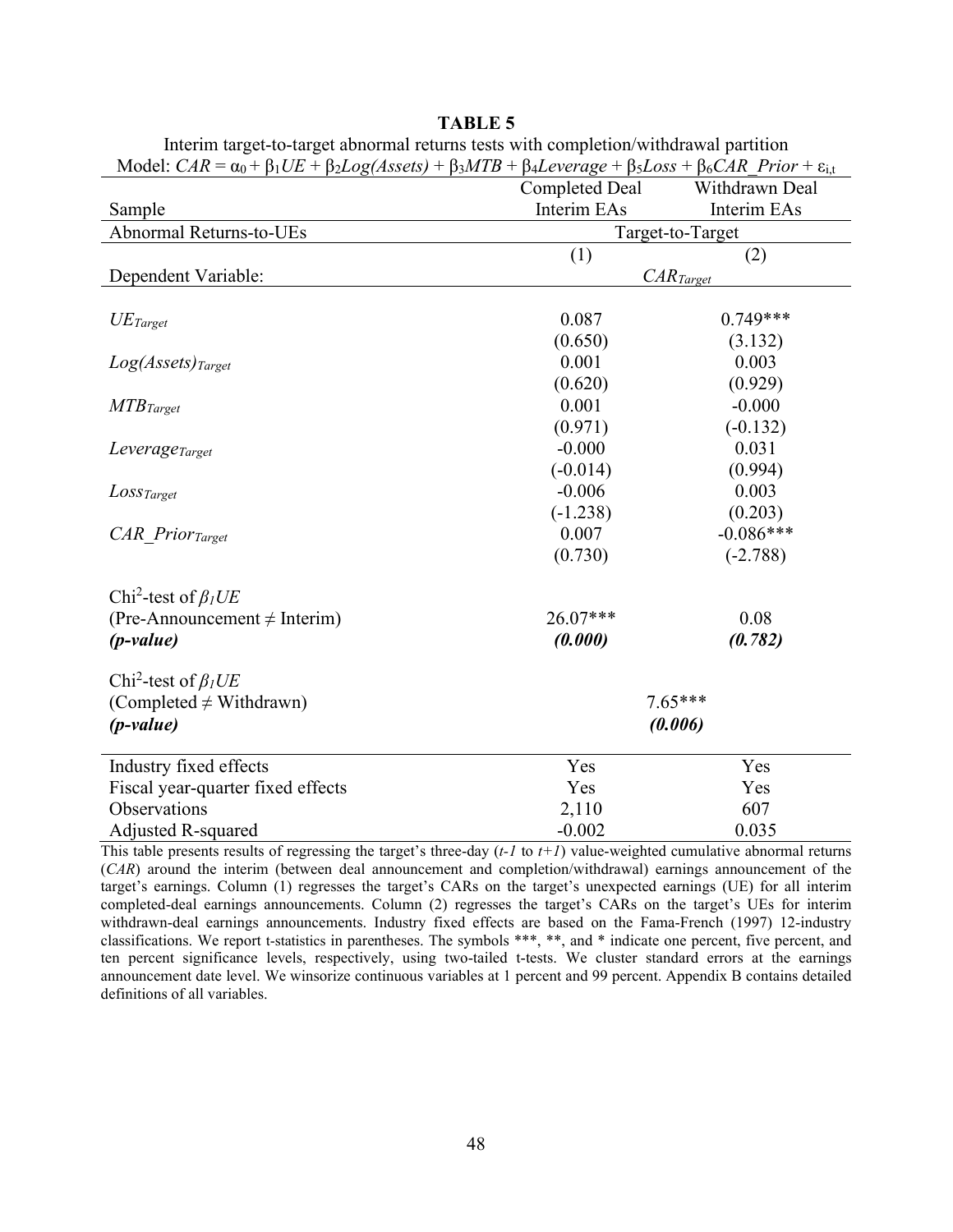| $p_0$ CAR Trior politic LA Dute process Overlap c <sub>1,t</sub> |             |                                         |             |  |  |  |
|------------------------------------------------------------------|-------------|-----------------------------------------|-------------|--|--|--|
|                                                                  | All         | Withdrawn Deal<br><b>Completed Deal</b> |             |  |  |  |
| Sample                                                           | Interim EAs | Interim EAs                             | Interim EAs |  |  |  |
| <b>Abnormal Returns-to-UEs</b>                                   |             | Acquirer-to-Target                      |             |  |  |  |
|                                                                  | (1)         | (2)                                     | (3)         |  |  |  |
| Dependent Variable:                                              |             | $CAR_{A\text{cquirer}}$                 |             |  |  |  |
|                                                                  |             |                                         |             |  |  |  |
| $UE_{Target}$                                                    | 0.039       | 0.083                                   | $-0.097$    |  |  |  |
|                                                                  | (0.540)     | (1.020)                                 | $(-0.644)$  |  |  |  |
| Log(Assets) Acquirer                                             | $-0.001$    | 0.000                                   | $-0.003$    |  |  |  |
|                                                                  | $(-0.548)$  | (0.284)                                 | $(-1.135)$  |  |  |  |
| $MTB_{Acquire}$                                                  | 0.000       | 0.000                                   | 0.001       |  |  |  |
|                                                                  | (1.271)     | (0.802)                                 | (1.138)     |  |  |  |
| <i>Leverage<sub>Acquirer</sub></i>                               | 0.003       | 0.003                                   | $-0.003$    |  |  |  |
|                                                                  | (0.244)     | (0.209)                                 | $(-0.103)$  |  |  |  |
| $Loss_{Target}$                                                  | $-0.001$    | $-0.002$                                | 0.001       |  |  |  |
|                                                                  | $(-0.240)$  | $(-0.405)$                              | (0.115)     |  |  |  |
| CAR Prior Acquirer                                               | 0.004       | 0.014                                   | $-0.032$    |  |  |  |
|                                                                  | (0.213)     | (0.727)                                 | $(-0.744)$  |  |  |  |
| Same EA Date                                                     | $-0.005$    | $-0.005$                                | $-0.010$    |  |  |  |
|                                                                  | $(-0.815)$  | $(-0.783)$                              | $(-0.529)$  |  |  |  |
| UE Overlap <sub>Counterparty</sub>                               | $9.150***$  | 9.666***                                | 13.373**    |  |  |  |
|                                                                  | (3.501)     | (3.378)                                 | (2.125)     |  |  |  |
|                                                                  |             |                                         |             |  |  |  |
| Industry fixed effects                                           | Yes         | Yes                                     | Yes         |  |  |  |
| Fiscal year-quarter fixed effects                                | Yes         | Yes                                     | Yes         |  |  |  |
| Observations                                                     | 2,717       | 2,110                                   | 607         |  |  |  |
| Adjusted R-squared                                               | 0.003       | 0.004                                   | $-0.026$    |  |  |  |

## **TABLE 6** Interim acquirer-to-target abnormal returns tests Model:  $CAR = \alpha_0 + \beta_1 UE + \beta_2 Log(Assets) + \beta_3 MTB + \beta_4 Leverage + \beta_5 Loss$  $+ B_c CAR$ <sup>*Prior*+  $B_7$ *Same EA Date* +  $B_8$ *UE Overlan* + εi,</sup>

This table presents results of regressing the acquirer's three-day  $(t-1)$  to  $t+1$ ) value-weighted cumulative abnormal returns (*CAR*) around the interim (between deal announcement and completion/withdrawal) earnings announcement of the target's earnings. Column (1) regresses the acquirer's CAR on the target's unexpected earnings (UE) for all interim earnings announcements. Column (2) regresses the acquirer's CAR on the target's UEs for completed-deal interim earnings announcements. Column (3) regresses the acquirer's CAR on the target's UEs for withdrawn-deal interim earnings announcements. Industry fixed effects are based on the Fama-French (1997) 12-industry classifications. We report t-statistics in parentheses. The symbols \*\*\*, \*\*, and \* indicate one percent, five percent, and ten percent significance levels, respectively, using two-tailed t-tests. We cluster standard errors at the earnings announcement date level. We winsorize continuous variables at 1 percent and 99 percent. Appendix B contains detailed definitions of all variables.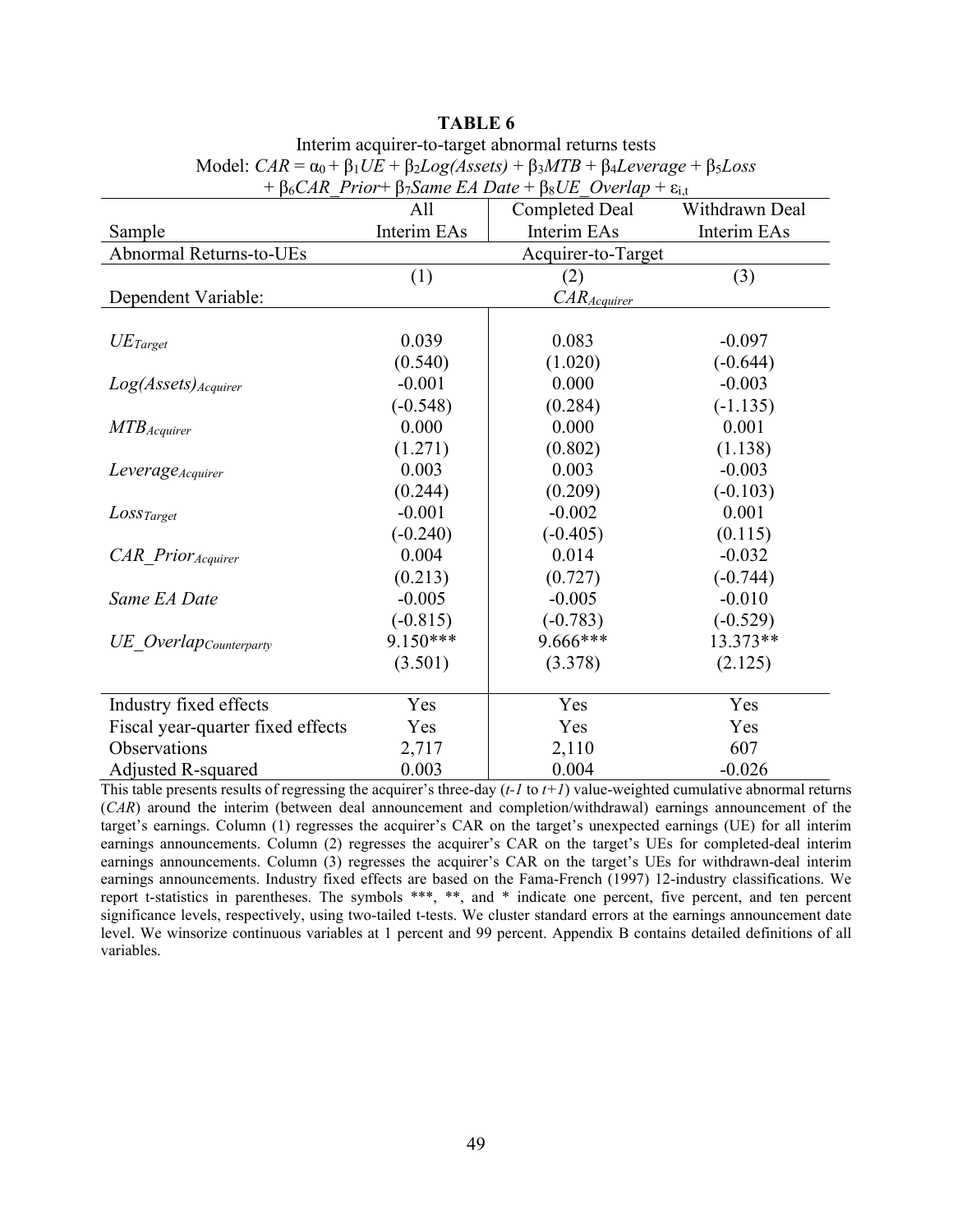| Model: $AR = \alpha_0 + \beta_1 Sum$ of $UE + \beta_2 Log(Assets) + \beta_3 MTB + \beta_4 Leverage + \beta_5 Loss + \beta_6 CAR$ Prior + $\varepsilon_{i,t}$ |                      |                  |                  |  |
|--------------------------------------------------------------------------------------------------------------------------------------------------------------|----------------------|------------------|------------------|--|
|                                                                                                                                                              | (1)                  | (2)              | (3)              |  |
| Dependent Variable:                                                                                                                                          | <b>BHAR</b> Combined | $CAR_{Combined}$ | $CAR_{Combined}$ |  |
| Time Period:                                                                                                                                                 | $Q1 - Q8$            | $Q1 - Q8$        | $Q1 - Q4$        |  |
|                                                                                                                                                              |                      |                  |                  |  |
| Sum of $UE_{Target}$                                                                                                                                         | $1.997**$            | $0.106***$       | $0.127**$        |  |
|                                                                                                                                                              | (2.512)              | (2.702)          | (2.074)          |  |
| Log(Assets) Acquirer                                                                                                                                         | 0.008                | $-0.000$         | $-0.000$         |  |
|                                                                                                                                                              | (0.941)              | $(-0.836)$       | $(-0.310)$       |  |
| $MTB$ <i>Acquirer</i>                                                                                                                                        | $-0.006*$            | $-0.000$         | 0.000            |  |
|                                                                                                                                                              | $(-1.814)$           | $(-0.010)$       | (0.106)          |  |
| Leverage Acquirer                                                                                                                                            | 0.072                | $-0.004$         | 0.003            |  |
|                                                                                                                                                              | (0.687)              | $(-0.661)$       | (0.363)          |  |
| $Loss_{Target}$                                                                                                                                              | 0.001                | $-0.002$         | $-0.003$         |  |
|                                                                                                                                                              | (0.038)              | $(-0.821)$       | $(-1.083)$       |  |
| $CAR$ Prior $_{Acquire}$                                                                                                                                     | 0.161                | $0.020**$        | $0.029**$        |  |
|                                                                                                                                                              | (0.902)              | (2.315)          | (2.400)          |  |
|                                                                                                                                                              |                      |                  |                  |  |
| Industry fixed effects                                                                                                                                       | Yes                  | Yes              | Yes              |  |
| Fiscal year-quarter fixed effects                                                                                                                            | Yes                  | Yes              | Yes              |  |
| Observations                                                                                                                                                 | 1,437                | 11,361           | 5,708            |  |
| Adjusted R-squared                                                                                                                                           | 0.045                | 0.001            | 0.000            |  |

**TABLE 7** Value relevance test of target's interim earnings<br> $V<sub>U</sub>U<sub>F</sub> + B<sub>U</sub> = 2(4 \times 10^{14} \text{ J} \cdot \text{C})$ 

Adjusted R-squared 0.045 0.001 0.000 This table presents results of regressing abnormal returns (*BHAR/CAR*) for the combined entity on the sum of all interim (between deal announcement and completion) earnings announcement of the target's earnings. *BHAR* is the two-year value-weighted buyand-hold abnormal return for the period beginning one day before the earnings announcement date of the first period ending after deal close. *CAR* is the value-weighted abnormal return for the three days (*t-1* to *t+1*) around the post-period earnings announcements of the combined firm beginning with the first full quarter after deal completion. Column (1) regresses the combined firm's buyand-hold abnormal returns (*BHAR*) on the sum of the target's unexpected earnings (*Sum of UE*) for all interim completed-deal earnings announcements. Columns (2) and (3) regress the combined firm's CAR on the *Sum of UE*. Column (2) has one observation for each of the three-day earnings announcement windows for the eight quarters subsequent to the quarter of transaction completion. Column (3) has one observation for each of the three-day earnings announcement windows for the four quarters subsequent to the quarter of transaction completion. Industry fixed effects are based on the Fama-French (1997) 12-industry classifications. We report t-statistics in parentheses. The symbols \*\*\*, \*\*, and \* indicate one percent, five percent, and ten percent significance levels, respectively, using two-tailed t-tests. We cluster standard errors at the earnings announcement date level. We winsorize continuous

variables at 1 percent and 99 percent. Appendix B contains detailed definitions of all variables.